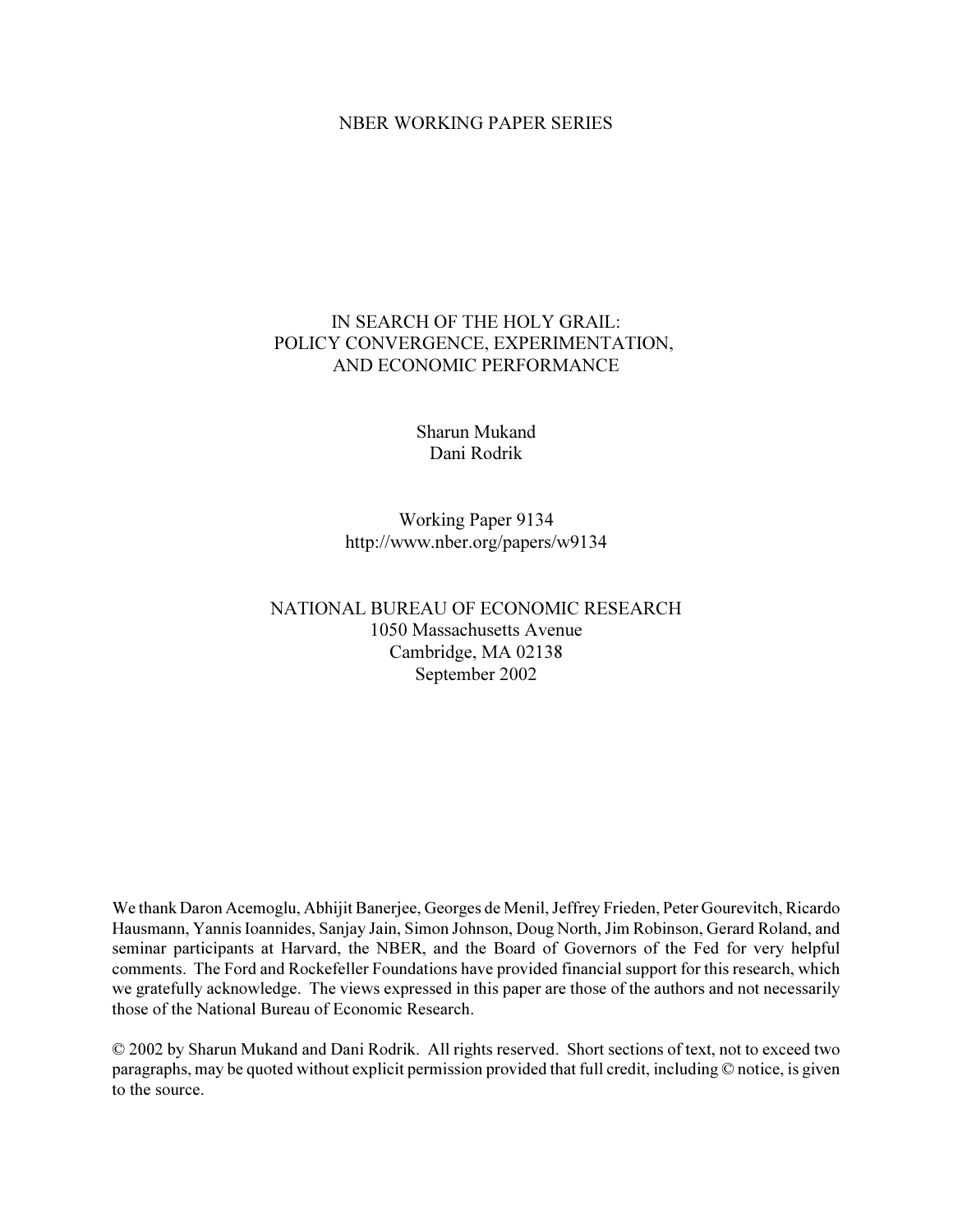In Search of the Holy Grail: Policy Convergence, Experimentation, and Economic Performance Sharun Mukand and Dani Rodrik NBER Working Paper No. 9134 September 2002 JEL No. O10, O40

## ABSTRACT

We consider a model of policy choice in which appropriate policies depend on a country''s own circumstances, but the presence of a successful leader generates an informational externality and results in too little ""policy experimentation."" Corrupt governments are reined in while honest governments are disciplined inefficiently. Our model yields distinct predictions about the patterns of policy imitation, corruption, and economic performance as a function of a country''s location vis-àà-vis successful leaders. In particular, it predicts a U-shaped pattern in economic performance as we move away from the leader in the relevant space of characteristics: close neighbors should do very well, distant countries moderately well on average with considerable variance, and intermediate countries worst of all. An empirical test with the experience of post-socialist countries provides supportive results.

Sharun Mukand Department of Economics Tufts University Braker Hall: Economics Medford, MA 02155 (617) 627 5476 smukand@tufts.edu

Dani Rodrik John F. Kennedy School of Government Harvard University 79 Kennedy Street Cambridge, MA 02138 (617) 495-9454 dani rodrik@harvard.edu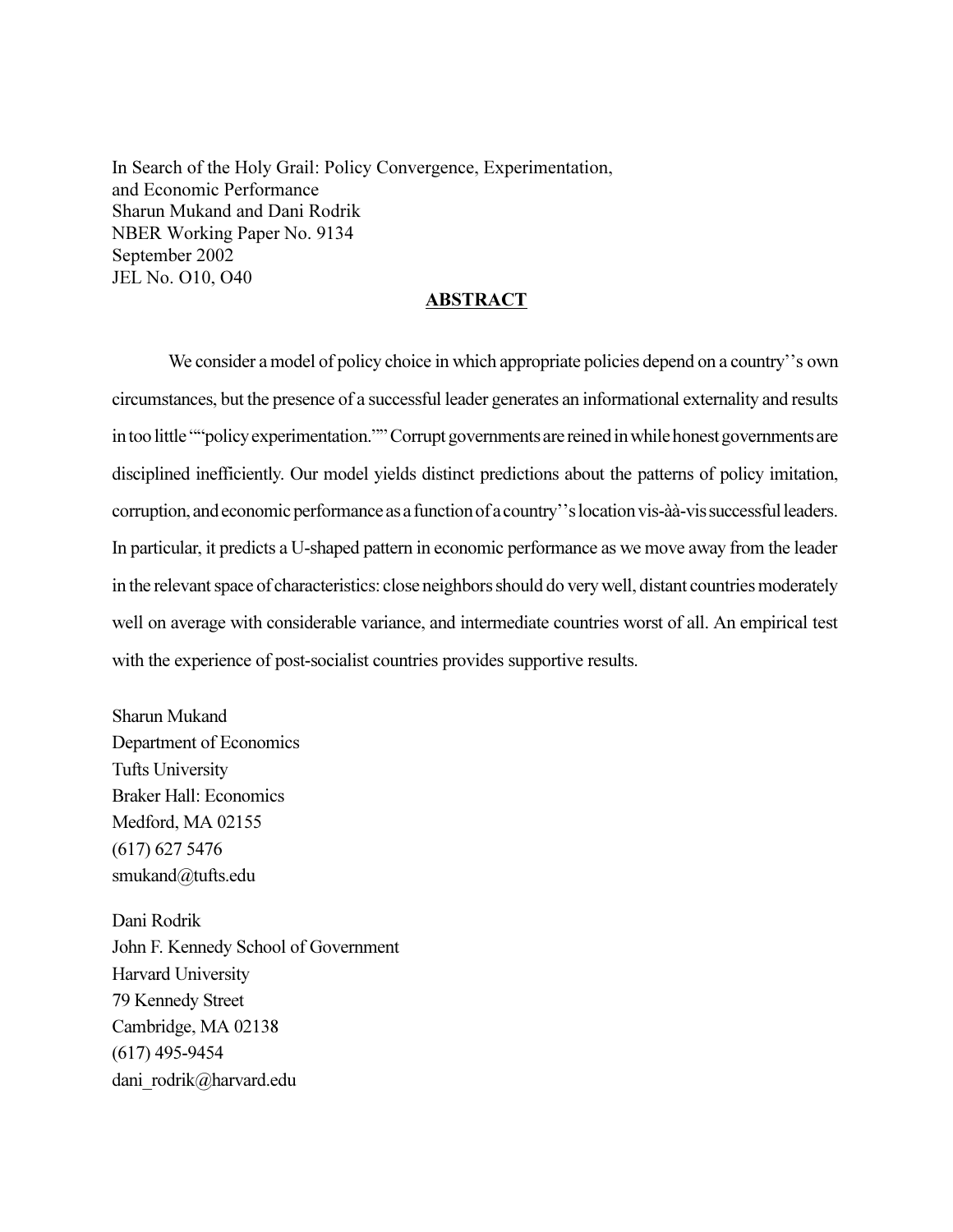# IN SEARCH OF THE HOLY GRAIL: POLICY CONVERGENCE, EXPERIMENTATION, AND ECONOMIC PERFORMANCE Sharun Mukand and Dani Rodrik

## I. Introduction

There has been a remarkable convergence of views over the last two decades among both scholars and policy makers on what constitutes desirable economic policies to promote growth and development. Yet economic performance is more heterogeneous across the world than it has ever been. Growth rates in the developing world have been lower on average in the past two decades than they were in the 1960s and 1970s. And the spread in growth rates across countries has been wider (see Table 1). Why this disappointing performance if we have apparently learned so much about what we need to do foster economic convergence?

One possible answer to this question is that the divergence in performance is due to the fact that not all governments around the world have adopted the requisite policies. Perhaps what is going on is that countries that have latched on to the consensus view have increased their growth rates, while others are lagging. There are reasons to view this explanation with great suspicion, however.

One bit of telling evidence comes from Latin America, where there has been greater enthusiasm for Washington Consensus-style reforms than in any other corner of the world. Morley et al. (1999) have put together an index of structural reform for Latin America that quantifies the policy changes in the areas of trade liberalization, tax reform, financial liberalization, privatization, and opening up to capital flows. The average value of this index for the continent rises from around 0.47 in the early 1970s (out of a maximum of 1) to around 0.55 in the early 1980s, and then jumps up to 0.82 by 1995. Yet economic performance in Latin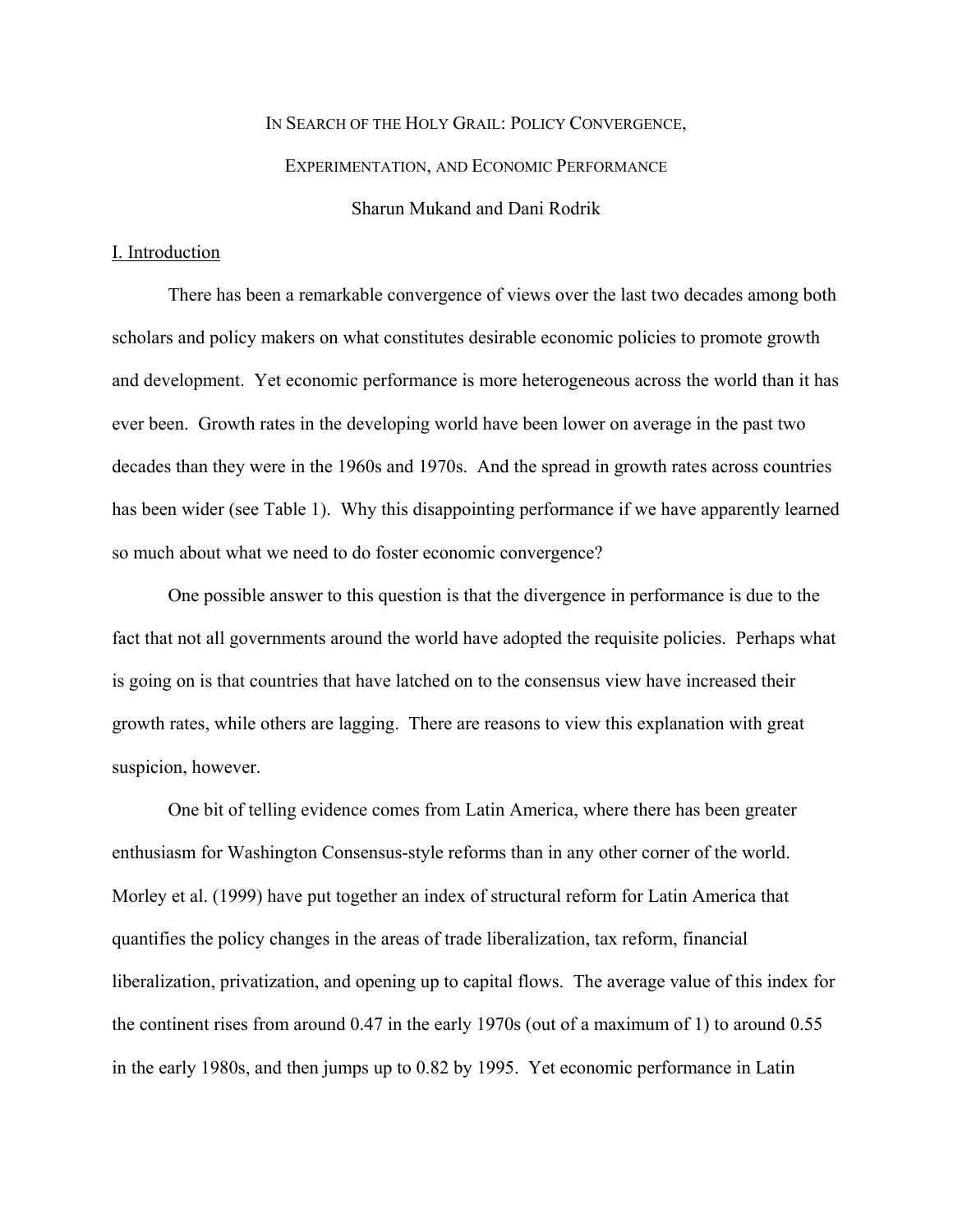America has been quite disappointing during this period. Even if we leave aside the debt-crisis decade of the 1980s (and ignore the natural rebound from it subsequently), one can count on the fingers of one hand those countries that have done better in the 1990s than they did during 1950- 80. And of those, only Chile is a genuine success.<sup>1</sup> Of course, the relationship between "reform" and growth is a complex one, and there is only a limited conclusion that one can draw from such a broad-brush look at the evidence. But the Latin American experience does suggest that the growth payoff reaped by the most ambitious reformers has been meager at best.

Another important strand of evidence comes from the last two decades' success cases. China and India stand out here. These two large countries have experienced significant increases in their growth rates—China since the late 1970s, and India since the early 1980s—in a period when most other developing countries have gone the opposite way.<sup>2</sup> Indeed, China's and India's performance overshadows the disappointing outcomes elsewhere, making the last two decades a developmental success on a population-weighted basis (see Table 1). The policies that have enabled this performance present a very awkward fit with the usual list that has been on the agenda of reformers in Washington and elsewhere. China's reforms have been marked by partial liberalization, two-track pricing, limited deregulation, financial restraint, an unorthodox legal regime, and the absence of clear private property rights. India's reforms have been less distinctive, but still marked by significant departures from the rulebook. Even after the trade reforms of the early 1990s, for example, India remained one of the world's most protected economies. One could argue that these economies would have grown even faster had they

 $\overline{a}$ 

<sup>&</sup>lt;sup>1</sup> Argentina has since collapsed, and Uruguay and Bolivia (the other "successes") have anemic growth rates that look good only in relation to an even worse performance in the earlier period. Mexico, Brazil, and the other Latin American countries have yet to attain the growth rates they experienced during 1950-80.

<sup>&</sup>lt;sup>2</sup> India was the world 10<sup>th</sup> fastest growing economy in the 1980s, and the 12<sup>th</sup> fastest in the 1990s. China was second (behind Korea) in the 1980s and the first in the 1990s.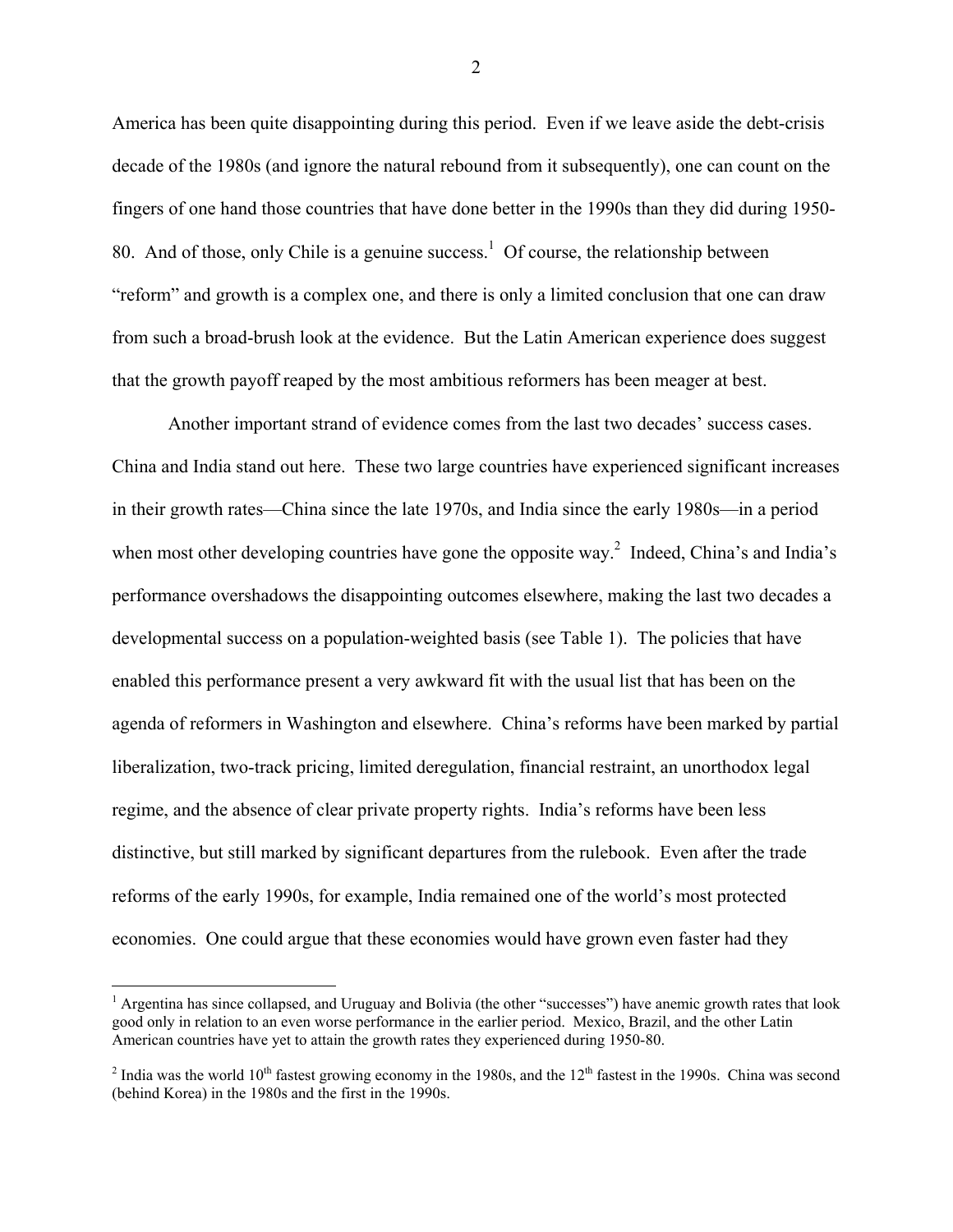embarked on a more orthodox reform agenda. But the difficulty with this argument is that those countries that adopted the orthodox policies—such as Latin American countries—for the most part did worse than China and India, not better.<sup>3</sup>

 We entertain a different possibility in this paper. We consider a world in which appropriate policies and institutional arrangements have a large element of specificity, and experimentation is required to discover what works locally. Reforms that succeed in one setting may perform poorly or fail completely in other settings. Two-track reform may work well in Deng's China but not in Gorbachev's Soviet Union. Gradualism may be appropriate to India, but not Chile. Import-substitution may foster competitive industries in Brazil, but not in Argentina. Industrial policy may produce results in South Korea, but not in much of Africa. Export processing zones may work wonders in Mauritius, but not in most other countries that have created them. Privatization of utilities may be necessary in Latin America, but not Asia. Openness to capital flows may enhance efficiency and growth in rich countries but wreak havoc in poor countries. Centralized wage bargaining may be feasible and desirable in Europe but not in Latin America.

Such specificity could arise from differences in historical trajectories, geography, political economy, institutional settings, or other initial conditions. It could help explain why successful countries—China, India, South Korea, and Taiwan among others—have almost always combined unorthodox elements with orthodox policies. It could also account for why important institutional differences persist among the advanced countries of North America, Western Europe, and Japan—in the role of the public sector, the nature of the legal systems,

 $\overline{a}$ 

<sup>&</sup>lt;sup>3</sup> One might also point to the growth miracles of earlier decades, such as South Korea and Taiwan—countries that also employed a mix of orthodox and unorthodox policies. On the orthodox side, these countries emphasized fiscal conservatism, exports, and human resources. On the unorthodox side, they protected their domestic markets and made extensive use of industrial policies.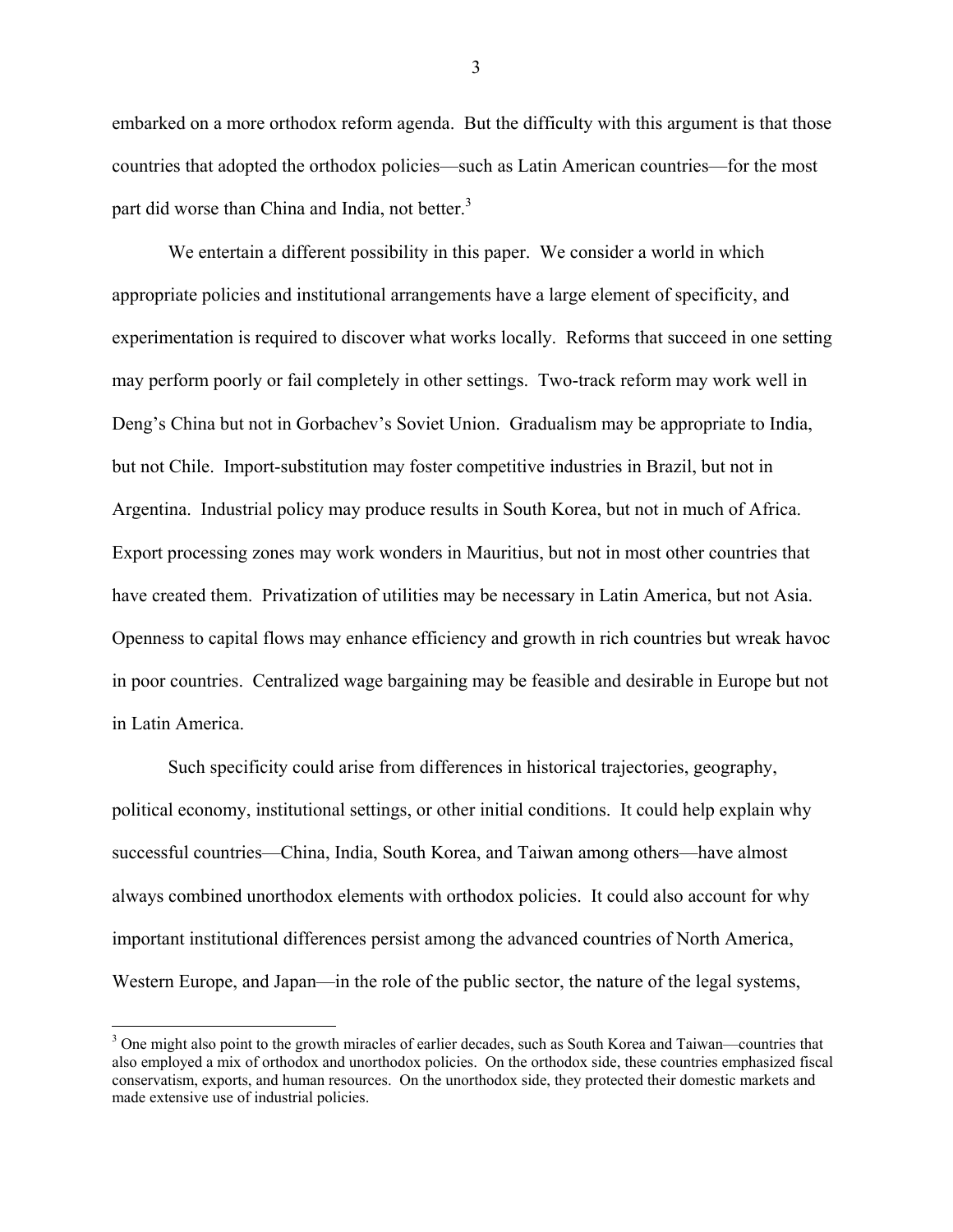corporate governance, financial markets, labor markets, and social insurance mechanisms, among others.

We do not mean to suggest that economic principles work differently in different places, or that economics itself needs to be tailored to local conditions. We make a distinction instead between economic principles and their institutional embodiment. Most first-order economic principles come institution-free. Incentives, competition, hard-budget constraints, sound money, fiscal sustainability, property rights are central to the way that economists think about policy and its reform. But these principles do not map directly into institutional solutions. Property rights can be implemented through common law, civil law, or, for that matter, Chinese-type socialism. Competition can be maintained through a combination of free entry and laissez-faire, or through a well-functioning regulatory authority. Macroeconomic stability can be achieved under a variety of fiscal institutions. Institutional solutions that perform well in one setting may be inappropriate in other setting without the supporting norms and complementary institutions. In the words of North:

economies that adopt the formal rules of another economy will have very different performance characteristics than the first economy because of different informal norms and enforcement. The implication is that transferring the formal political and economic rules of successful Western economies to third-world and Eastern European economies is not a sufficient condition for good economic performance. (North 1994,  $8$ )<sup>4</sup>

In addition, since policy makers always operate in second-best environments, optimal reform trajectories—even in apparently straightforward cases such as price reform—cannot be designed

 $\overline{a}$ 

<sup>&</sup>lt;sup>4</sup> See for example Khanna, Kogan, and Palepu (2001) on convergence in corporate governance practices around the world in the last two decades. These authors find some evidence of convergence in form, but no evidence of convergence in practice, indicating that implementation has been problematic in varying local conditions. Pistor (2000) provides a general treatment of the issue of legal transplantation, and shows how importation of laws can backfire. On the role of the WTO in policy convergence in the area of trade, see Morissey and Nelson (2001).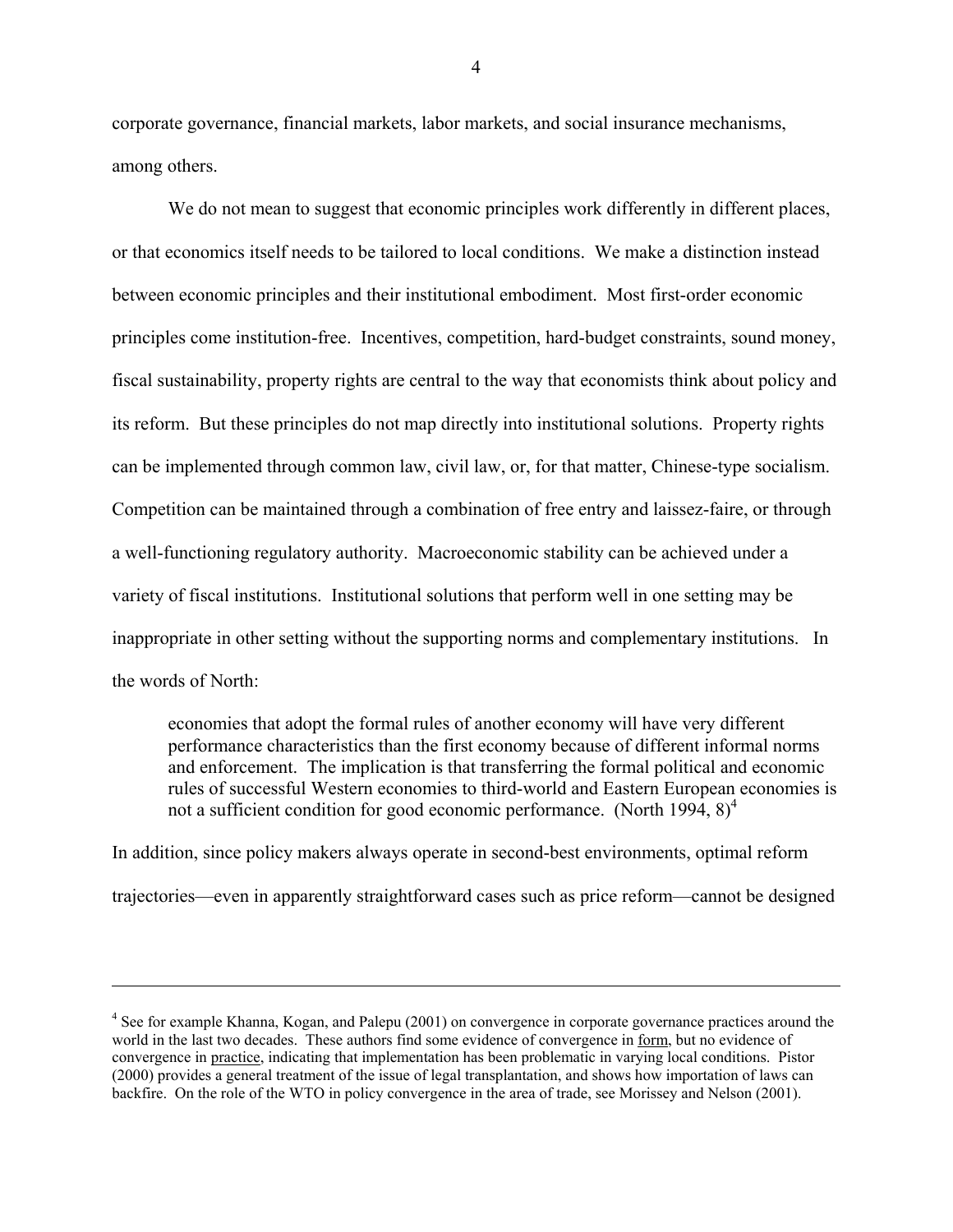without due regard to prevailing conditions and without weighting the consequences for multiple distorted margins.

A paper that takes these issues seriously has a triple burden. It must explain why countries do converge on "consensus" policies even when their circumstances call for different arrangements. Second, to the extent that some countries choose to experiment rather than imitate, it must provide a reason why they do so. Finally, it must provide a plausible accounting of the pattern of economic performance that emerges when there is a tendency for countries to converge on similar policies. This paper contains some first steps in all three directions.

We consider a model in which policies (or equivalently, institutional arrangements) can vary on two dimensions. One, which we refer as "appropriateness," corresponds to the fit between policies and a country's circumstances. Policies that are well matched with circumstances produce higher output than policies that are not. The second dimension, which we refer to as "transparency," relates to the conduciveness of policies to skimming and corruption by politicians. Some policies are transparent, and therefore are relatively immune to manipulation for corrupt purposes, while others are not. We take transparency to be independent of a country's circumstances, in the sense that a policy that is transparent in one country is transparent in all other countries. We also assume that all appropriate policies are transparent, while all transparent policies need not be appropriate. The justification is easy to provide. It is hard to see why non-transparent policies, in the sense of policies that are easily corruptible, could ever really be appropriate. On the other side, one could always limit corruption by legislating a rule that prohibits all policy making; this would root out corruption by eliminating discretion, but it is hard to see how it could be appropriate in general.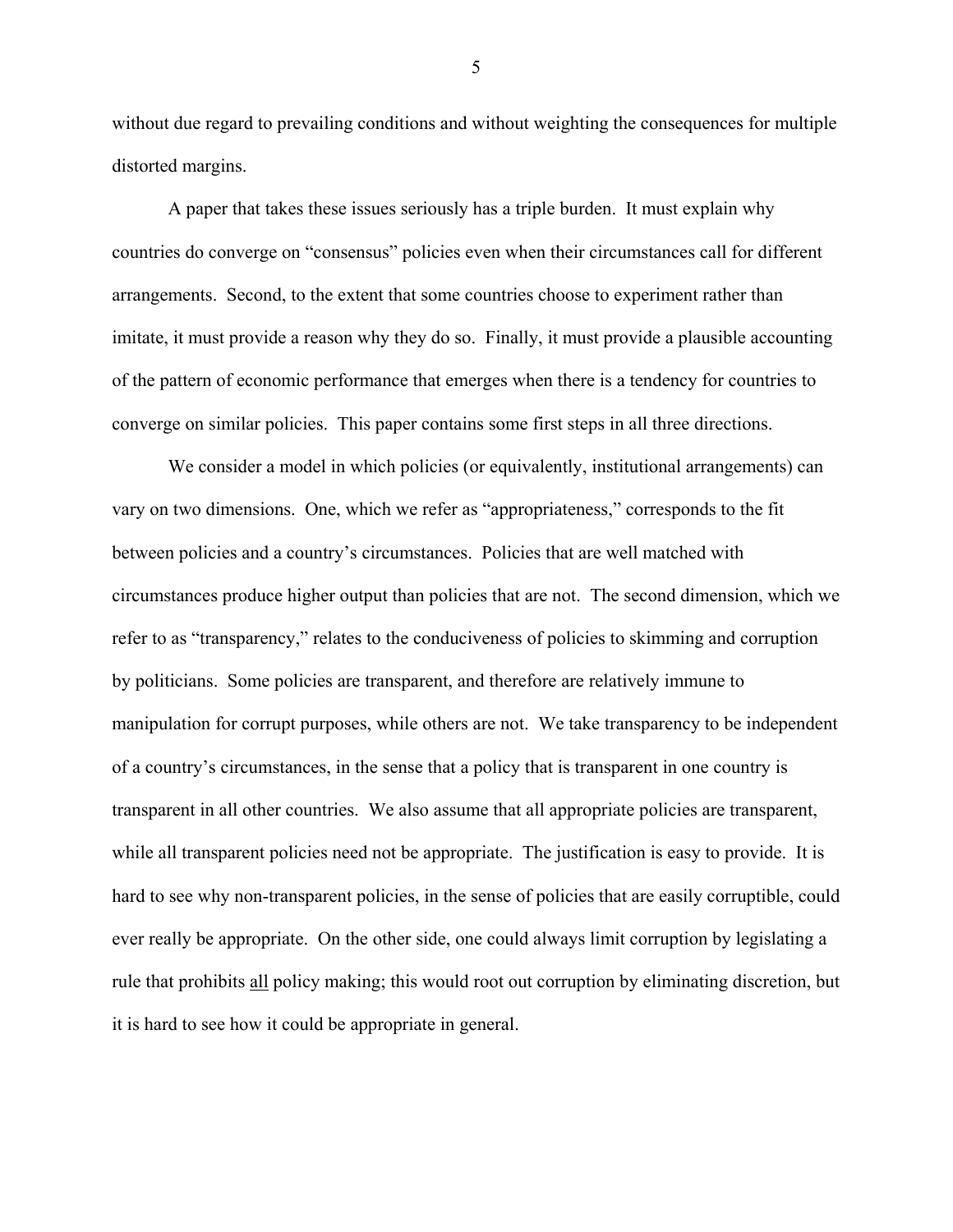Governments, in turn, can be of two types: honest and corrupt. They face electorates that are more likely to throw them out of office if they are perceived as being of the corrupt type. Governments receive a private signal about their country's underlying "state of the world" that is not observed by their electorates. We focus on the stage game where the governments and their electorates in a "follower" country have already observed a successful policy in a neighboring country (called the "leader"). We assume that the leader's policy is so successful that the electorate in the follower can deduce the policy is of the transparent type. The follower government then faces this dilemma. It can imitate the leader's policy, and thereby communicate that there will be no corruption, but at the cost of adopting a policy that may not be appropriate. Or it can choose a policy that targets as closely as possible its private signal, in which case it incurs the costs of "experimentation" (along with the cost of being perceived as corrupt).

Our model captures several elements that we believe are plausible. First, and key to our argument, is the idea that there is considerable context-specificity to desirable policies. Second, we also incorporate a universal element to policies, which we model with the notion of transparency. Third, we assume there is an element of uncertainty inherent in a country's search for the "ideal" policy. Governments either lack perfect knowledge on the right course of action, or face uncertainty in carrying out the actual implementation of a policy. We capture this aspect of policy making by assuming that there is uncertainty in implementing an untested policy. Fourth, our framework incorporates the obvious fact that some governments are more committed than others to searching for policies that are in the long-term interest of a country. The shadow of corrupt governments imposes a cost on honest governments. Finally, our framework captures an important aspect of policy choices in a globalizing world, namely the existence of informational externalities. In particular, countries observe the success or failure of alternative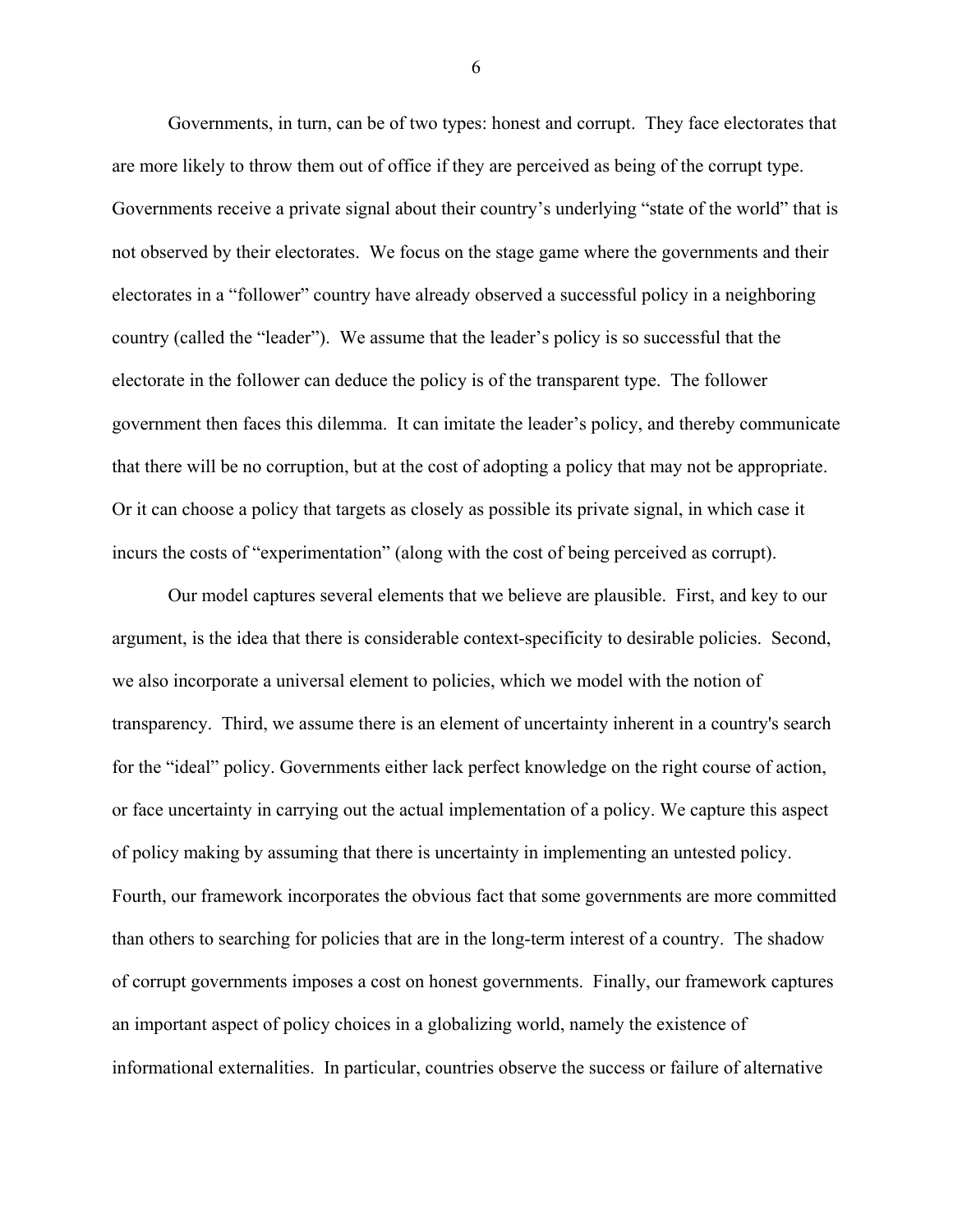"paths of development" and have the option of mimicking these policies in the hope of matching their success. Our framework is rich enough to capture all of these tensions inherent in policy making.

We show that the informational externality created by successful leaders results in both an upside and a downside. Countries whose underlying "state" is close to the leader—i.e., the leader's neighbors by the relevant metric—choose to mimic the leader's policies, even when their governments are of the corrupt type. This yields a double benefit to the neighbors: they can forego the costs of experimentation, while reaping the benefits of the discipline that is exercised on potentially corrupt governments. Countries in the far periphery are unaffected by the leader's example, as governments of both types choose to experiment. The cost is borne by honest governments in the near periphery—i.e., by countries that are too far from the leader for mimicking to be welfare improving, but close enough for the informational externality to generate an incentive for honest governments to mimic. The last case entails inefficient disciplining of government policies.

Therefore our model yields distinct predictions about the patterns of policy imitation, corruption, and economic performance as a function of a country's position vis-à-vis successful leaders. In particular, it predicts a U-shaped pattern in economic performance as we move away from the leader in the relevant space of characteristics: close neighbors should do very well, distant countries moderately well on average with considerable variance, and intermediate countries worst of all.

We believe this framework helps account for some of the salient features of the economic landscape of the last few decades. Countries in the vicinity of growth poles such as Japan and later the East Asian tigers have tended to do very well, in part by imitating many of the policies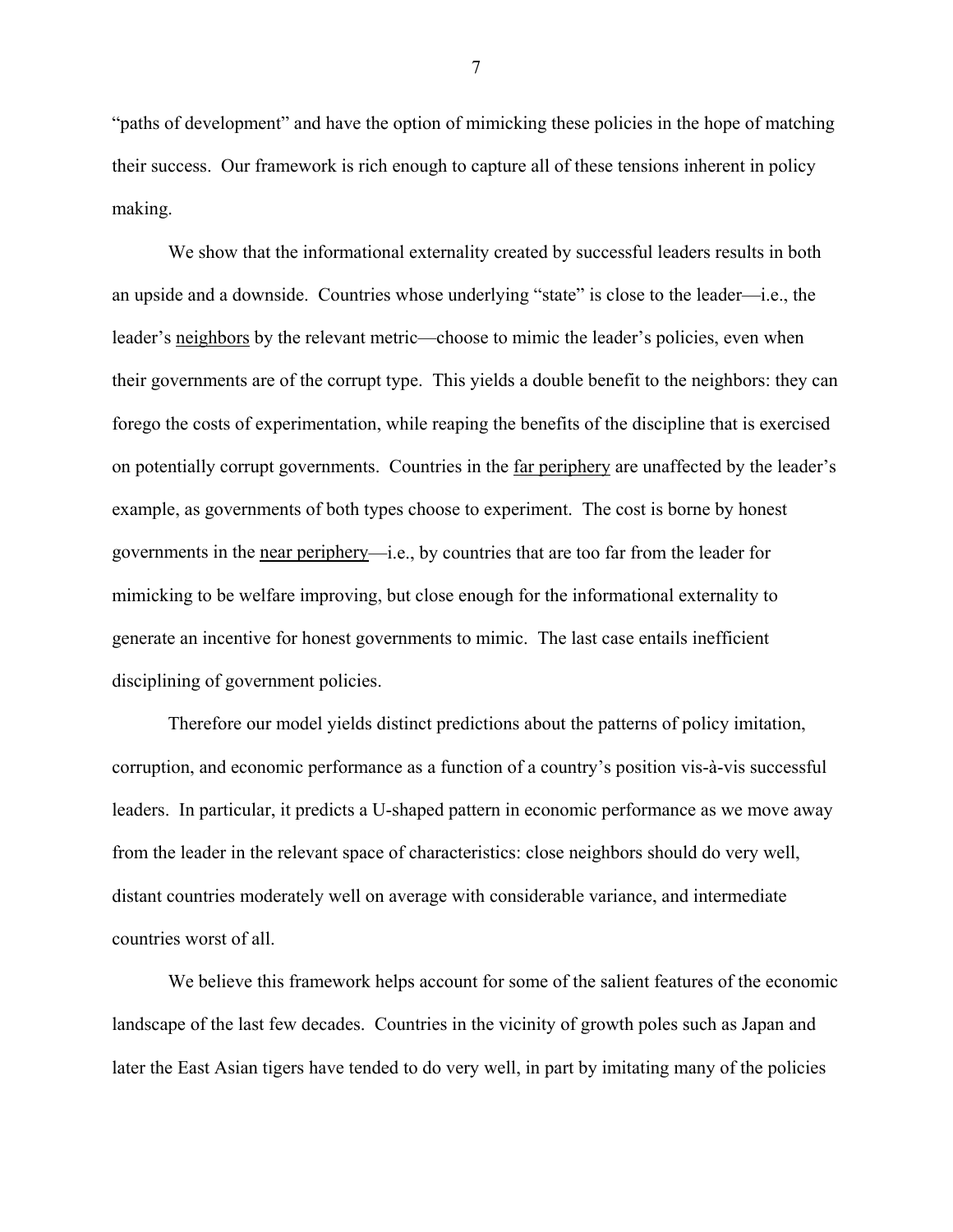followed by these leaders. Countries whose underlying characteristics or geographic distance place them very far from the leaders have experienced highly variable fortunes. Superstars like China and Mauritius, which have achieved success on the back of a great degree of policy experimentation, have occasionally emerged from this group. Some of these experimenters in turn have become examples for others to follow, such as China in the case of Vietnam. And we would claim that many countries in between have been "inefficiently disciplined," adopting policies that are surely less corrupt and more transparent than in the past, but also perhaps less appropriate to their circumstances. The Latin American economies of the 1990s may constitute the chief examples of this last group.

We also undertake a simple empirical test of our framework in this paper, by focusing on the experience of post-socialist countries. These countries were forced to search for alternative policies once they abandoned socialism, so they constitute a useful sample for our purposes. For most of them, the model to emulate, if any, was the Western European example. We hypothesize that the geographic distance between each of these countries and Western Europe is an adequate (inverse) proxy for the suitability of European-style institutions to their circumstances. We then demonstrate that there is a robust U-shaped relationship between these countries' distance from Brussels and their post-transition growth rates. Strikingly, the U-shaped relationship survives when we control for a variety of other determinants, including the extent of "structural reform" undertaken. While some previous studies have noted the negative gradient in performance in the vicinity of Western Europe, we are not aware of any that have picked up the upwards-sloping part of the relationship, nor of any theory (other than ours) that would account for the latter. Measures of corruption and policy imitation also behave broadly in the way the theory predicts.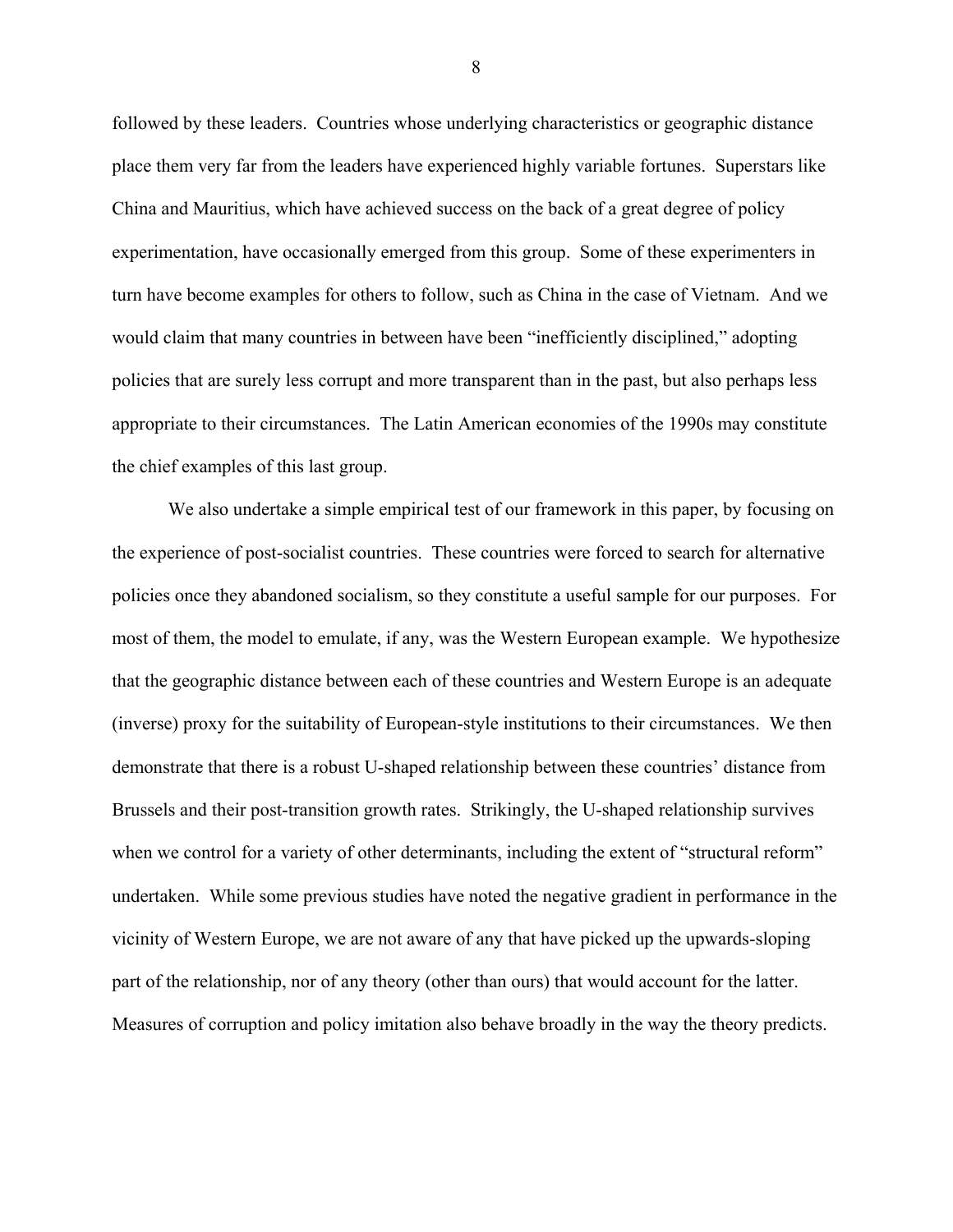While the sample of countries covered is necessarily small, we are greatly encouraged by the strength of these results.

There are many antecedents in the literature to this line of thought. Economic historians have long emphasized that the fragmentation and diversity of early modern Europe was a source of economic strength that allowed Europe to eventually overtake the centralized empires in China, the Middle East, and the Indian sub-continent. Central here is the idea that decentralization enabled competition, not only in the market for goods and services, but also in market for institutional arrangements. As David Landes puts it, "only societies with room for multiple initiatives, from below more than from above, could think in terms of a growing pie" (1998, 32). With reference to the failure of China and Islam, Douglass North points out:

Centralized political control limits the options, the alternatives that will be pursued in the context of uncertainty about the long run consequences of political and economic decisions. … In [the] competitive decentralized environment [of Europe] lots of alternatives were pursued; some worked, as in the Netherlands and England; some failed, as in the case of Spain and Portugal; and some, such as France, fell in between these two extremes. But the key to the story is the variety of the options pursued and the increased likelihood (as compared to a single unified policy) that some would turn out to produce economic growth. (North 1993)

Jared Diamond (2001) has emphasized the geographic sources of these different historical trajectories.<sup>5</sup> Ironically, decentralized experimentation appears to have taken root in China in the last three decades, and is often pointed to as the source of that country's recent success (Naughton 1995; Jefferson and Rawski 1994).

<sup>&</sup>lt;sup>5</sup> "China has a smooth coastline. Europe has an indented coastline, and each big indentation is a peninsula that became an independent country, independent ethnic group and independent experiment in building a society: the Greek peninsula, Italy, the Iberian peninsula…Europe is transected by mountain ranges that split up Europe into different principalities: the Alps, the Pyrenees, Carpathians – China does not have mountain ranges that transect China. In Europe big rivers flow radially….and they don't unify Europe. In China the two big rivers flow parallel to each other, are separated by low lying land, and were quickly connected by canals. For those geographic reasons, China was unified in 221 B.C. and stayed unified most of the time since then, whereas fore geographic reasons, Europe wasn't. Augustus couldn't do it, Charlemagne couldn't do it and Napolean and Hitler couldn't unify Europe" (Diamond, 2001).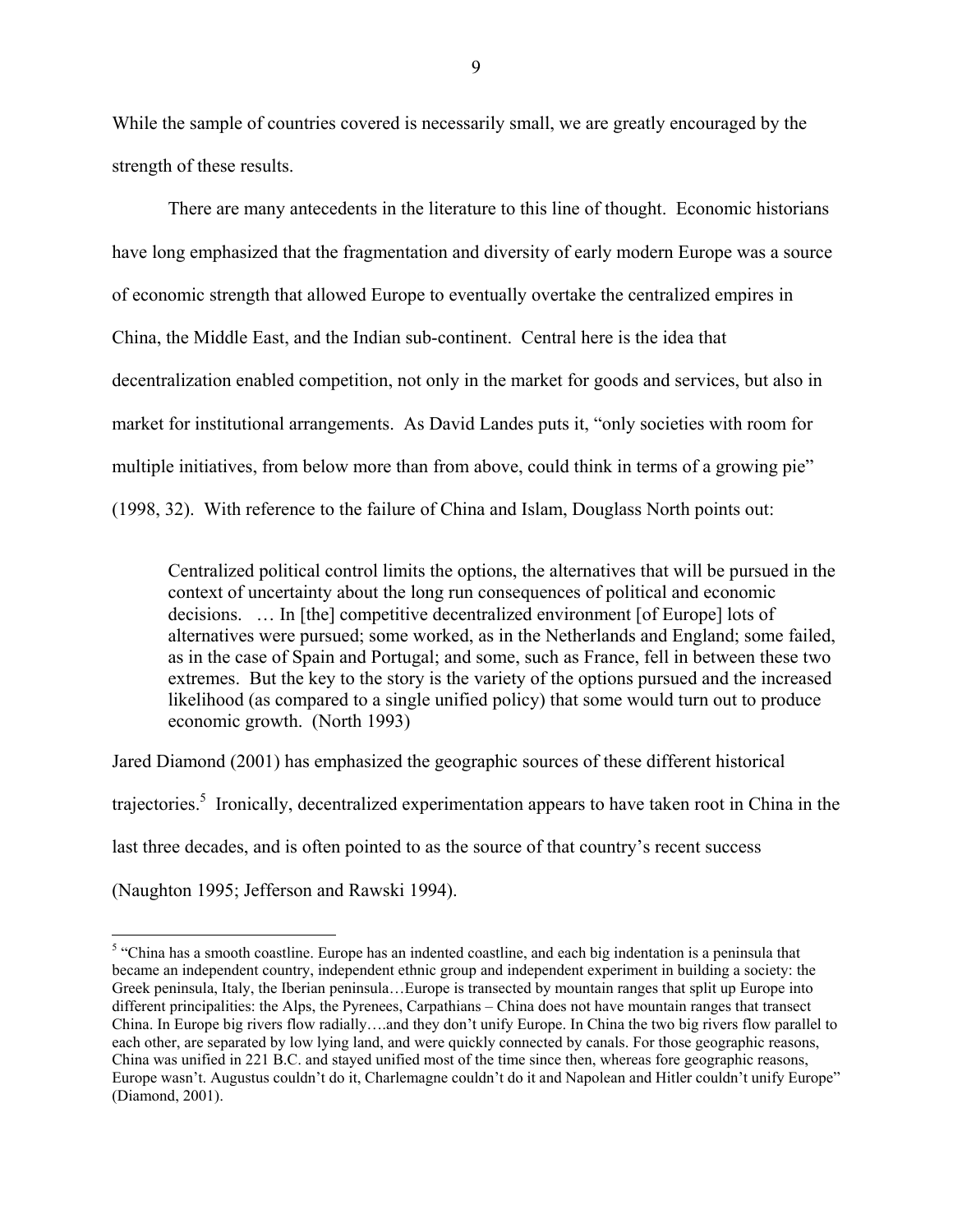In the recent literature on development strategies, Evans (2001) and Rodrik (2000) have argued for the importance of local deliberation in ensuring a good fit between institutions being adopted and local conditions. Evans dubs the 1990s convergence on Anglo American institutions the "institutional monocropping" approach. Besley (2000) has also emphasized the importance of policy experimentation, noting that "adopting a policy is analogous to adopting new technologies with uncertain benefits." Dewatripont and Roland (1995) and Roland (2000) underscore the importance of uncertainty and experimentation in the context of transition economies. Unger (1998) has forcefully argued that the institutional arrangements we observe presently among the successful advanced industrial countries constitute only a subset of the full range of institutional possibilities.

Perhaps most directly relevant to our research is a recent paper by Berkowitz, Pistor, and Richard (2001). This paper analyzes the historical process of legal evolution in forty-nine countries to ascertain why some legal systems are more effective than others. The authors' dependent variable is the quality of legal institutions and enforcement (which they call "legality"). The paper's central argument is that the manner in which the legal order develops makes a significant difference to legality. In particular, the authors make a distinction between two types of countries: those that developed their formal legal orders internally ("origins"), adapted imported codes to local conditions, or had familiarity with foreign codes ("receptive transplants"), and those that acquired their formal legal order from abroad without much adaptation and/or familiarity ("unreceptive transplants"). Their main finding is that the second group of countries has ended up with significantly lower levels of legality. Equally important, they find that the "unreceptive transplant" effect is a more important determinant of legality, and ultimately of economic growth, than the family from which the legal regime was drawn. What

 $\overline{a}$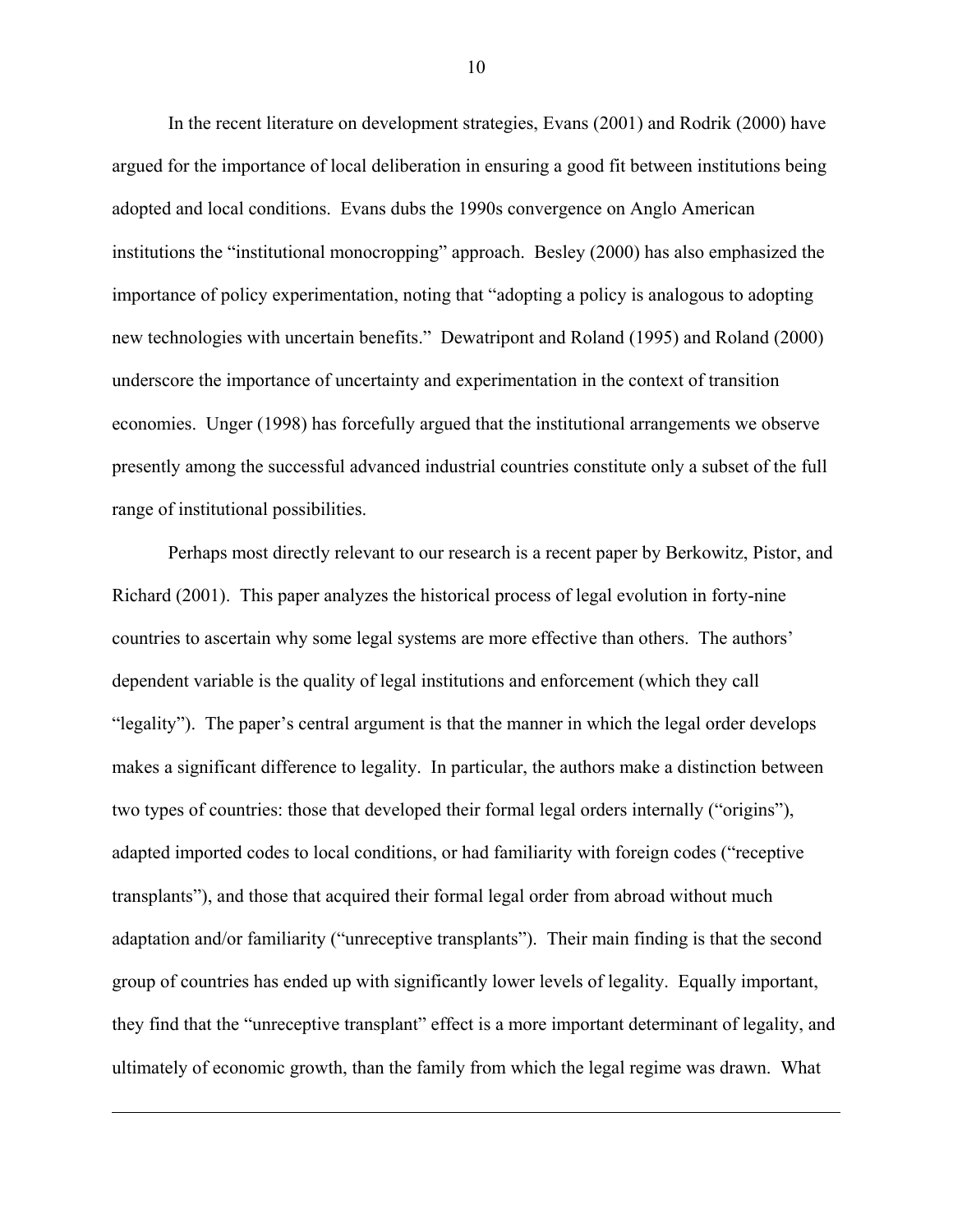seems to matter is not common versus civil law, but the suitability of the laws to local conditions.

Our paper is also related to Kremer, Onatski, and Stock (2001), who analyze the statistical properties of the distribution of per-capita incomes around the world and present a simple framework to account for it. They too consider the role of experimentation in driving the pattern of incomes around the world. In particular, in order to explain why some poor countries grow rich while rich countries hardly ever get poor, they develop a model in which countries search among policies until they reach a satisfactory income level, at which point they stop experimenting. Their framework is based on the assumption that the requisite policies are country-specific, but they also discuss informally the likelihood that countries may learn from each other. Our framework puts more structure on these issues, and also, more importantly, endogenizes the choice between experimentation and imitation.

 The plan of the paper is as follows. Section II presents a stripped-down version of the model to drive home the central message of the paper as directly as possible. Section III describes the full model, providing political-economy underpinnings to the choice of policy by a "follower" government. Section IV presents an empirical test with the post-socialist sample of countries. Section V presents some concluding remarks.

#### II. The Benchmark Model

We describe the complete model in two stages. We present in this section the essential features of a minimal benchmark model, in order to illustrate the dilemma at the heart of our argument in a transparent way. In the next section we further elaborate on this model and provide political underpinnings for the government's decision making.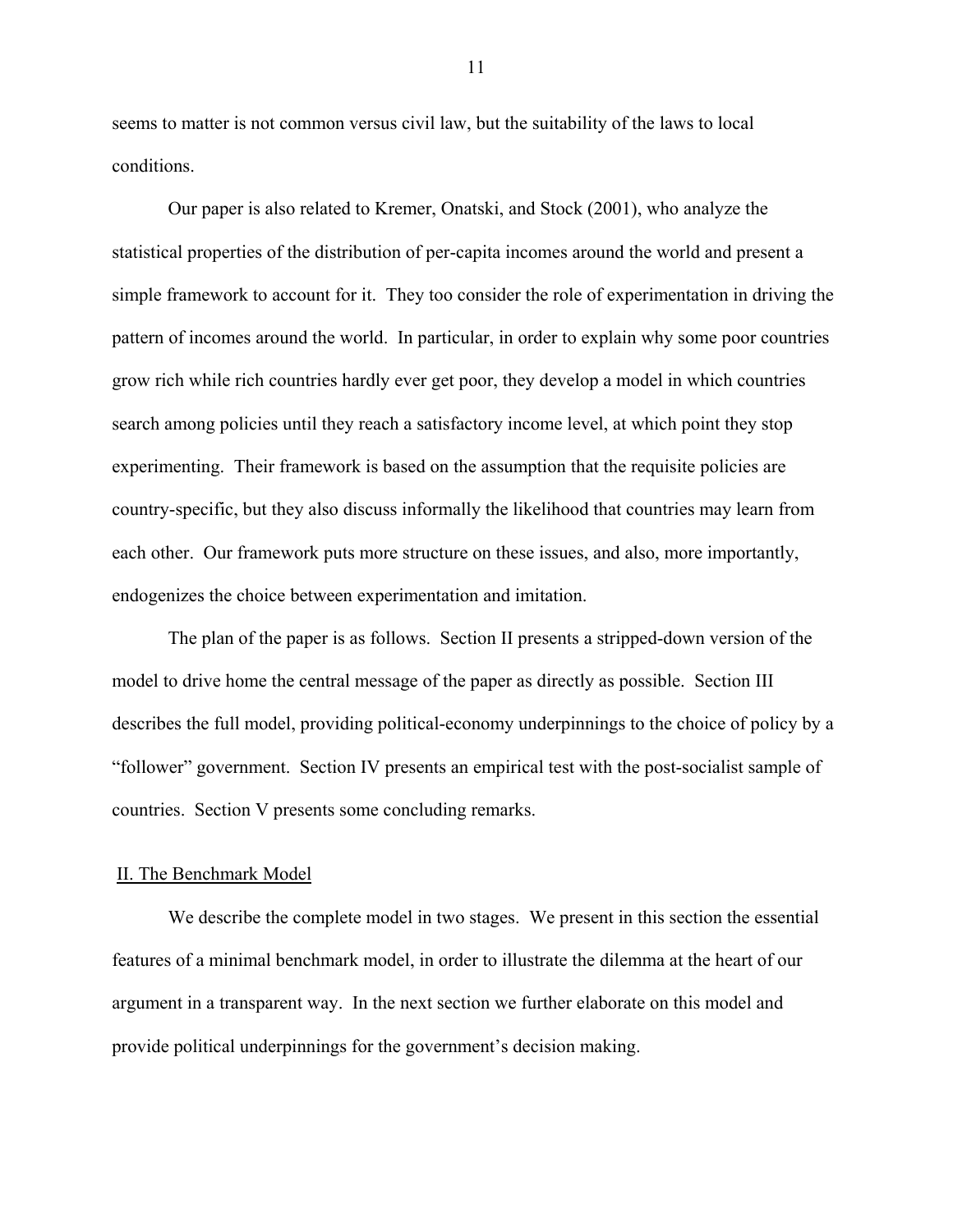We assume that the governments in all countries are divided into two cohorts—a "leader" and a "follower" cohort. A government in a follower country has one of two policy choices: it can choose to "imitate" or mimic the policy chosen by a leader country, or it may prefer to "experiment" with its choice of policy. This decision is a function of several factors, which we describe below.

## *Countries: Location and Policy Specificity*

The world is made up of a large, discrete number of countries. Countries differ from each other in terms of their geography, historical trajectory, culture and other local conditions, which make any given policy more or less appropriate across countries. We capture these country specific local conditions by assuming that each country *i* has a unique "state of the world" *zi*. We assume that countries are distributed uniformly on a circle, whose circumference we normalize to two units. Therefore each country *i* has a location *zi*, on this circle (Figure 1). Reducing all differences in underlying characteristics across countries to a single dimension makes it easy to assess whether countries are proximate or distant from each other. In particular, if two countries are located at  $z_i$  and  $z_j$ , then the "distance" between these countries is defined as  $\Delta_{ij} = |z_i - z_j|$ .

The government in any given country gets to choose a policy  $a_j$  that affects national income. The important feature of a policy that we emphasize is its "specificity" or statecontingent nature, with the impact of a policy on national output depending on the country's location. If a country whose underlying location is *zi* chooses the policy *aj*, then national income is given by  $y_i = -\theta (a_j - z_i)^2$ . As is clear from this formulation, the closer or more "appropriate" is a policy to a country's underlying state; the higher is national income. Therefore,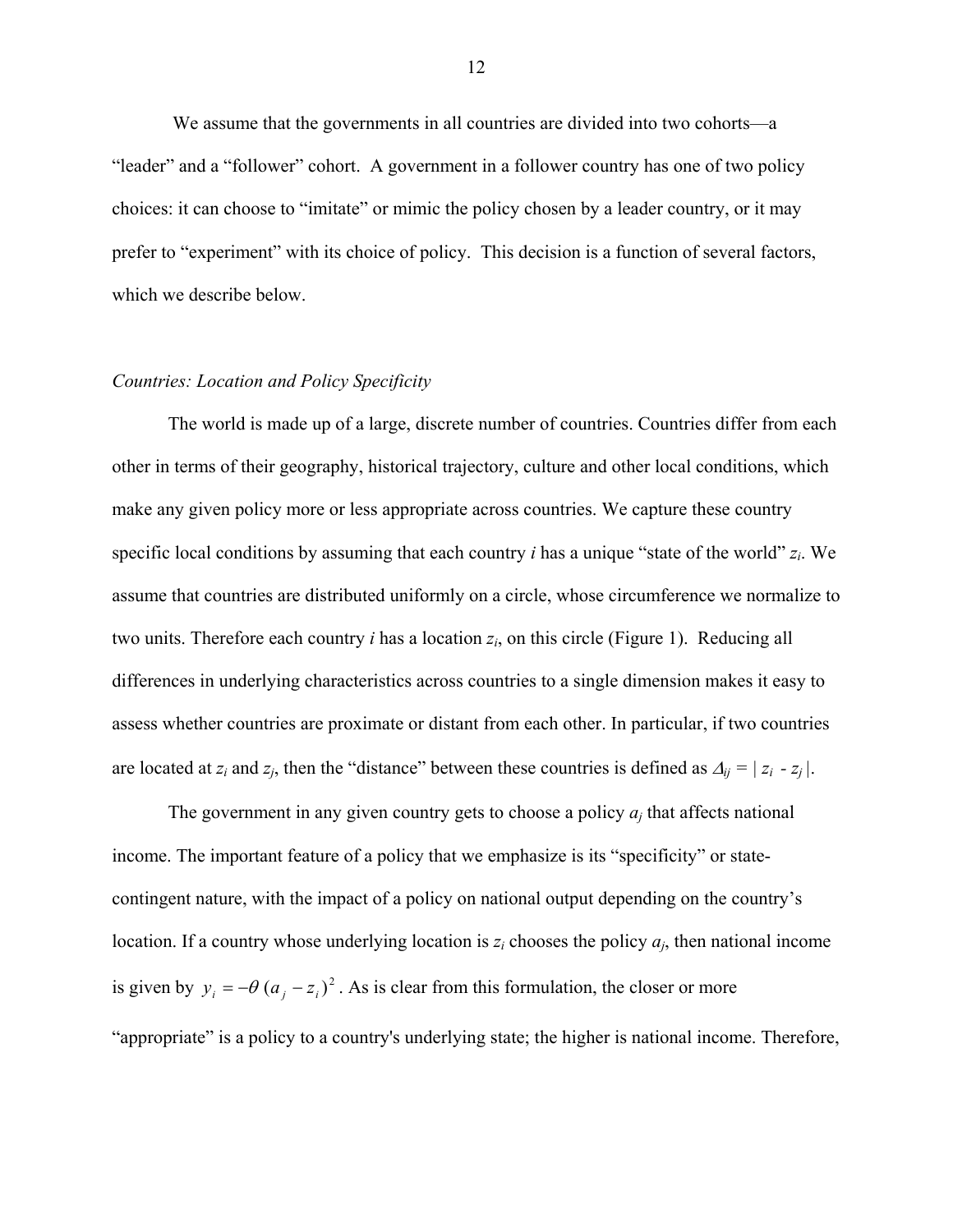if two countries *j* and *k* are "neighbors" (i.e.  $\Delta_{jk}$  is small), then it is less costly to adopt the policy of a neighbor.

## *The Government, Information and Policy Choices*

 $\overline{a}$ 

We are interested in capturing the uncertainty inherent in the policy making process. There are two ways of modeling this: either we assume that the government is imperfectly informed or we can assume (as we do in this paper) that the government has imperfect control over the policy implementation process. For simplicity, we follow the latter route and assume that the government receives a perfectly reliable private signal,  $\hat{z}_i = z_i$ . This would seem to suggest that a government's "ideal policy" choice is a simple matter: match the policy to the appropriate state. However, even if government *i* knows the "ideal policy," it can determine the actual policy implemented only up to a random error term,  $a'_i = z_i + \eta$ , with  $\eta$  distributed with mean zero and variance  $\sigma^2$ . This is a relatively simple way to represent the costs as well as the benefits of experimenting with a policy that no other country has successfully tried before. On the other hand, if country *i* imitates and picks up an off-the-shelf policy that has been tried and successfully tested in some other country, then we assume there is no uncertainty associated with its implementation.<sup>6</sup>

Given our assumptions so far, and assuming that the follower government maximizes (expected) national income, the choice of experimentation versus imitation is a simple function of two factors: the distance between the follower country and the successful leader and the

<sup>&</sup>lt;sup>6</sup> We have made these assumptions in order to capture the gains and costs of experimentation in policy making in the simplest possible way. An alternative more intuitive (though more complicated to work with) assumption is that governments receive noisy signals about *zi*. In this case in order to learn about the true *zi*, the government will have to experiment and will gradually converge to the ideal policy  $a_i = z_i$ . The crucial aspect of the assumption is that the government has more reliable information about its true location, than the citizen does.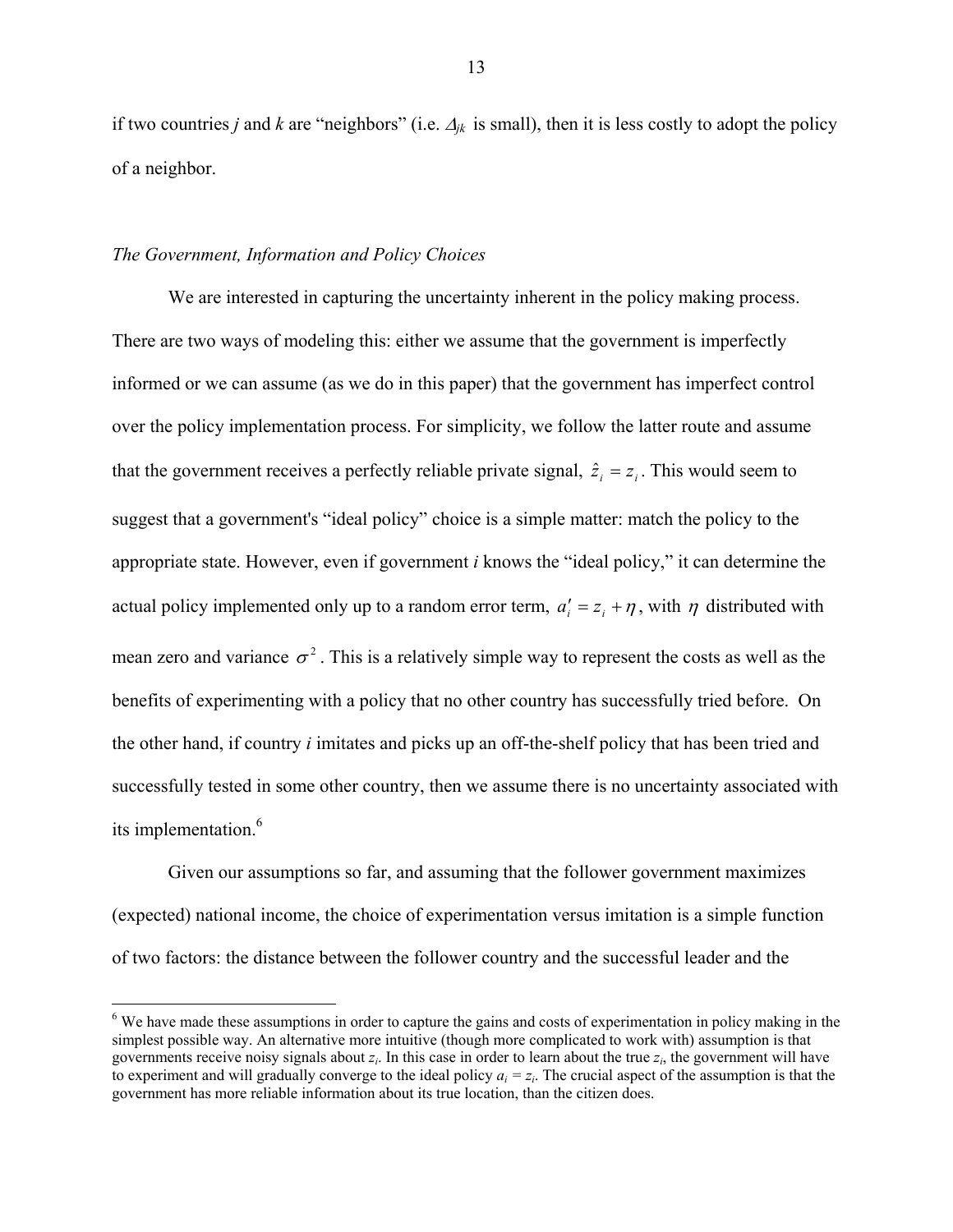uncertainty associated with policy experimentation. If the distance is large relative to the uncertainty, then the government will prefer to experiment. We now introduce an additional complication, which drives a wedge between the government's utility function and overall social welfare. We assume that the government's preferences are given by  $v_i = y_i - \lambda K$ , where  $K > 0$ is a private (not social) fixed cost borne by the government and  $\lambda$  is a dummy variable that equals zero or one, depending on whether the government imitates ( $\lambda = 0$ ) or experiments ( $\lambda =$ 1). Hence the government incurs this private cost only when it chooses to experiment. For the moment we simply take as given the existence of this private cost. In the next section we will provide microfoundations for this assumption, based on political-economy considerations.

## *To Experiment or to Imitate: A Heuristic Analysis*

Suppose that country 1 from the first cohort becomes a successful leader by implementing policy  $a_1$ , such that  $a_1 = z_1$  and  $y_1 = 0$ , thereby achieving the highest possible output. We now analyze the policy dilemma confronting a follower country that is located at  $z_2$ , The government of country 2 observes policy choices of the first cohort including those made by the successful leader. In addition the government receives a private signal about its country's location  $\hat{z}_2 = z_2$ . If the government imitates the successful leader's policy choice  $a_1$ , its payoff equals  $v_2$  ( $a_1=a_2$ ) =  $y_2 = -\theta$ ( $a_1-a_2$ )<sup>2</sup>. This payoff is solely a function of the distance between the leader and the follower country. In contrast, if it chooses to experiment and follow a policy in accordance with its own private signal, the payoff to the government is given by  $v_2(a_2 = a_2 = \hat{z}_2) = E(y) - K = E\{-\theta(z_2 + \eta - z_2)^2\} - K = -\theta\sigma^2 - K$ . Here the government incurs

Follower country 2 will prefer to imitate the successful leader rather than experiment if the

both the cost of an uncertain technology as well as the private fixed cost of experimenting.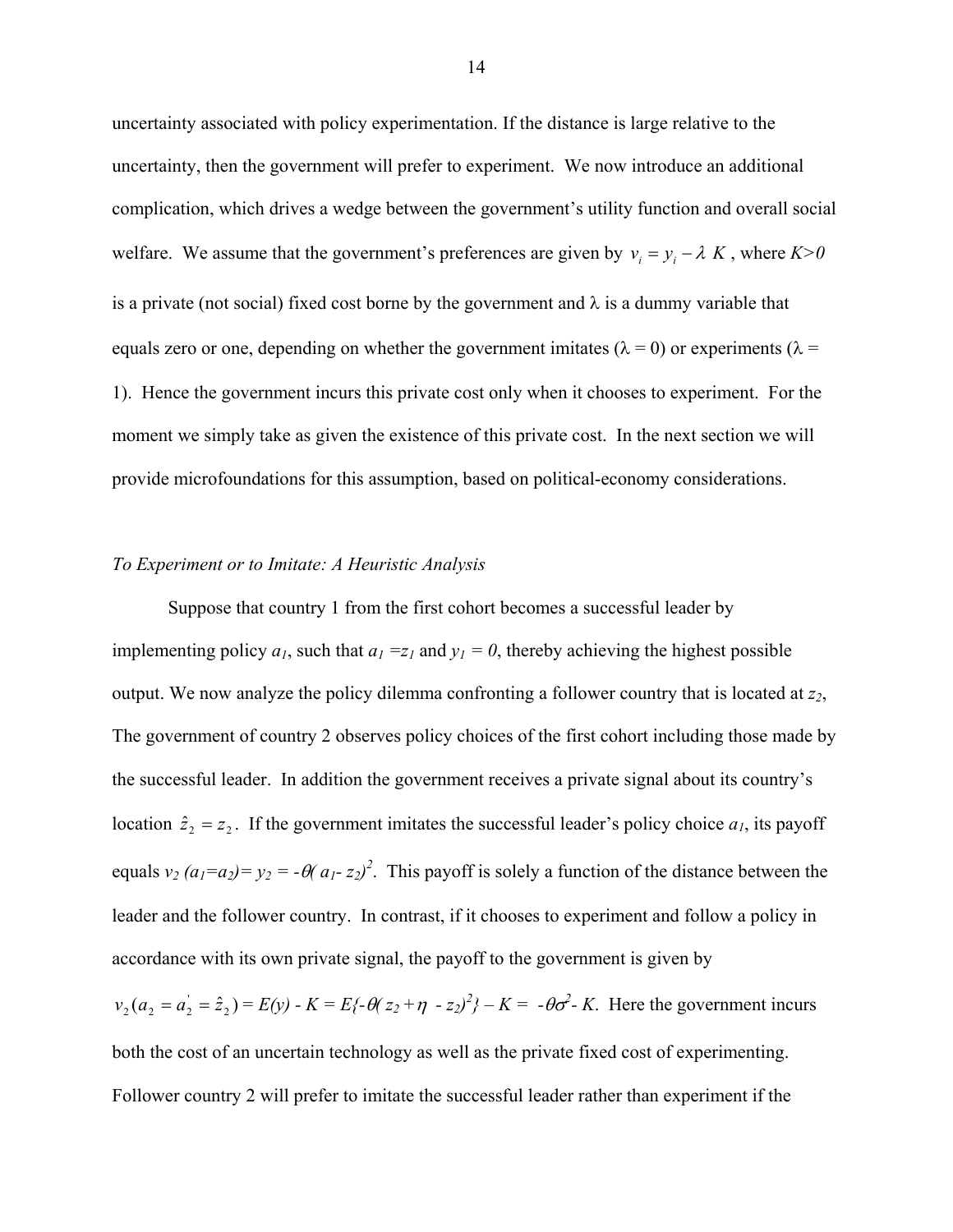following inequality holds:  $v_2(a_1 = a_2) \ge v_2(a_2 = a_2 = a_2)$ . This implies that the follower government will choose to imitate if  $z_2$  lies in the interval  $[a_1 - (\sigma^2 + K/\theta)^{1/2}, a_1 + (\sigma^2 + K/\theta)^{1/2}]$ , and to experiment otherwise. In the absence of the private fixed cost, the interval of imitation would have been  $[a_1 - \sigma, a_{1+} - \sigma]$  instead. Clearly, the larger the government's private fixed cost, the larger the zone of "inefficient imitation"—the zone within which a country ends up imitating even though it would have been better off experimenting.

Despite the very simple structure of our model, we are able to generate some fairly striking implications. The pattern of economic performance that results can be summarized with the help of Figure 3, which we will refer to again when we lay out the full model in the next section. In particular, our framework yields a U-shaped relationship between economic performance and "distance" from the leader. Specifically:

- (i) In the immediate neighborhood of the successful leading country, countries prefer to imitate the leader's policies, and achieve high economic performance. There is a "growth pole" around the successful leader.
- (ii) Countries that are very far from the leader—located in the zone we call the "farperiphery"—choose to experiment, rather than imitate. Their economic performance is on average worse than that of countries in the close neighborhood of the leader. But these also exhibit much greater variance in performance (due to the uncertainty in the policy implementation process). So some experimenters could achieve better performance than imitators in the neighborhood of the leader.
- (iii) Countries located in the intermediate zone between these groups—countries in the "nearperiphery"—are strictly worse off than both of those groups (compared to a situation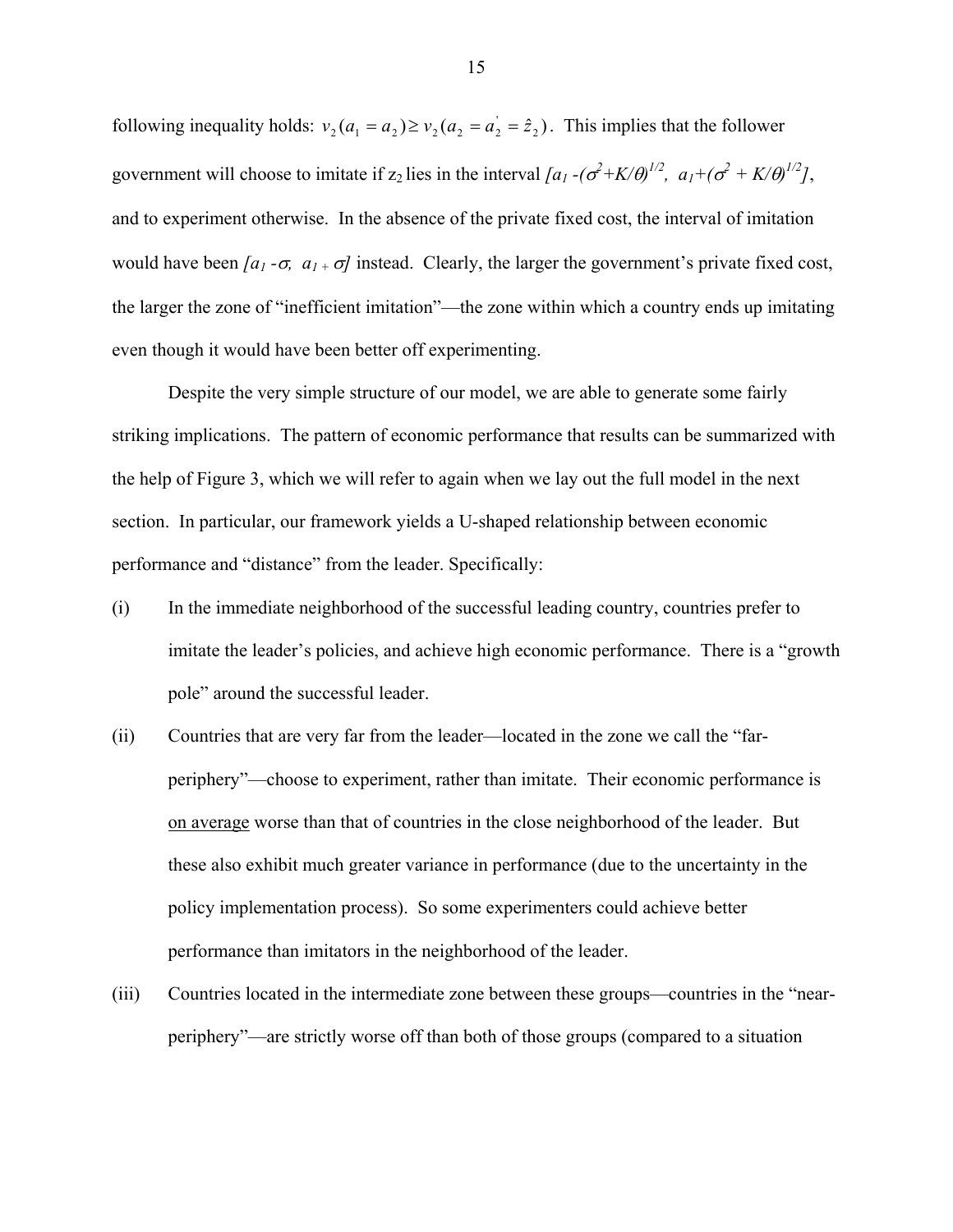where there was no successful leader). These are countries whose governments choose to mimic, even though they are too distant from the leader to benefit.

(iv) Extending the model dynamically (if informally), we can see that growth poles are likely to develop sometime down the line in the far periphery, but not in the center or the nearperiphery. That is because experimentation takes place only in the far periphery.

While the above analysis is somewhat heuristic, it has the merit of delineating most of the key results of the full model in a transparent manner. The key to the U-shaped pattern is the inefficiency that arises from the government's private cost, *K*. In the next section, we dispense with *K*, and extend the model to provide a direct explanation as to why governments may incur a private cost if they choose to experiment rather than imitate.

#### III. Political Underpinnings of the Search for Prosperity: the Full Model

## *Transparency, Corruption and Policy Universality*

It is useful to keep in mind that in our analysis a "policy" has very broad connotations and is not necessarily just related to the economic policy choice per se. A policy may consist of any institutional arrangement that affects a country's national income and welfare. This broader interpretation of policies becomes particularly relevant in understanding the additional aspect of a policy that we now introduce. We assume that some policies or institutional choices are conducive to the inefficient siphoning away of national income (i.e. through corruption and wastage), while others encourage discipline. We call this element of policy "transparency," to distinguish it from the notion of "appropriateness" developed in the preceding section. We assume that all appropriate policies are transparent in that they encourage discipline and prevent wastage and corruption. Hence any transparent policy that disciplines one country is assumed to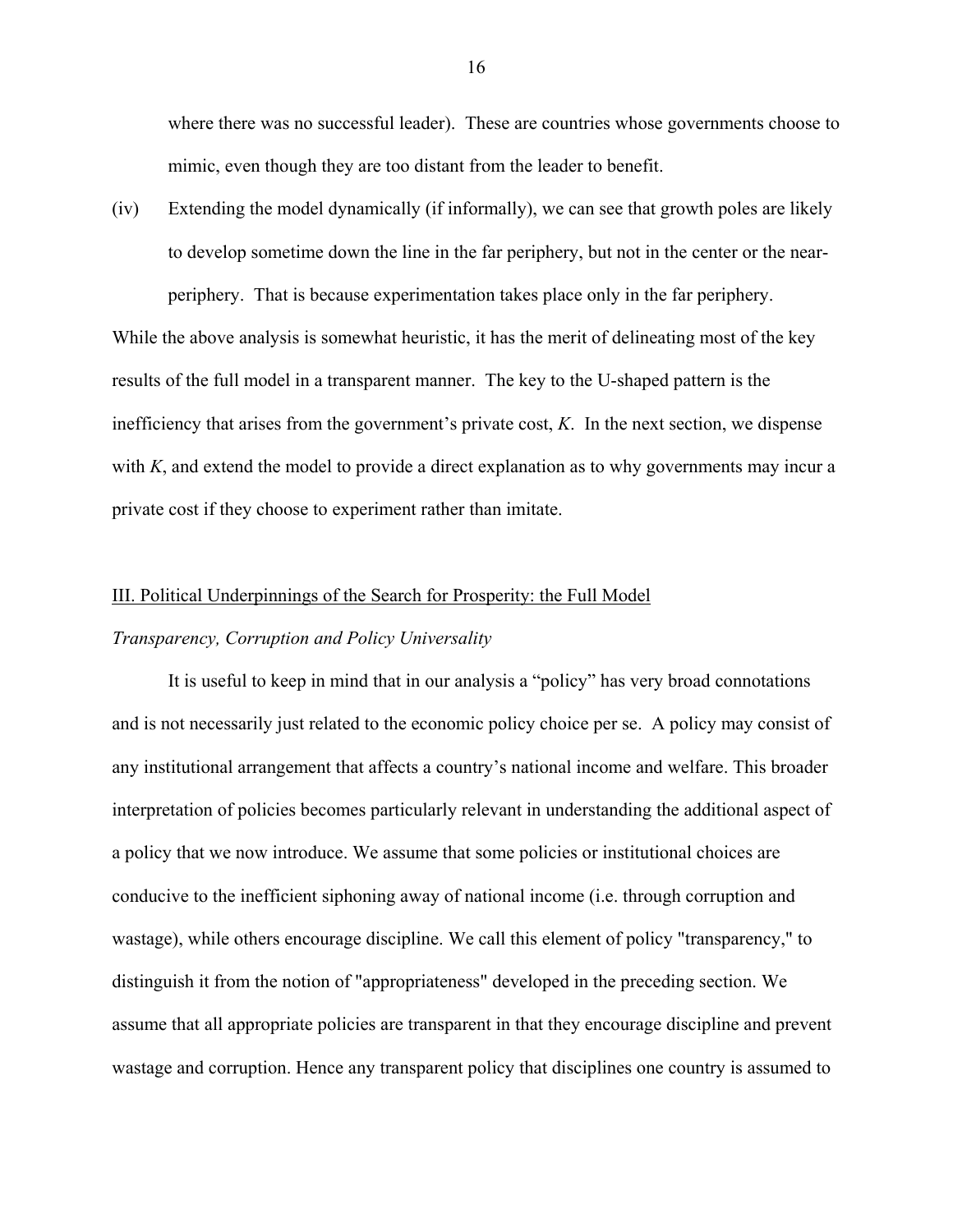discipline the government of any other country that adopts it. However, all transparent policies are not appropriate in that they need not be well matched with the underlying state of the country in question. $<sup>7</sup>$ </sup>

Our framework therefore encapsulates in a relatively parsimonious form two aspects of policies. First, our formulation captures the notion of specificity—that policies need to be suited to country-specific local conditions. Second, we also capture aspects of policies that are universal, in that greater transparency, the rule of law and accountability are useful under all conditions regardless of local context.

## *Government and the Citizen*

 $\overline{a}$ 

Everything else being the same, all governments would normally prefer to boost national income and enhance the well being of their citizens. However, governments have additional motives as well. They prefer remaining in power, and, furthermore, some are corrupt and beholden to special interests. We capture these additional motivations for a government of type  $t_k$ from country *i* by using the following utility function:  $v_{ik} = y_i + \lambda R_k + \varepsilon$ , where  $\varepsilon > 0$ represents the "ego rents" from being in office, and where governments can be honest  $(t_h)$  with probability  $p_h$  or corrupt  $(t_c)$  with probability  $1-p_h$ . The "economic rents" from having a nontransparent policy that allows corruption is given by  $R_k$ , where  $R_c > R_h \ge 0$ . For reasons that will become clear shortly, we shall assume that each period is made up two stages. The "economic" and "ego" rents both accrue to the government at the end of the second stage of the period.

 $<sup>7</sup>$  This assumption is much stronger than what is required for the analysis that follows. All that is required is that the</sup> citizens have the *perception* that (in expected terms), any 'appropriate' policy is more likely to be 'transparent'. For example, all that is required for is that the citizen in Hungary perceives that EU style institutional arrangements, if adopted by his country, will reduce corruption.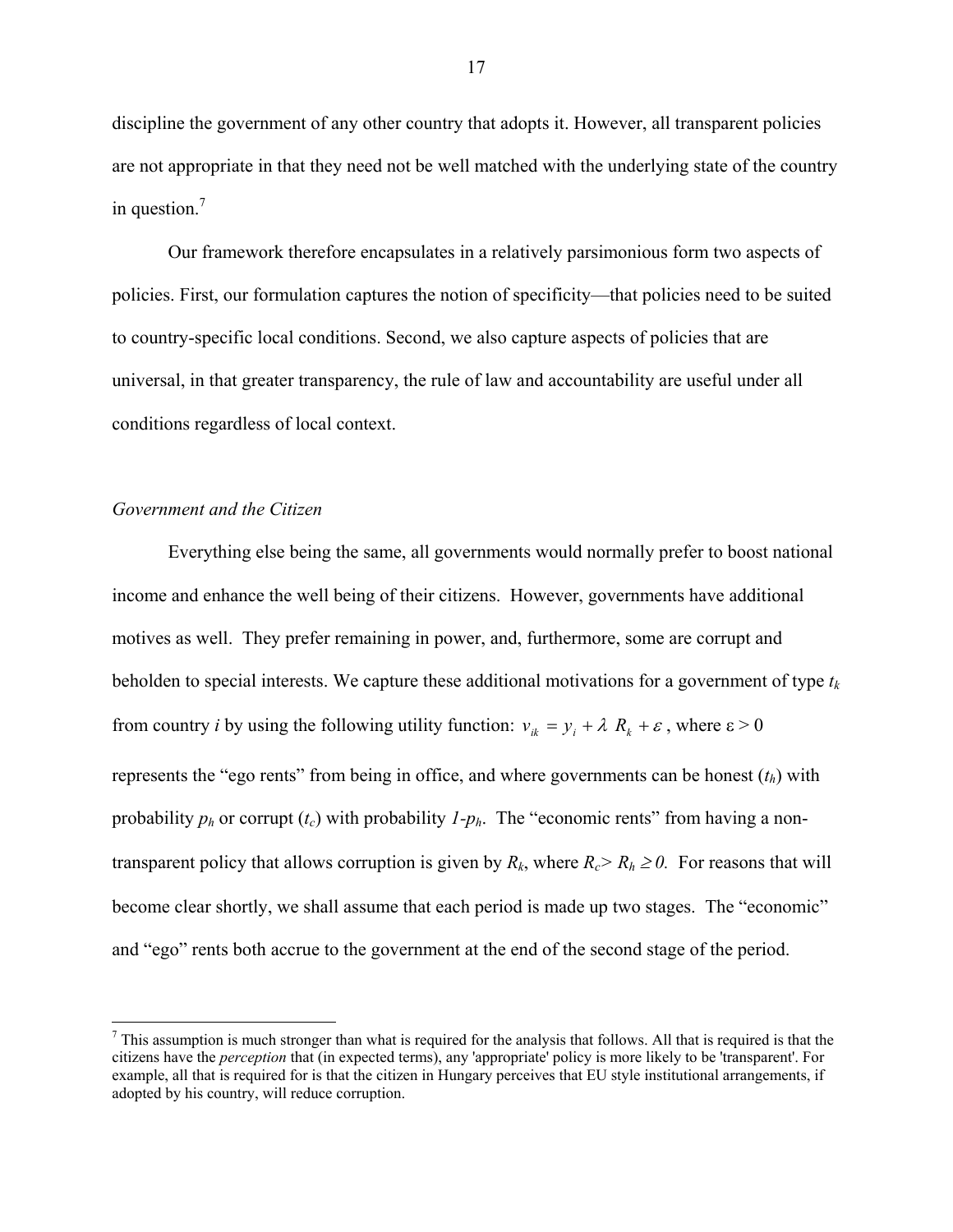Similarly, the impact on national income of having a corrupt government becomes visible to the citizen only at the end of the second stage. $8$ 

Finally, each country *i* has a single representative citizen, who lives one two-stage period and has preferences given by  $u_i = \sum_{t=1}^{2} \delta^{t-1} [y_{it} - R_{kt}]$ 1  $u_i = \sum_{t=1}^{2} \delta^{t-1} [y_{it} - R_{kt}]$ , where  $\delta$  is the discount factor and *t* is the stage. However, this representative citizen does more than just consume national income. He is in a position to organize a coup, a revolt or to force mid-term elections *at the end of the first stage*, if he is dissatisfied with the incumbent government. The probability that a citizen will successfully replace an incumbent is a linear function of his perception that resources will be siphoned away. We further elaborate on this subsequently.

## *The Timing in the Complete Model*

<u>.</u>

The entire set of countries is divided into two cohorts, where countries that make policy choices at the beginning of the first period constitute the first period cohort. The governments in these countries receive private signals and choose policies. Once selected, policies remain in place during both stages of the period, regardless of whether a government remains in office throughout. At the end of the first stage, citizens in these countries observe the government's policy choice and choose whether to retain or attempt an ouster of the government. At the end of this second stage output is publicly observed and payoffs are realized to the government and the citizen.

Citizens and governments in the second "follower" cohort observe policy choices of the first cohort and their national income. The government receives a private signal about the state

 $8$  This assumption simplifies the analysis of the political game since it ensures that the citizen's attempt to replace the government is a function only of observed policy choice. The qualitative direction of the results will remain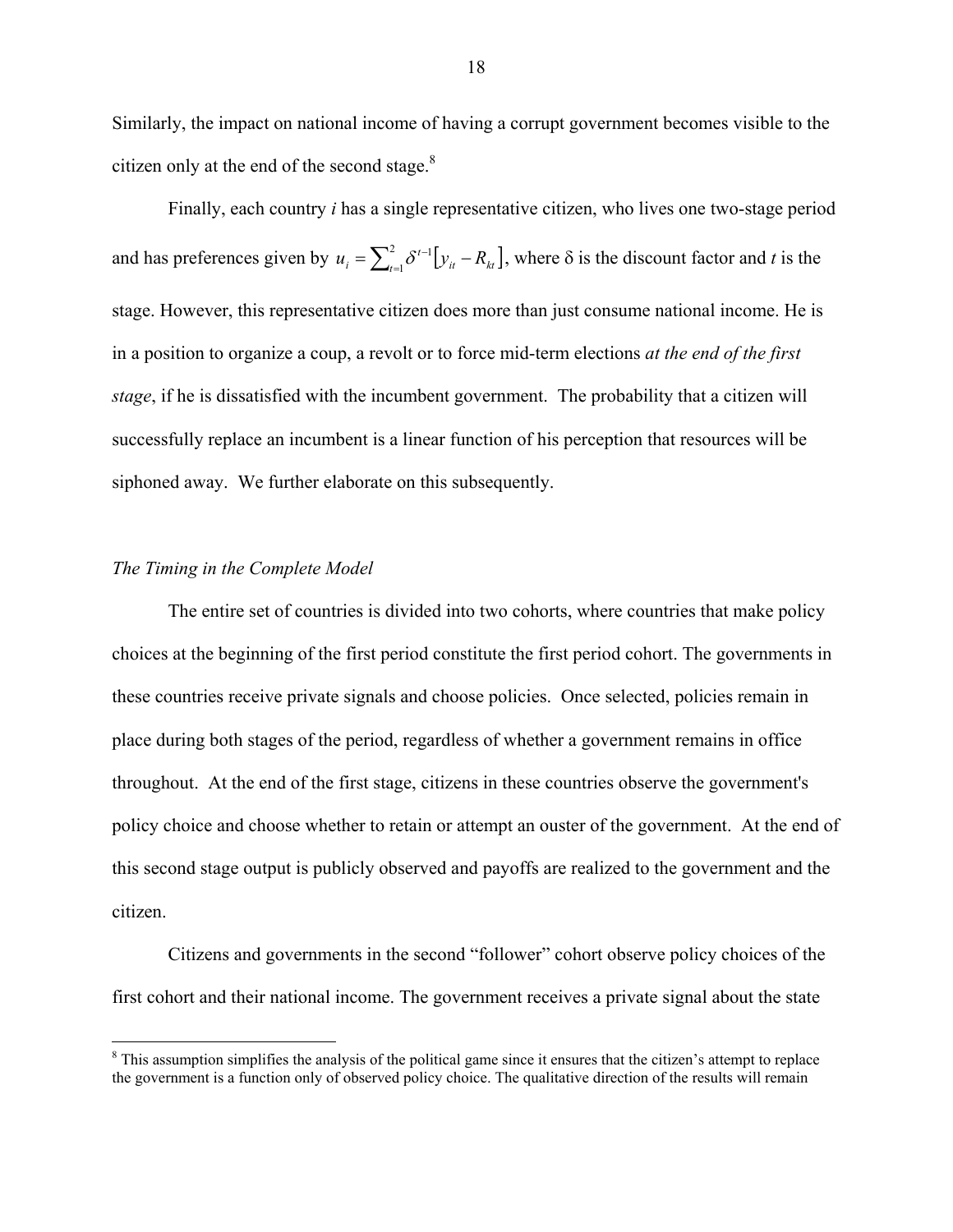and then makes its policy choice at the beginning of this second period. Once again citizens observe the policy choices and make a decision of whether to retain the incumbent or replace it at the end of the first stage of this second period. The preceding sequence is repeated. This timeline is illustrated in Figure 2.

We now examine the equilibrium policy choices of a government. As will soon be evident, the results are similar to the heuristic analysis in the last section.

## *Discipline and Corruption in the Search for Prosperity: Equilibrium Analysis*

We analyze a government's choices in the following scenario. We consider a situation where at the end of the first period, there has emerged a sole successful leader that has successfully implemented policy  $a_1$ . This perfect match of the transparent policy  $a_1$  to the appropriate state *z1*, has resulted in the maximum possible national income of

 $y_1 = -\theta (a_1 - z_1)^2 = 0$ , where we assume  $a_1 = z_1 = 1$  (see Figure 1).<sup>9</sup>

We then focus on the dilemma faced by the follower government. Should it minimize uncertainty by picking an off-the-shelf policy  $a<sub>l</sub>$  or should it experiment in its choice of policy? In order to facilitate our analysis, we propose the following equilibrium to the sub-game involving the follower governments. All honest follower governments whose private signal  $\hat{z}_i$ lies in the interval  $[z_h, 2 - z_h]$  will be "disciplined" into imitating the policy chosen by the successful leader. Similarly, corrupt governments who receive private signals in the range

unchanged even if we allow for observability of interim ouput by the citizen, so long as its realization(or its observability to the citizen) is sufficiently noisy.

<sup>&</sup>lt;sup>9</sup> Allowing for the process of policy experimentation in the first period, to result in more than one successful leader, does not qualitatively alter any of the implications of the analysis that follows.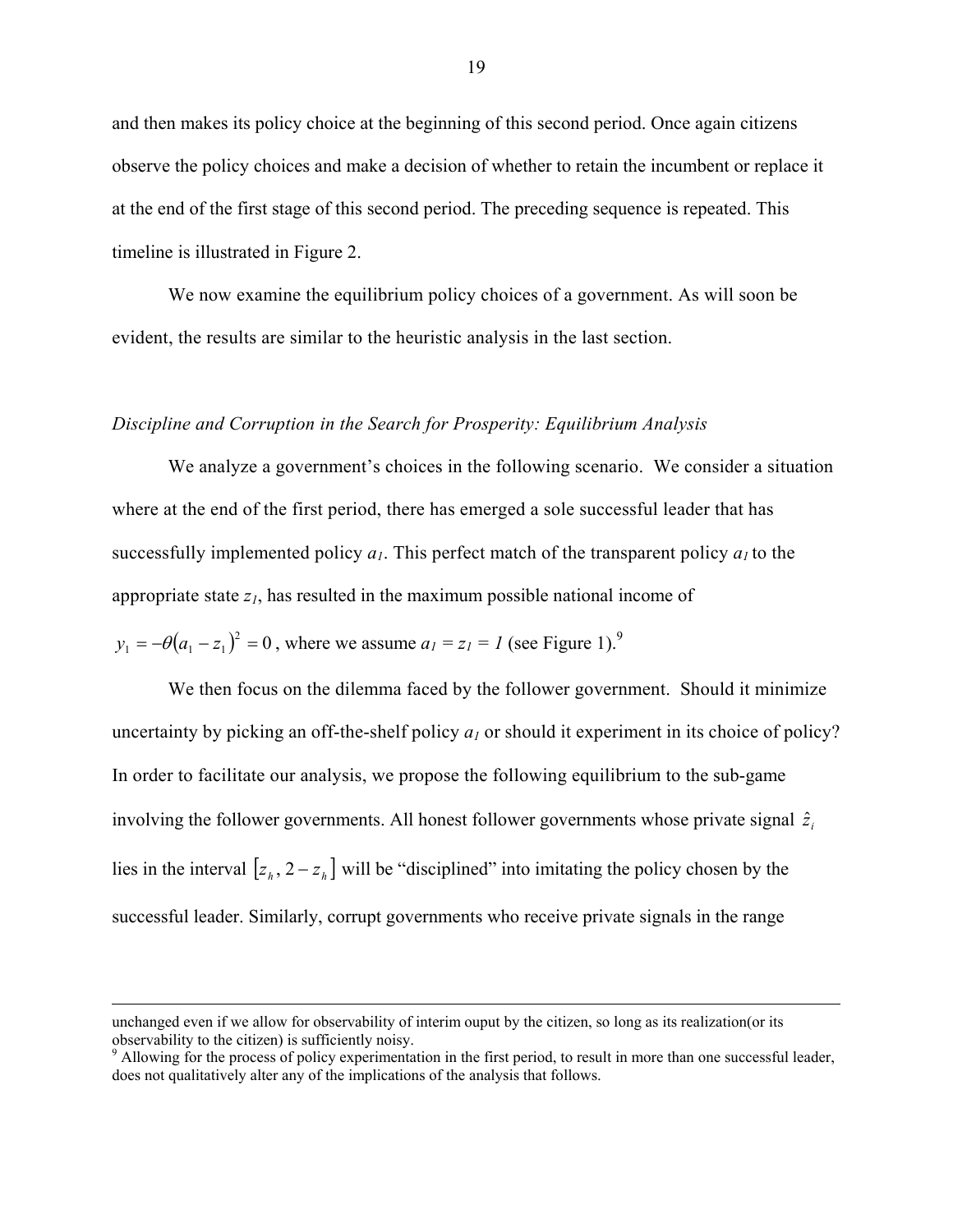$[z_c, 2 - z_c]$ , will also be "disciplined" into mimicking the successful leader, where  $z_h < z_c$ .<sup>10</sup> All other countries with honest governments (e.g. those with  $z_i \in [0, z_h)$ ), will pursue a policy in accordance with their private signal, while corrupt governments in the range  $z_i \in [0, z_c)$  will pursue policies which though positively correlated with their private signal, do allow the siphoning away of resources. Citizens will keep in power those governments that are disciplined into pursuing incorruptible policies. Governments that pursue *any* other policy will, with positive probability, be successfully replaced at the end of the first stage by a randomly drawn challenger.

Given that we have a finite two-stage game, we analyze our proposed equilibrium backwards, from the beginning of the second stage of the second period. At this stage the citizen has to decide whether to attempt to replace or retain the government. Depending on the political structure specific to the country he may try to force a mid-term election or carry out a revolt. The citizen will attempt to replace the government if he believes that his second stage utility will be higher with a randomly drawn government than with the incumbent. Remember that, once implemented, a policy is in place for both stages of a period. Therefore, if the policy in place is *not* transparent, then in the second stage a corrupt government can siphon away resources and lower national income. In this case, if the incumbent is perceived to be corrupt, then the citizen may prefer to replace the incumbent with a randomly drawn challenger. On the other hand, if the policy in place is transparent and guarantees discipline, then the citizen is no better off by replacing the incumbent, who will therefore be retained.<sup>11</sup>

<sup>&</sup>lt;sup>10</sup> Since in our proposed equilibrium, there are always a non-empty set of governments that prefer to *not* imitate the leader, we do not worry about out-of-equilibrium beliefs.<br><sup>11</sup> This is always true since under the proposed equilibrium, the difference in the citizen's second stage payoff from

having a government that pursues its own signal and replacing it with a randomly drawn incumbent equals: [1-1]  $z<sub>h</sub>p<sub>h</sub>/(z<sub>h</sub>p<sub>h</sub> + z<sub>c</sub>(1-p<sub>h</sub>)$  ]R<sub>c</sub> - (1-p<sub>h</sub>)R<sub>c</sub>, which is strictly negative for all p<sub>h</sub> > 0.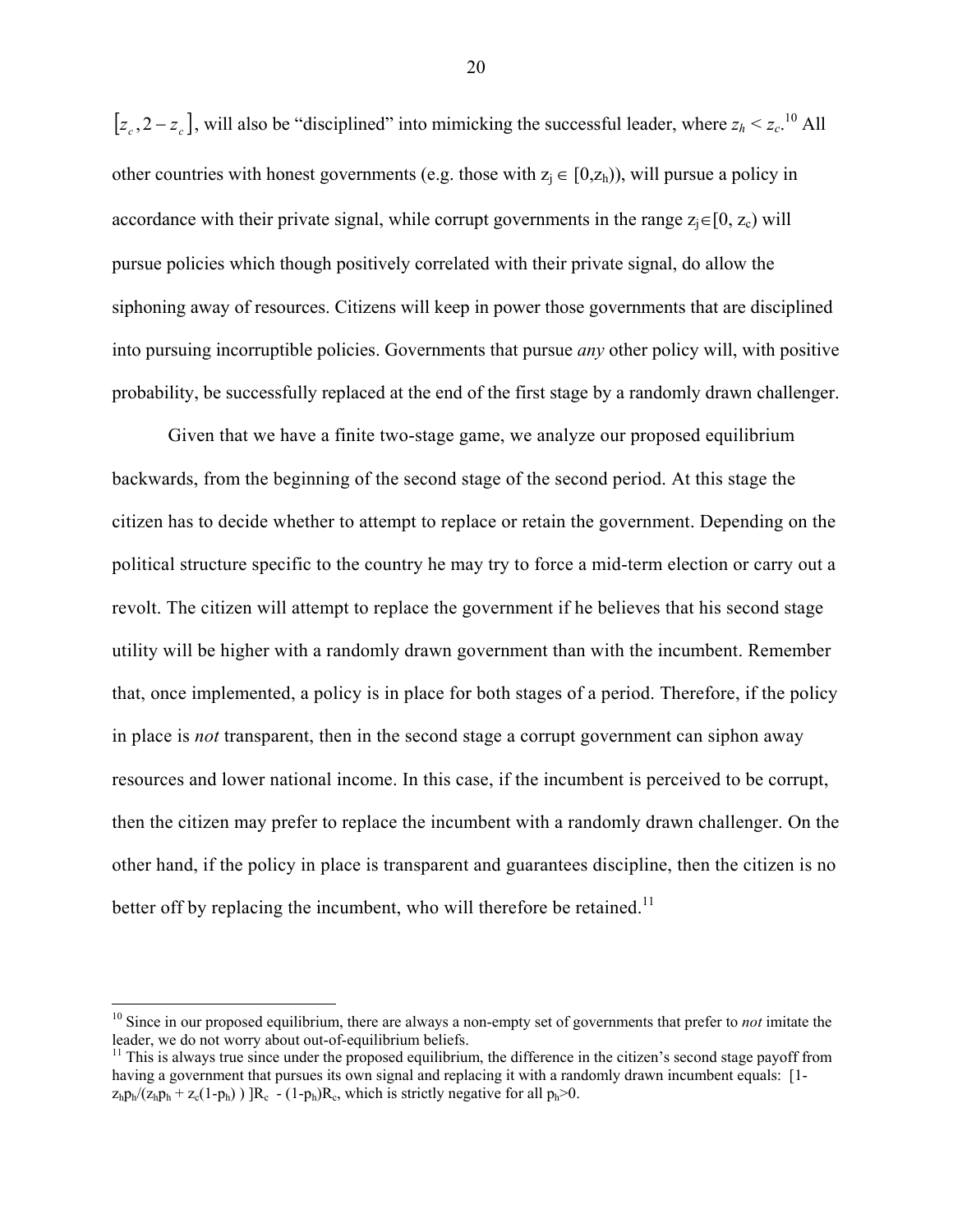Consider the payoff from mimicking obtained by an honest follower government *j* that is on the margin of indifference between mimicking and pursuing its own private signal  $\hat{z}_h$ , where

$$
\hat{z}_h = z_h
$$
. This is given by  $-\theta(z_h - a_1)^2 - R_h + P(t_h | a_j = a_1)\varepsilon$ , where  $P(t_h | a_j = a_l)$  is the probability that an honest government that imitates the leader will remain in power. Given that the countries are uniformly distributed on the circle.<sup>12</sup> the above simplifies to:

$$
v_h(z_h, a_j = a_1) = -\theta (z_h - a_1)^2 - R_h + \varepsilon = -\theta (z_h - a_1)^2 + \varepsilon.
$$

The first expression on the right hand side is the national income that results from the government's policy choice. Since we assume that  $R_h$  equals zero, there is no loss of economic rents if the incumbent is honest. Furthermore, since the government has been disciplined into enacting a transparent policy (in place for both stages), the citizen-voter has no incentive to replace the incumbent with a randomly drawn challenger. Hence the incumbent retains power with probability one (i.e.  $P(t_h|a_i=a_l)=1$ ) and earns "ego rents" of  $\varepsilon$ .

Similarly, the (expected) payoff to an honest government from experimenting and pursuing a policy  $a_j$ , in accordance with its private signal  $\hat{z}_j$  is given by:

$$
v_h(z_h, a_j \neq a_1) = \left[ -\theta E(z_h' - z_h)^2 \right] + P(t_h \mid a_j \neq a_1) \varepsilon = \left[ -\theta \sigma^2 \right] + \left[ \frac{z_h p_h}{z_h p_h + z_c (1 - p_h)} \right] \varepsilon.
$$

A government faces uncertainty when it pursues an untried policy. Therefore, if the technology of policy making is poorly understood, this uncertainty results (in expected terms) in a loss of output, which gives rise to the term in the first square bracket.<sup>13</sup> The second term is the expected

 $12$  Without loss of generality, the analysis that follows only considers the policy choices of countries uniformly distributed on half the diameter of the circle i.e. those located in the range [0,1]. By symmetry, including the complementary set of countries located on the other half, will not alter our results.

 $<sup>13</sup>$  Since policies are chosen from a continuum, we assume that even if a particular policy is incorruptible, there</sup> exists a policy that is arbitrarily 'close' which a corrupt government may prefer to take, since it allows diversion of resources. Therefore a government of type  $k$  does not have to lose economic rents,  $R_k$  when it chooses to experiment.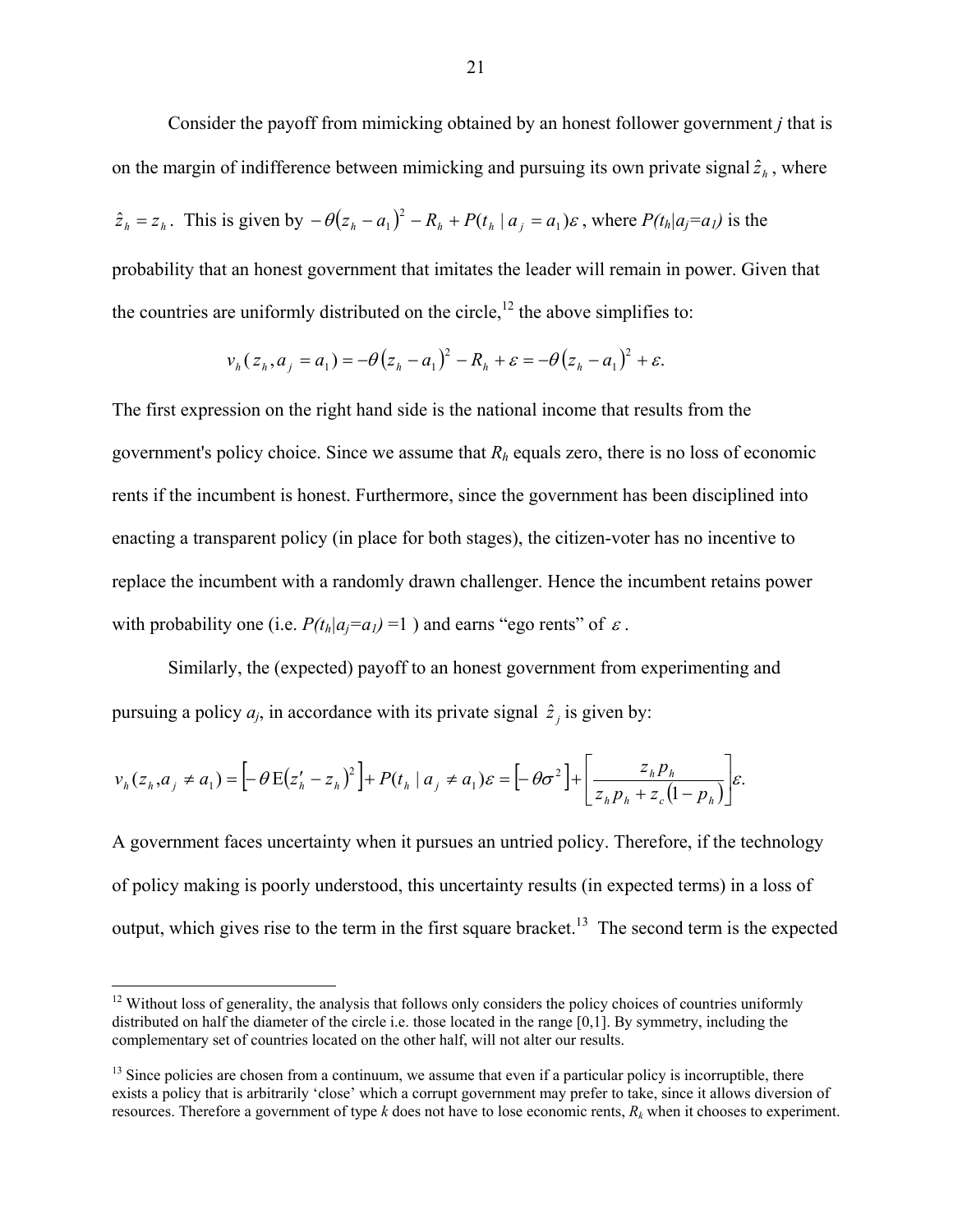payoff from remaining in power. As is evident, the probability of remaining in power is a linear function of the probability of being perceived honest. This implies that, given uniformity of the underlying distributions, the probability of being re-elected is given by the expression in the second square bracket. Therefore, the net payoff to an honest government that prefers to imitate rather than pursue its private signal  $\hat{z}_h = z_h$  is given by:

 $Z(t_h; a_1, a_h) = v_h(z_h, a_i = a_1) - v_h(z_h, a_i \neq a_1)$ , which simplifies to:

$$
Z(t_h; a_1, a_{jh}) = \left[ -\theta \left( z_h - a_1 \right)^2 - R_h + \varepsilon \right] - \left[ -\theta \sigma^2 + \frac{z_h p_h \varepsilon}{z_h p_h + z_c (1 - p_h)} \right] = 0. \tag{1}
$$

Similarly, the net payoff to a corrupt government from mimicking rather than pursuing a policy in accordance with its private signal  $\hat{z}_c = z_c$  is given by,

$$
Z(t_c; a_1, a_{jc}) = \left[ -\theta \left( z_c - a_1 \right)^2 - R_c + \varepsilon \right] - \left[ -\theta \sigma^2 + \frac{z_h p_h \varepsilon}{z_h p_h + z_c (1 - p_h)} \right] = 0. \tag{2}
$$

The above expressions capture the payoffs to a follower government from pursuing alternative courses of action. We can now summarize our basic results on policy choice.

**Proposition I.** *There exists an equilibrium*  $z_h^* < z_c^*$ , such that the policy choices made by a *follower country j are a function of its location zj, and whether its government is corrupt or honest, such that if the successful leader is located at*  $z_1 = 1$ *, the following is true:* (a) all countries run by honest governments with  $z_j \in [z_h^*]$  are disciplined into imitating policy  $a_l$ , while those with  $z_j \in [0, z_h^*)$  experiment and pursue policy  $a_j$  in accordance with their private *signal,* 

However, since voters perfectly observe the policy choice of the government, the government will be vulnerable to overthrow and losing ego rents, even if the policy choice of the government is arbitrarily close, but not equal to *a1*.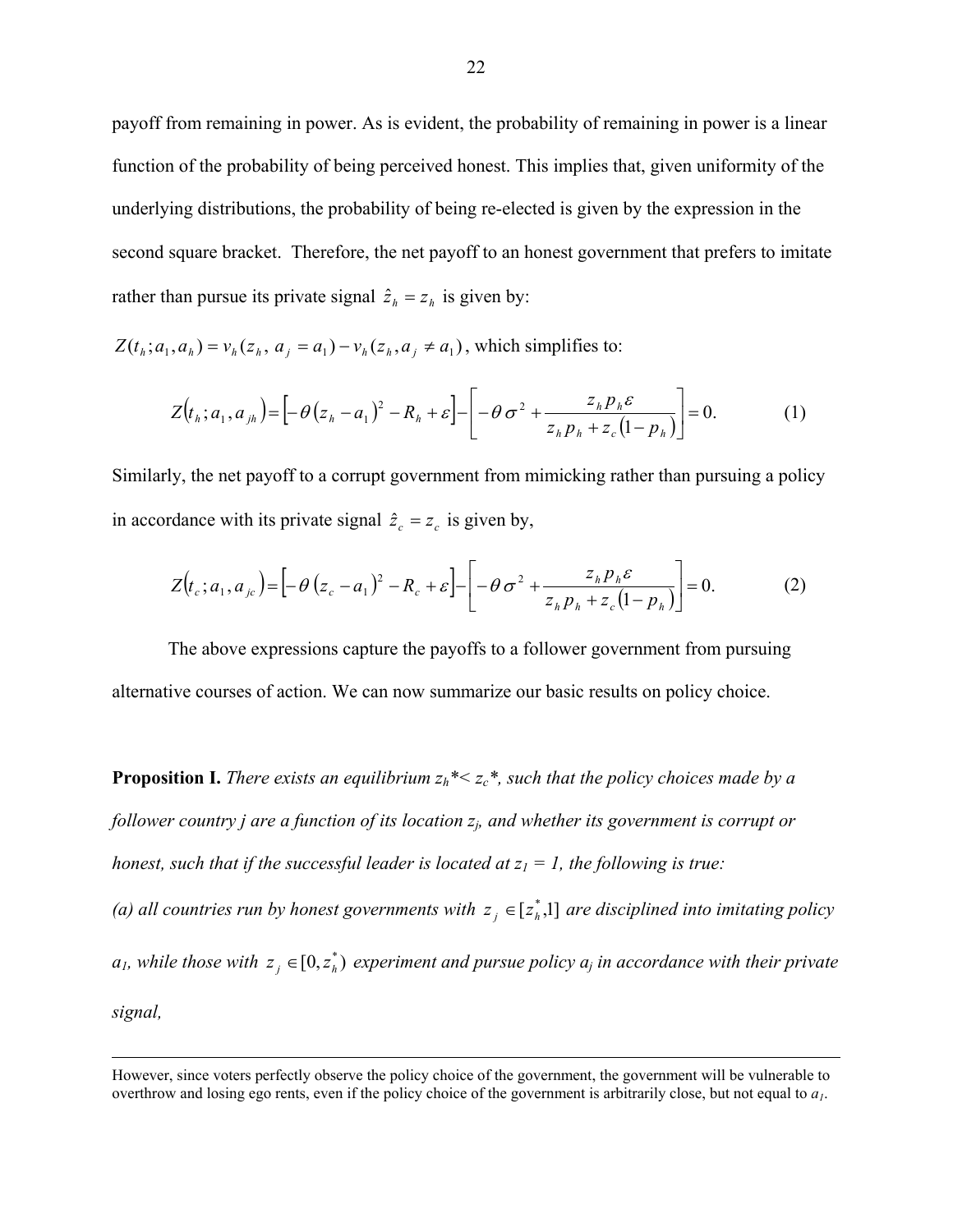*(b) all countries run by a corrupt government with*  $z_j \in [z_c^*]$ , are disciplined into imitating  $a_l$ , *while those with*  $z_j \in [0, z_c^*)$ , experiment and pursue a policy  $a_j$  in accordance with their private *signal and earn rents Rc.*

**Proof:** See Appendix.

This proposition establishes the existence of an equilibrium where some countries mimic and others pursue their own course of action. The mechanism is a simple one. While governments are interested in enacting policies that enhance national income, they would also like to remain in power. All governments would prefer to signal through their policy choice that they are relatively honest, and hence increase their chances of remaining in power. This gives rise to the possibility of governments deliberately choosing to imitate a successful leader, even though such a policy might result in lower national income.

 It is important to keep in mind that the precise mechanism that generates this incentive to imitate is not important. In reality, alternative mechanisms may be at work so long as not imitating results in a private cost of some kind (as in the previous section). For instance, suppose international capital markets expect that policies that constitute the Washington consensus are more likely to work for developing countries. If a government has information that suggests an alternative independent course of action might be superior, it is likely to be punished in the form of low capital inflows. In turn these lower capital flows, by lowering employment, may have a negative impact on the political survival of the government. Therefore, fear of lower capital flows (and its adverse political and economic consequences) may prevent governments from pursuing policies they know are likely to work best.<sup>14</sup>

 $14$  See Mukand (1999) for an elaboration of this argument.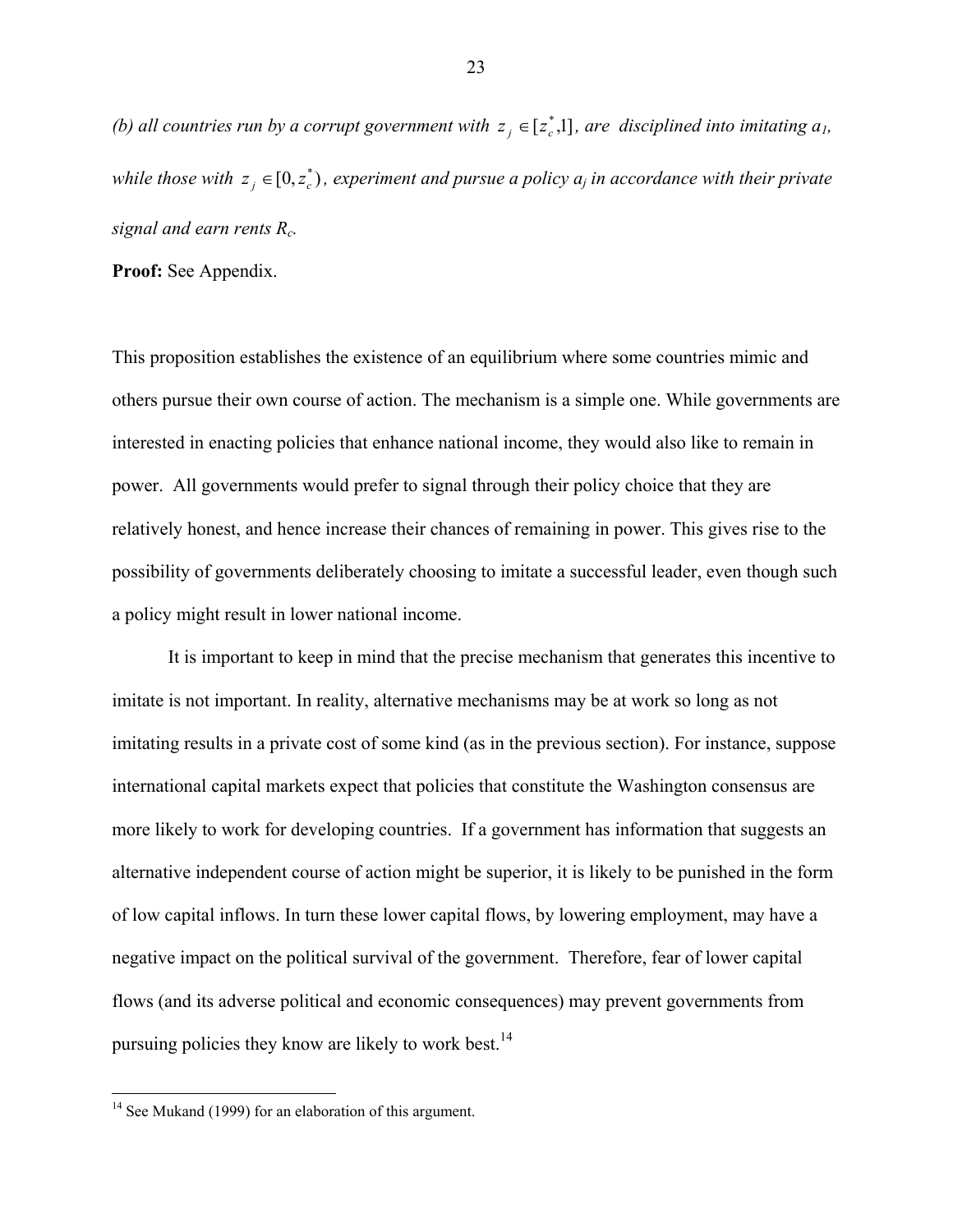We are particularly interested in evaluating the welfare impact of this disciplining of nations. To facilitate our analysis, we first characterize as a benchmark the socially optimal policy choice, equivalent to the policy choice made by an *honest* government in the *absence* of any global informational externality. If the citizens of a country cannot observe the policy choices (or the economic outcomes) in the rest of the world, then they are not in a position to make any assessment of the honesty or corruptibility of the incumbent merely by looking at its policy choice. Therefore, in the absence of an informational externality, a honest government, which has received the private signal  $\hat{z}_h = z_h$ , will prefer to imitate the successful leader, if *Z*( $t_h$ ) ≥ 0, which is true iff  $-\theta (1 - z_h)^2$  ≥  $-\theta \sigma^2$ . Therefore, the socially efficient policy choice implies that a government prefers to imitate the successful leader so long as:

 $z_i \geq z_i^{eff} = a_1 - \sqrt{\sigma^2 - R_h/\theta} = 1 - \sigma$ , since  $R_h$  equals zero and  $a_i = I$ . As is evident, the set of honest governments that will imitate the policy choice of a successful leader is increasing in the uncertainty associated with the implementation of the new policy. In what follows, we label all countries, with underlying states of the world  $z_j \geq z_j^{eff}$ , as being "neighbors" of the leader country. The country-specific socio-cultural or geographical conditions of such a "neighbor" are relatively similar to that of the leader. In contrast countries that are in the region  $z_j < z_j^{eff}$ , are labeled as being located in the "periphery" of the leader country. Therefore, in the absence of the global informational externality an honest government behaves in a socially efficient manner while a corrupt government engages in too little imitation.

 In the next proposition, we demonstrate that the global informational externality exerts a disciplinary influence on all governments and results in the following:  $z_h$  decreases for honest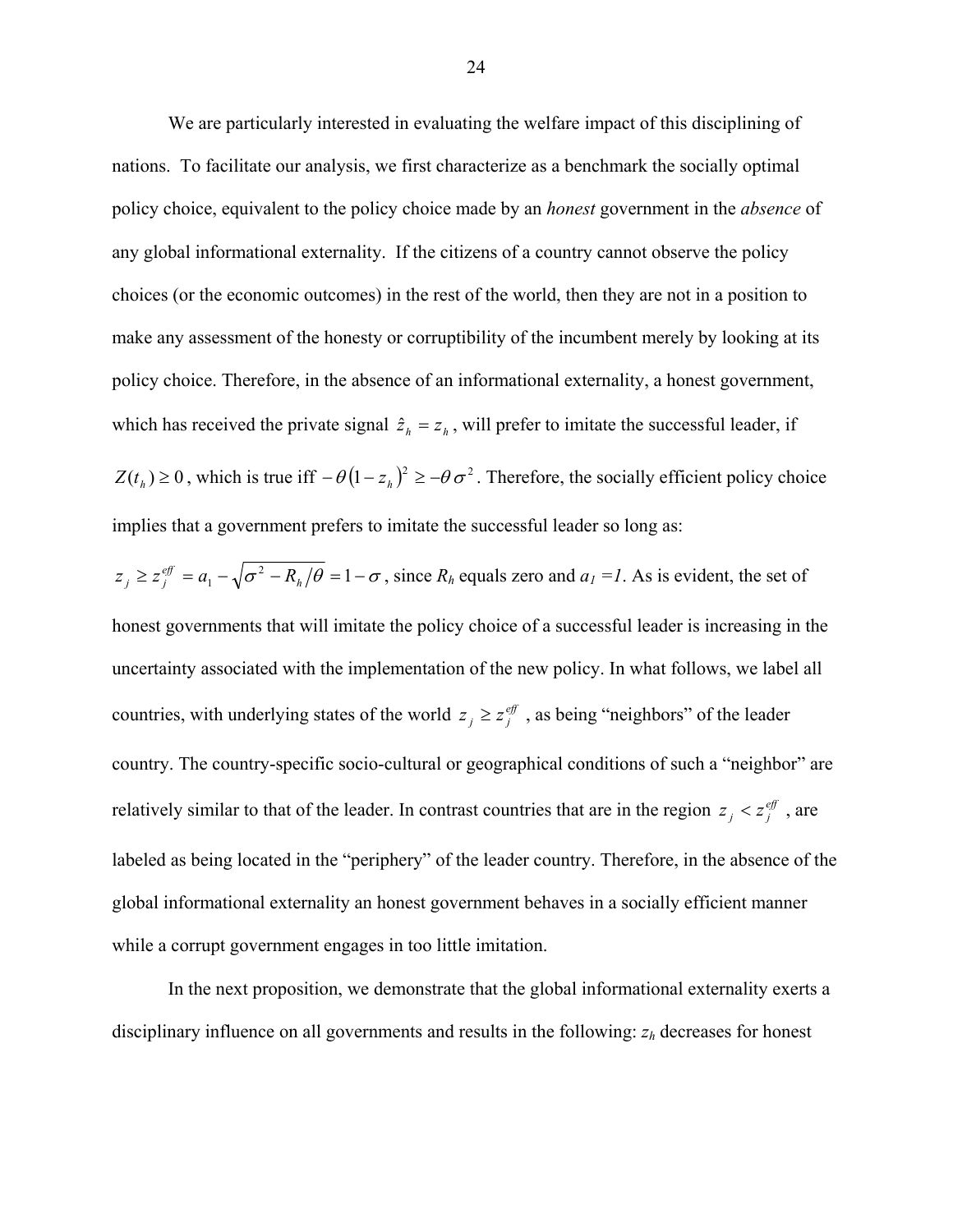governments, which get inefficiently disciplined, while *zc* also decreases for corrupt government, which get efficiently disciplined.

**Proposition II.** *The relationship between national income and a follower country's location is given by the following:* 

*(i) all governments (whether corrupt or honest) in the range*  $z_{ci}^{*} \in [z_{j}^{eff}, 1)$ , that are *"neighbors" of the successful leader, get efficiently disciplined into imitating the successful leader and have average incomes that are higher than the other countries;* 

*(ii) the set of honest governments located in the "near-periphery" i.e. the range*  $z_{_h} \in [z_{hj}^*, z_j^{e\!})$ , *are inefficiently disciplined into imitating the leader and enact policies that lower national income, while the set of corrupt governments in this range experiment;* 

*(iii) all governments in the "far-periphery" i.e.*  $z_j \in [0, z_h^*)$ , experiment with their choice of *policies and have higher average incomes than those in the near-periphery.*

**Proof:** See Appendix.

We examine facets of the above proposition by studying the associated Figures 3 and 4, where we observe the following:

**Region A.** *Neighbors: Location is*  $z_j \in [z_j^{\text{eff}}, 1]$ . There exists a growth pole in the close proximity of the successful leader. Governments in the close proximity of the leader, whether corrupt or honest, mimic its policies. Here, we should expect that national income gradually comes down with distance, as the ideal policy of a mimicking country moves further away from the leader's policy choice  $a_1$ . Moreover, in this group of follower countries, the variance in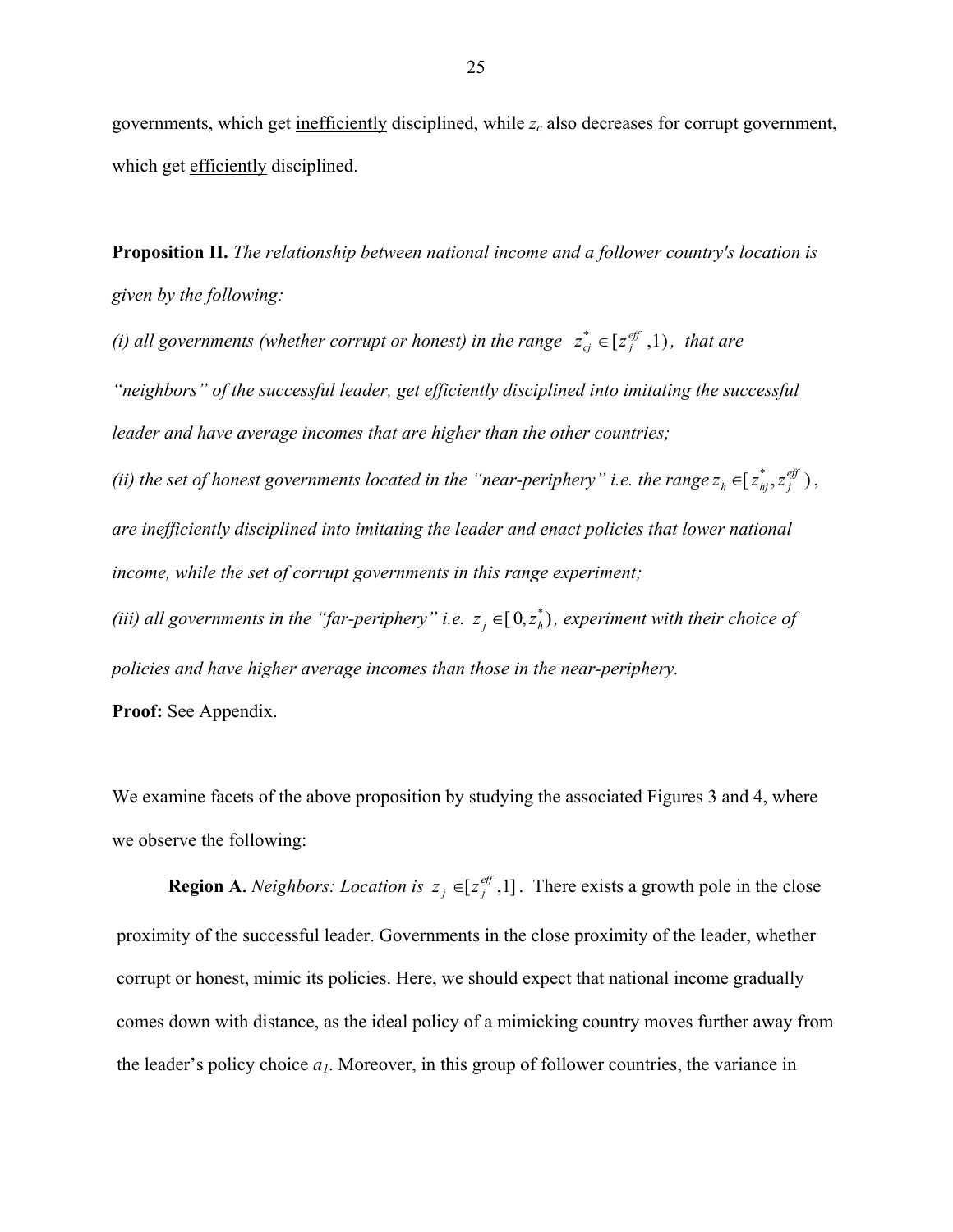national income should also be low, since both honest and most corrupt governments get disciplined. So in the immediate proximity of the leader, average corruption is also low.

**Region B***. Near-Periphery: Location is*  $z_j \in [z_h^*, z_j^{\text{eff}}]$ . Countries that are located at some intermediate distance from the successful leader display (on average), lower incomes than those that are neighbors. This is because of two reasons. First, the countries in this region are located further from their ideal points than the neighboring countries, resulting in lower income. Second, countries located in this region can find themselves saddled with either an undisciplined corrupt government, or with honest governments that have been inefficiently disciplined into enacting inappropriate but transparent policies. For both of these reasons, average national income is lower. Moreover, the variance in corruption is (moderately) higher than that of the countries in the immediate proximity of the leader, since a larger proportion of all governments are likely to be corrupt.

**Region C.** *Far-Periphery: Location is*  $z_j \in [0, z_n^*)$ . Countries that are sufficiently far from the successful leader have (on average) higher incomes than those located in the near periphery. This is because we now have a large set of governments (both corrupt and honest) that prefer to experiment with policies, adapting rather than merely transplanting them. Therefore, while some countries are likely to do very badly, others are also likely to perform very well. Countries that perform poorly do so in part because some of them are saddled with undisciplined corrupt governments or because they get unlucky and obtain a poor draw as they experiment. However, given that (unlike in region B) the honest governments experiment, we are likely to have some countries that achieve phenomenal success and a high income, as well as some that witness colossal failure. Therefore, conditional on being honest, countries in the farperiphery have an (expected) income equal to the expected income of the marginal efficient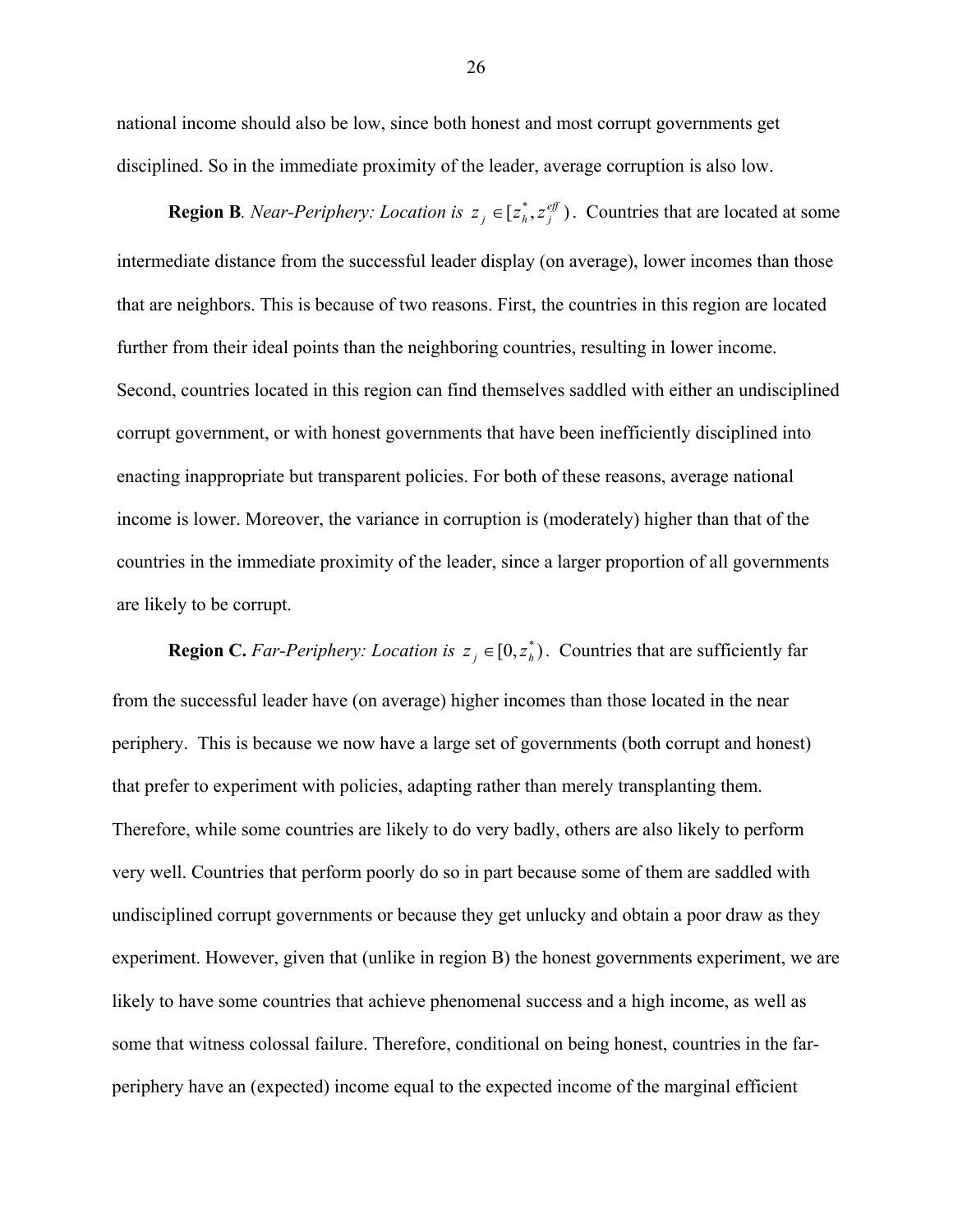government  $z^{ef}$  --as displayed in Figure 3. Countries located in this region will display higher variance in both their incomes and the degree of corruption than countries in the near-periphery. (Outcomes for corrupt governments are shown in Figure 4.)

 The above proposition argued that the global informational externality resulted in a disciplinary effect being exercised on all follower governments. On the margin, the honest government was inefficiently disciplined, while the corrupt government was efficiently disciplined.<sup>15</sup> However, our analysis did not suggest what kinds of countries (and associated political structures) are most likely to be prone these inefficiencies in policy choices. We would conjecture that the effects of the global informational externality are likely to be sharpest in new democracies. In countries that are just emerging from authoritarian rule, politicians and parties do not have a track record and they have not had the opportunity to accumulate a reputation for honesty. Governments may then have a strong incentive to signal their honesty through their policy choice, even if it implies choosing policies that are not adequately targeted on domestic conditions.

#### IV. An Empirical Test

 $\overline{a}$ 

 The model discussed in the previous two sections has clear testable empirical implications. Assume we can identify a "leader" country (indexed by 1) and a metric that measures—in terms of their respective "states of the world"—the distance between the leader and individual follower countries (indexed by *i*). Let this metric be denoted by  $\Delta_i \equiv |z_i - z_j|$ . Then the predictions of the model are the following:

<sup>&</sup>lt;sup>15</sup> Under what conditions may we expect that the overall impact of this discipline exerted on aggregate world income is negative? Our analysis suggests that two factors play a role – the size of the rents earned by corrupt governments and the probability that the incumbent may be corrupt. In particular, if the rents earned by a corrupt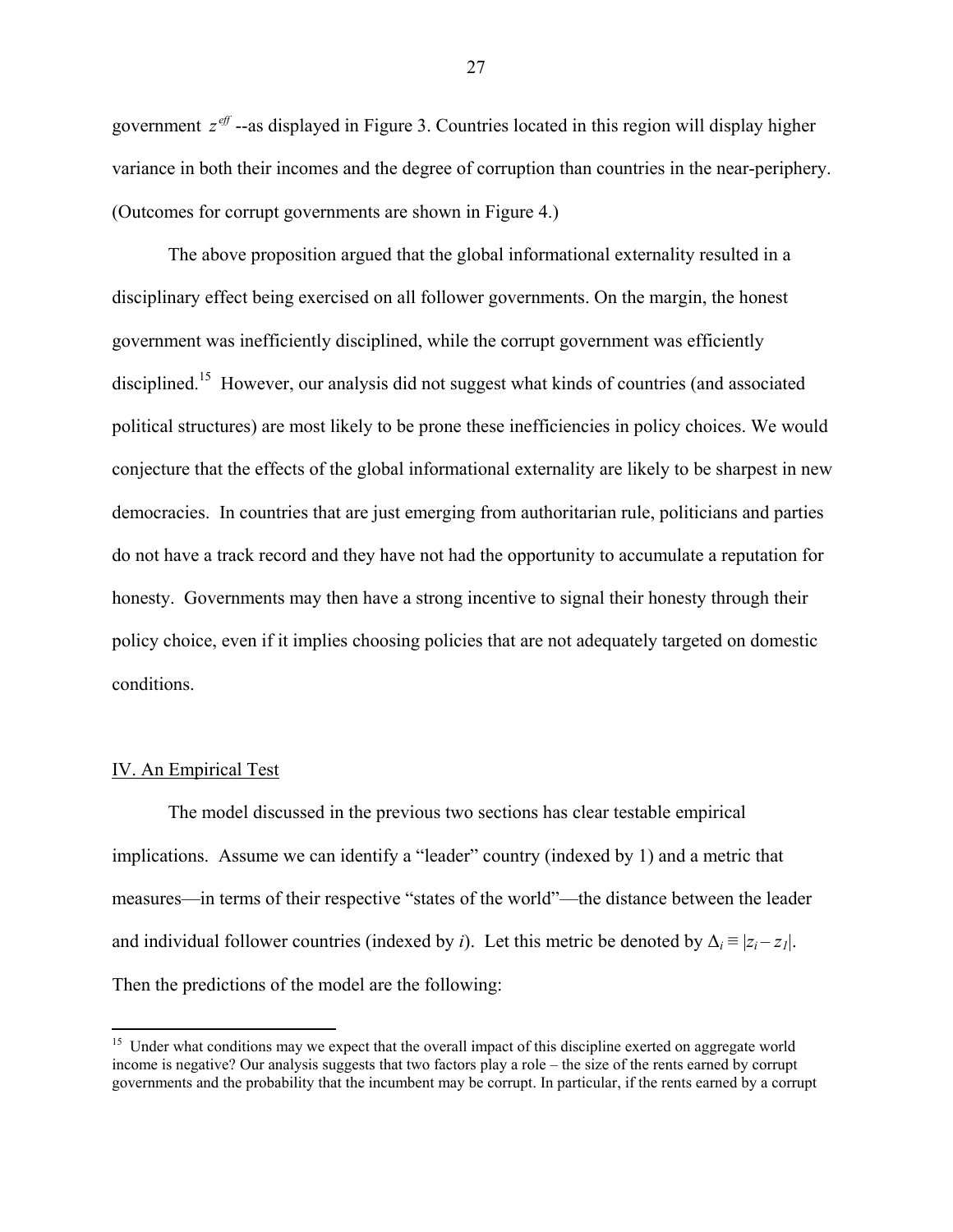- (a) Followers with low ∆ should adopt policies that are very similar to those in the leader, while followers with high ∆ should "experiment."
- (b) Policy transparency should be very high in followers with low ∆ and low (on average) in followers with high  $\Delta$ .
- (c) Economic performance should exhibit a U-shaped pattern when plotted against ∆*i*. The worst performing followers should be those with intermediate values of ∆. Low-∆ countries should do well, while high-∆ countries should (on average) do better than intermediate-∆ countries.
- (d) Measures of policy similarity, transparency, and economic performance should all exhibit larger variance for high-∆ countries than for low-∆ countries.

Of these implications, the one that we think is the most interesting and the hardest to square with other possible explanations is (c). So, while we will provide evidence on all four implications, our empirical analysis will focus on testing whether there exists a U-shaped relationship in economic performance as we move "away" from the leader.

We choose as our testing ground the former socialist countries. The experience of these countries provides several advantages from our current perspective. First, there is no ambiguity about the fact that these countries were on a search for new policies. Once they abandoned socialism, they had to replace it with something else. We can date the beginning of this search process cleanly and measure performance since that break. Second, for most of these countries, particularly those in the proximity of the European Union, there was an obvious leader. Western Europe provided a clear model to emulate. Third, there is also a plausible metric for  $\Delta_i$  in this case, which consists of the *geographic* distance between a follower country and Western Europe.

government  $R_c$  are not too large, and  $p_h$  not too low, the negative impact on aggregate world income of inefficiently disciplining honest governments is likely to outweigh the beneficial impact of disciplining corrupt governments.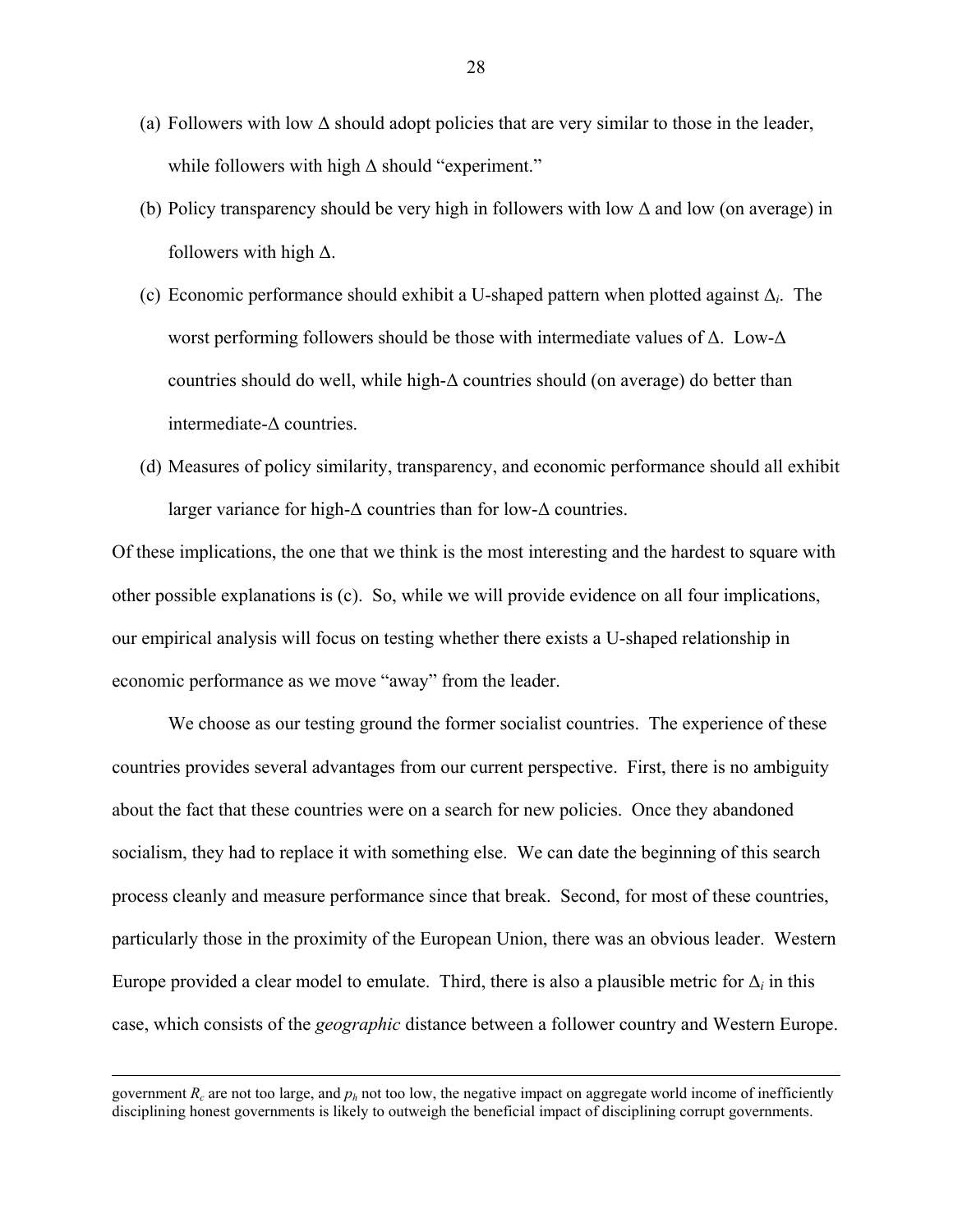It is not too difficult to believe that geographic distance is a good proxy for the differences in historical trajectories, initial conditions, and institutional preconditions that determine whether a given "imported" policies are appropriate or not. Uzbekistan's distance from Western Europe is much greater than the Czech Republic's—and Moldova's intermediate between those two—not only geographically, but also in the economic sense we have been using throughout.

Our sample consists therefore of all countries that have formally renounced socialism in the last two decades. The universe of such countries is shown in Table 2, along with the basic data we shall use in the empirical analysis. The table contains all countries that were or have been socialist, as listed in Kornai (1992, Table 1.1). A few of these have not formally renounced socialism,<sup>16</sup> and we shall therefore exclude them from the analysis to be on the conservative side. Of those that are excluded on this ground, perhaps the most important are China and Vietnam. These two countries have experienced extremely high growth rates since embarking on their highly unorthodox version of market-oriented reforms within a predominantly socialist legal setting.<sup>17</sup> Since they are also among the most distant countries from Western Europe, their inclusion in the analysis would, as will become clearer later on, strengthen our results. Note also that in addition to the countries of Eastern Europe and the former Soviet Union (EESU), the sample of former socialist countries includes a few from Africa (such as Ethiopia, Mozambique, and Congo) and a single Latin American country (Nicaragua). Since these are all countries that have been transitioning from socialism, we think it is appropriate to include them in the

 $16$  These are indicated by "n.a." in column B, "year socialism abandoned."

 $17$  For a good analysis of China's experimentalism and adoption of "transitional institutions" that differ greatly from those in the West, see Qian (2001). We may in fact consider China the leader country, which Vietnam has chosen to emulate.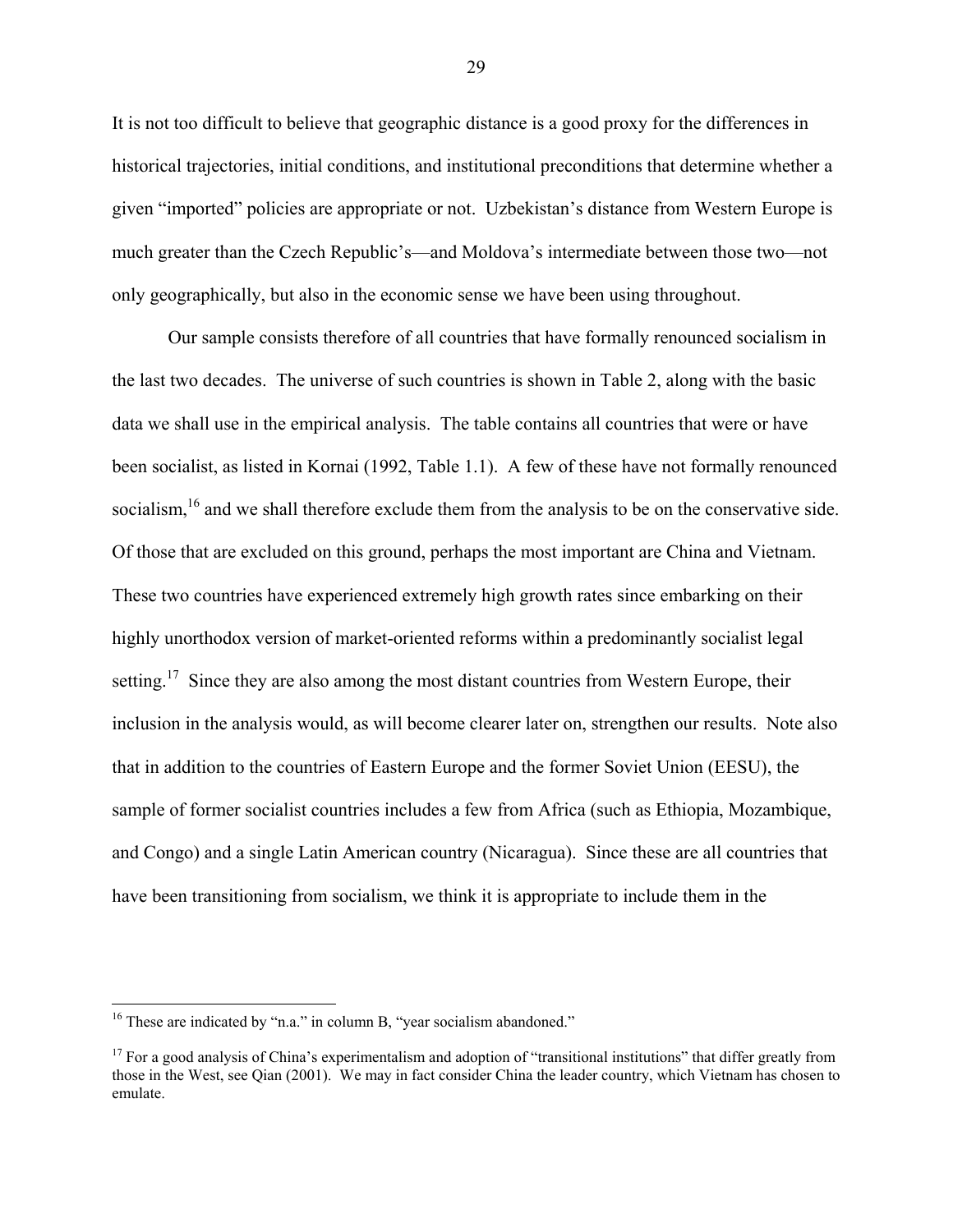analysis.18 However, to be on the safe side once again, we shall also present results with the sample restricted to EESU countries.<sup>19</sup> The resulting sample covers 32 countries (25 when restricted to EESU).

Table 2 shows the average annual growth rate experienced by each country since the onset of its transition, and its distance from Brussels, which we take to be the "center" of Western Europe. Distance is measured as the direct-line distance ("as the crow flies") between a country's capital and Brussels in miles. (Sources for all the data are listed at the bottom of the table.) In Figure 5 we plot the simple relationship between growth and distance from Brussels. The top panel shows the whole sample while the bottom panel is restricted to the EESU countries. In each case, we fitted an  $n^{\text{th}}$ -order polynomial to the relationship, which is also shown on the plots. We selected *n* to maximize the adjusted  $R^2$  obtained from regressing growth on the polynomial of the distance. The best fit is provided with *n=*3 for the whole sample and  $n=2$  for the EESU sample. The estimated coefficients on the polynomials turn out to be highly significant and the fits quite tight: the adjusted  $R^2$  is 0.42 and 0.53, respectively, for the two samples.

Most importantly, the Figure reveals a strong U-shaped pattern in both cases. The countries that have done the worst are those that are generally intermediate in their distance from Brussels. Moldova and Ukraine are particular standouts, while the experiences of Russia, Georgia, and Azerbaijan also seem illustrative. Countries close to Western Europe (the central

 $18$  It may be questioned however to what extent Western Europe, as opposed to the U.S., was the relevant "leader" for Nicaragua. Our results are robust to substituting distance from the U.S. for distance from Europe in the Nicaraguan case.

<sup>&</sup>lt;sup>19</sup> The EESU sample is restricted to those countries where the entry in column (I) is 1. There is a question whether Mongolia belongs in the EESU sample. In many ways, Mongolia's position is no different than the former Soviet republics in Central Asia. Its inclusion makes the results reported with the EESU sample stronger, so we exclude it to be on the conservative side once again.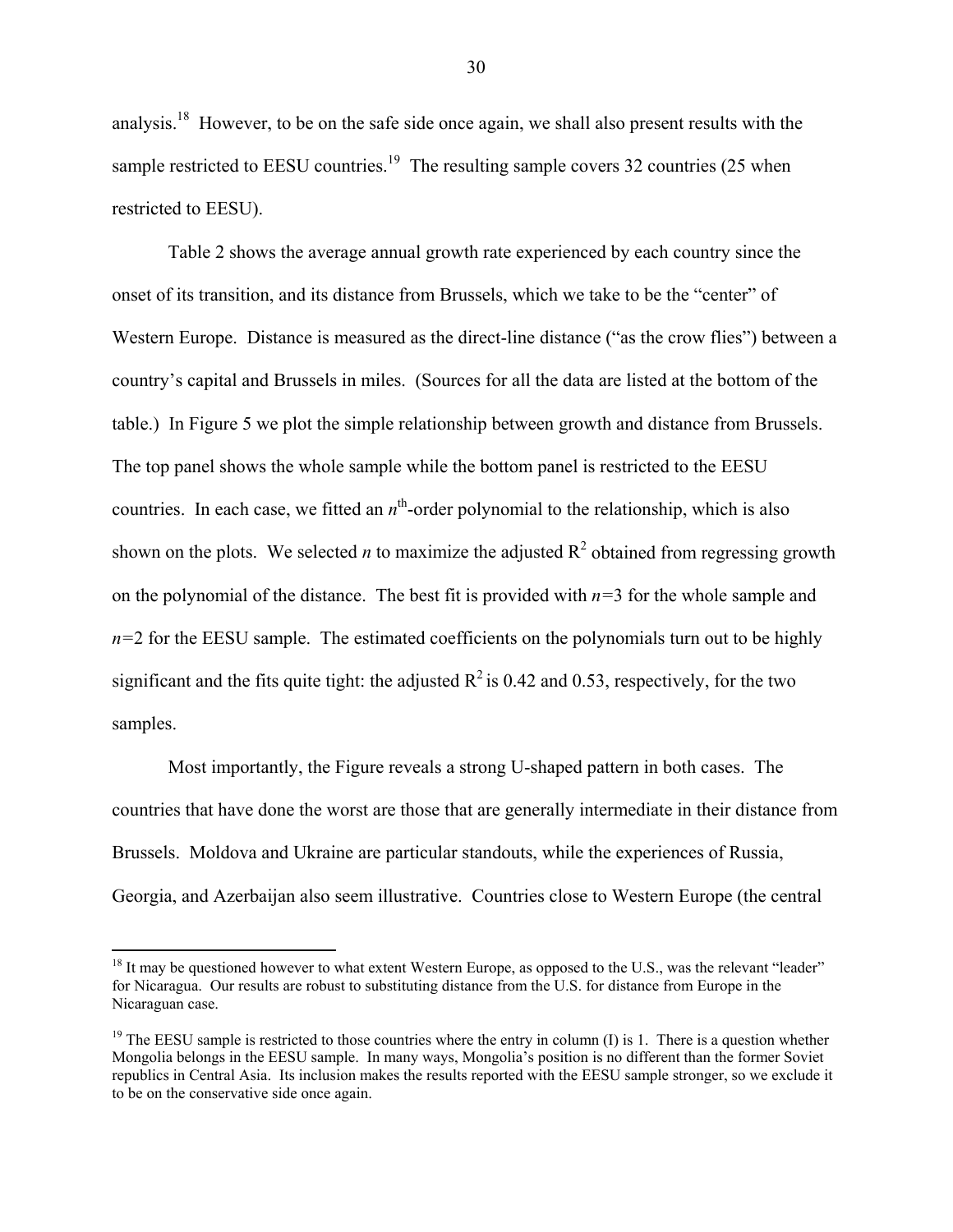European and Baltic states) have done much better, as is well known. Less well recognized is that the average performance of the farther-out Central Asian republics has also been better than that of the intermediate countries. And if we travel even further away to look at non-EESU countries, we find some (like Ethiopia and Mozambique) whose performance has matched Poland's or Slovenia's. While standard gravity-type explanations might account for the negatively-sloped part of this relationship, we are not aware of any other theories that would account for the positively-sloped part. Moreover, had we included China and Vietnam in our sample, the upwards-sloping part of the U-curve would have been even more evident, as these two have done better than any of the others in our sample. We shall probe these results further below, but their conformity with implication (c) is quite striking.

We note also that there is greater dispersion in growth rates in the sample of countries with above-median distance than in those with below-median distance. The standard deviation of growth rates in the first group is 4.5 percentage points versus 4.1 in the second. However, this difference is not statistically significant, and therefore there is at best weak support for prediction (d) of the model.

Since our sample is necessarily small and the performance-distance relationship is open to diverse interpretations, we next undertake a number of robustness tests. Our basic strategy is to check in both of our samples whether the U-shaped relationship survives the inclusion of other control variables typically found to be important in this kind of exercise.<sup>20</sup> We consider initial income, number of years a country has been under socialism, a dummy for Sub-Saharan African

 $20$  For analyses of the growth performance of post-transition countries, see Berg et al. (1999), de Melo et al. (1997), Fischer and Sahay (2000), Falcetti et al. (2000), and de Menil (2001). Some of these studies have used distance from Europe as an explanatory variable, but we are not aware of any that have looked for non-monotonic effects in distance. Our interpretation of this literature is that it has not been very successful in identifying the deeper determinants of the cross-country variation in performance. The usual explanations offered in this literature—such as the degree of macroeconomic instability, adoption of structural reforms, and corruption—beg the question of why transition economies have differed so much along these dimensions.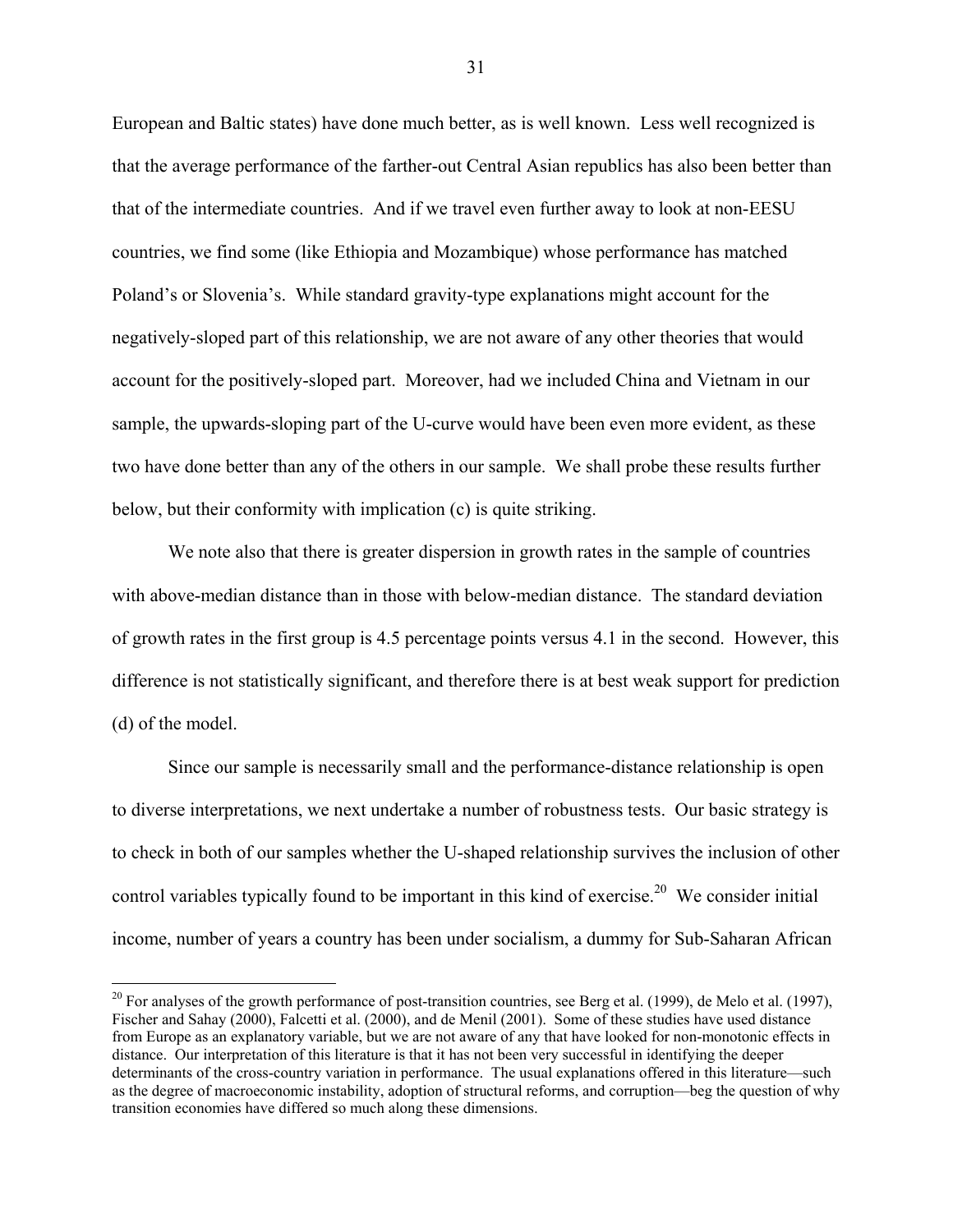countries, and an index of structural reform constructed by the EBRD. As the results in Table 3 show, the U-shaped pattern is robust to all these additions. The estimated coefficients on distance and distance squared remain negative and positive, respectively, in all cases and they are always statistically significant (typically at  $95\%$  or better).<sup>21</sup>

We briefly discuss some of the more important results that emerge from Table 3. First, we find that initial income has little explanatory power in either the full or the EESU samples. This is true even when we control for the extent of structural reform (not shown). So there is no evidence of convergence, conditional or unconditional, among this group of countries. Second, there is a significant negative relationship in the full sample between the number of years a country has been socialist and its post-transition growth rate. This relationship exists in the EESU sample only when we do not control for distance (not shown). Third, the estimated coefficient on the Africa dummy is positive—this is perhaps the only growth regression in which location in Africa appears to have been advantageous to growth!—but it is not significant. The reason that controlling for Africa may be appropriate this context is that it may be argued the African socialist countries applied a "softer" version of the socialism that prevailed in EESU, and therefore experienced fewer problems in the transition. While this may be true, our results indicate that this does not alter the U-shaped pattern of economic performance. A more direct way of confronting this criticism is to restrict the sample to the EESU countries. As Table 3 shows, the results with the EESU sample are in fact stronger econometrically: the fit is better, and the estimated coefficients and t-statistics are generally larger.

 $21$  Another robustness check consists of checking whether the result survives the inclusion of data on the unofficial economy. Estimates of the increase in the unofficial economy are patchy and do not cover our whole sample, so it is difficult to do this systematically. But the available evidence (Kaufmann and Kaliberda 1996) does not indicate that our results would be seriously affected. In any case, official GDP data have increasingly incorporated such estimates, so that our growth data for the entire post-transition period should not be subject to systematic biases.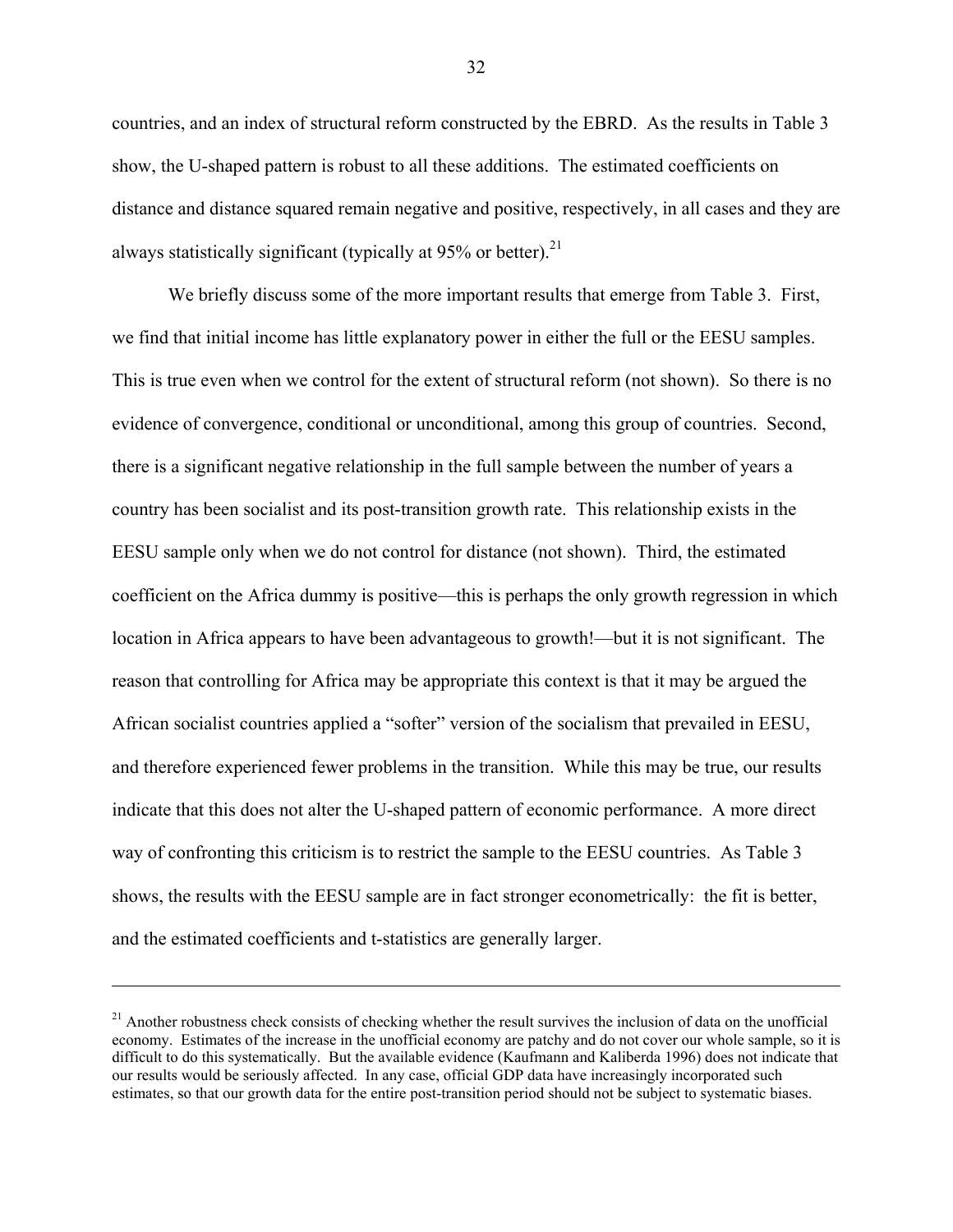The results with the EBRD index of structural reform are particularly noteworthy. We have computed this index as a simple average of the 1999 values of four indices constructed by the EBRD (as reported in Raiser et al. 2001). The four components are governance and enterprise restructuring, competition policy, banking reform and interest rate liberalization, and reform of securities markets and non-bank financial institutions.<sup>22</sup> The EBRD gives each a country a rating between 1 and 4 on these dimensions (with some pluses and minuses, which we converted to a numerical scale by adding or subtracting 0.25 points). The index is available only for the EESU countries. We shall discuss later on how this index relates to our concepts of policy imitation and experimentation. For now, we draw attention to the results in columns (8) and (9) of Table 3. When growth is regressed only on the reform index, we get a very strong positive relationship (col. 9). However, when distance is included, the reform index becomes insignificant, while the distance terms are still highly significant (col. 8). We find it a remarkable result that economic performance has been driven by distance (in the non-linear manner predicted by our theory) rather than by the implementation of the reforms viewed as important by the EBRD. $^{23}$ 

There is little that we can do about the small size of our sample—other than point out, in our defense, that we cover essentially the universe of the relevant countries, i.e., countries that were once socialist and made a decisive break from it.<sup>24</sup> Adding other possibly relevant cases, most notably China and Vietnam, would strengthen our findings, as we argued above. So under

 $22$  A fifth component, overall legal effectiveness and extensiveness is not used, because it is not available for all EESU countries in 1999.

 $^{23}$  A further indication of the presence of non-linearity in distance is this: when we regress growth on the EBRD index and just distance (dropping the distance-squared term), the index is significant, while distance is not.

 $24$  The only countries not included, as can be seen from Table 1, are Somalia and Bosnia and Herzegovina, in both cases due to the unavailability of data.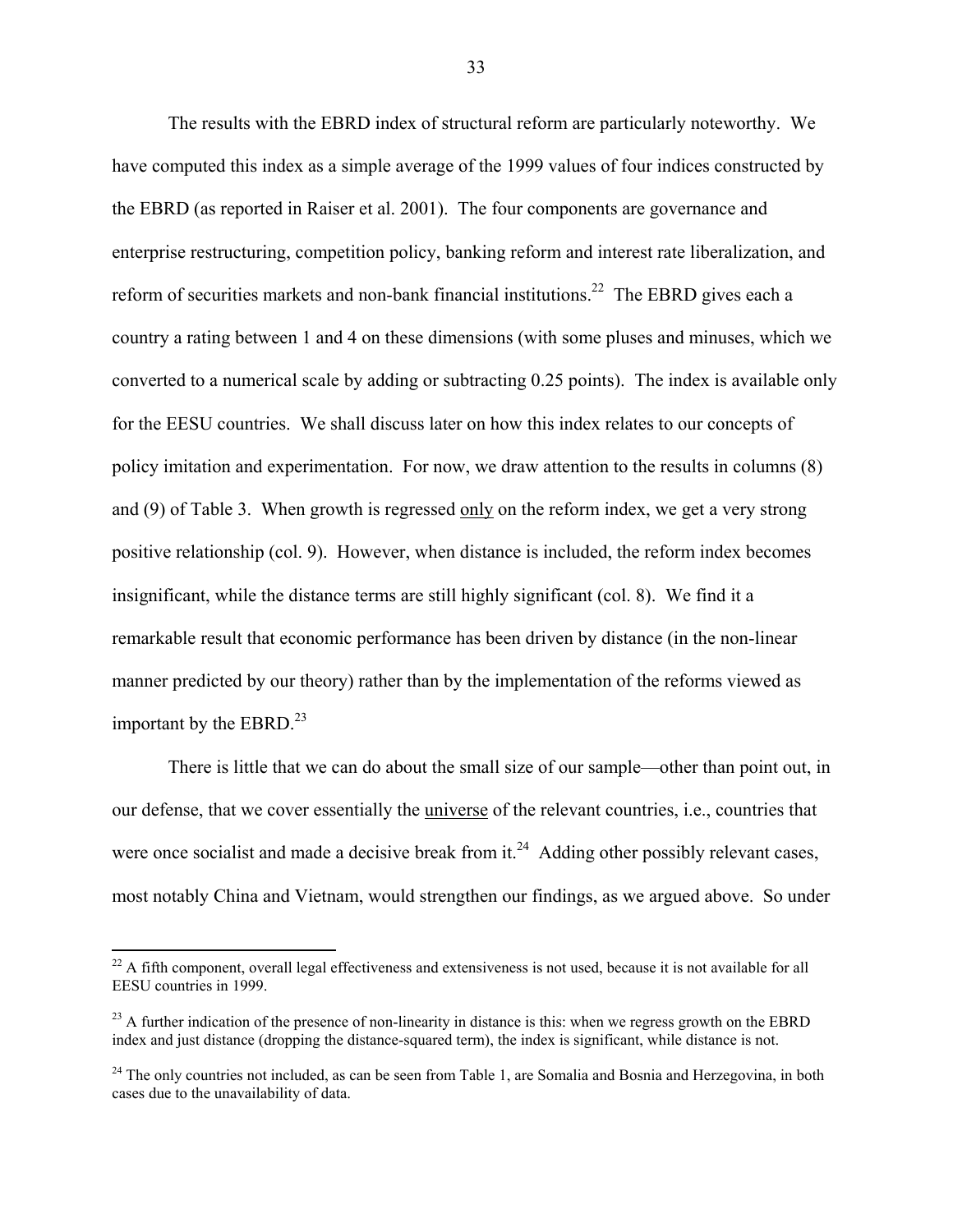the circumstances we find our results quite supportive of the central implication of our framework (point (c) above). We now turn to the issues of policy choice and transparency.

With regard to policy choice, our theory's implications are as follows: close neighbors should imitate, distant countries should experiment, and in between there should be a mix. Ideally we would like to have a measure of how closely transition countries have tried to follow "best-practice" institutional arrangements in Western Europe. The EBRD index we have already used gives us a plausible measure: the EBRD ratings are presumably based on the degree of correspondence of each country's reforms with a uniform, idealized set of rules and regulations, closely approximated by the prevailing institutional setting in Europe. However, there are two important sources of slippage between this index and our desired measure  $|a_i - a_j|$ .

First, there is an obvious bias due to the fact that the individuals who do the ratings are not oblivious to the economic performance of the country being evaluated. So countries that are doing well even without copying will be rated higher than they would otherwise merit, while countries that are doing poorly despite significant imitation will be rated lower. This will impart a positive correlation to the relation between the index and performance, even where the true correlation is zero. Second, there is a more subtle bias. Countries that attempt to emulate European-style arrangements, but ultimately fail to implement them because they turn out to be inappropriate to local conditions (political or otherwise), will be rated low even though they are by our standard "imitators." The EBRD index captures implementation, not good-faith effort. This relates to an ongoing controversy in the literature on whether countries like Russia have done poorly because they have attempted to implement inappropriate policies (as in the so-called shock therapy program of 1992), or because they have not adequately implemented what otherwise would have been perfectly appropriate policies. From our standpoint, this distinction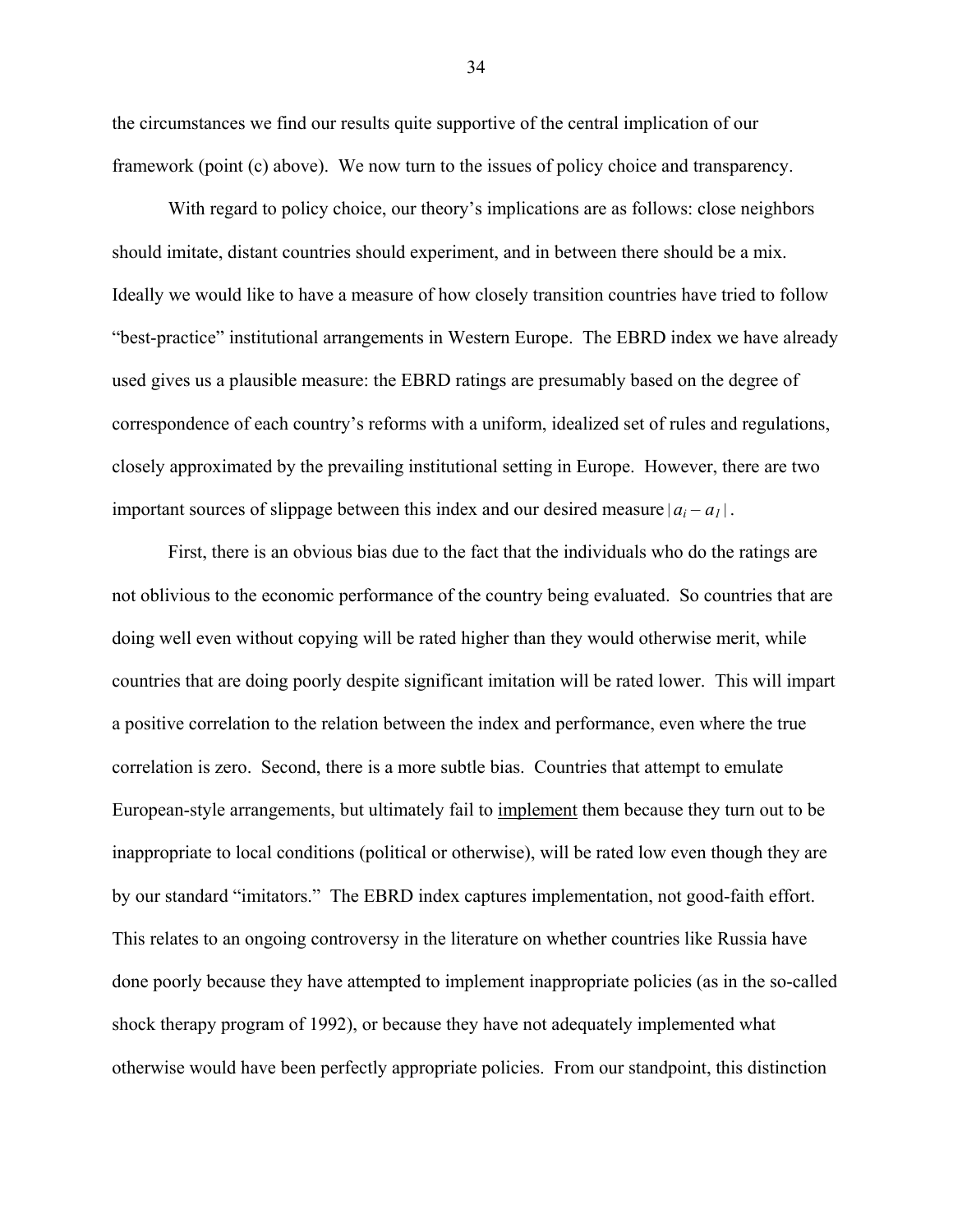is not that important. The fact that "off-the-shelf" reforms could not be implemented is prima facie evidence that they were inappropriate. For both reasons, we would expect the relationship between the EBRD index and distance to take a U-shaped form, even when the underlying relationship may be a step function.

With these caveats in mind, Figure 6 presents a scatter plot of the EBRD reform index against distance from Brussels. As expected, the index has a clear negative gradient in the vicinity of Western Europe, and the relationship eventually flattens out as we get farther away. We take this to be consistent with implication (a). Recall also from Table 3 that the reform index has no explanatory power over performance once a quadratic in distance is included in the regression. Countries that are very distant from Brussels have performed better than would have been expected on the basis of their lack of adoption of European-style reforms, while countries that are neither too far nor too close have performed badly even though their record of adoption of such reforms is no worse.

We can point to the respective experiences of Russia and the Central Asian republics to illustrate this point. Russia's attempted shock therapy in macroeconomic policy in early 1992 and its rapid implementation of mass privatization are perhaps good illustrations of inappropriate imitation. Shock therapy ended in failure because of domestic political opposition, while privatization is widely judged to have produced undesirable outcomes—massive appropriation by insiders of state assets—due to the absence of a supportive legal and institutional environment. Central Asian states, by contrast, felt much less constrained by conventional orthodoxies on reform. They may not have been self-conscious experimenters in the mold of China, but they were generally much more cautious in their adoption of mass privatization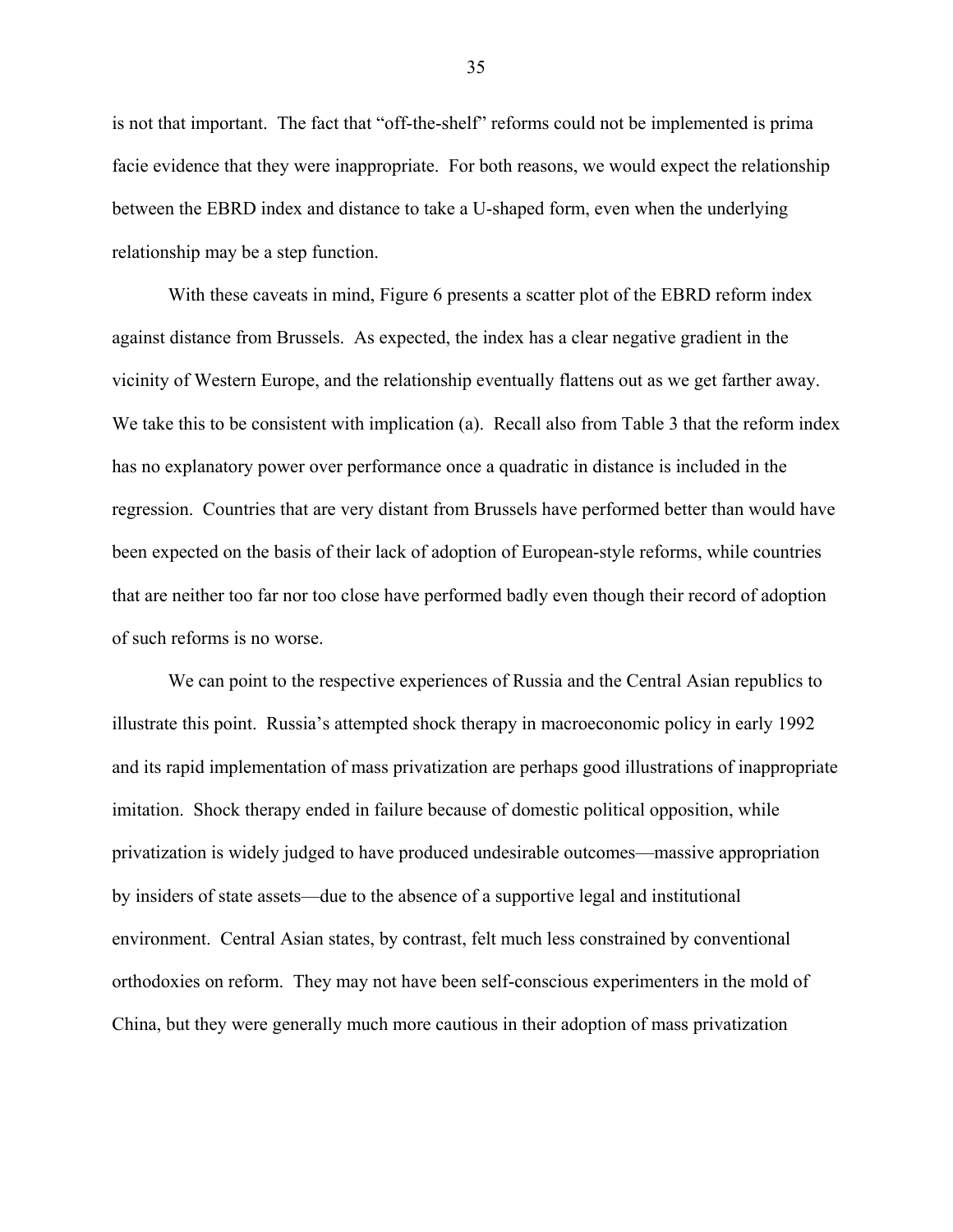procedures, more hesitant in their moves towards price and trade liberalization, and less rushed in making their currencies convertible.

Finally, we turn to the question of transparency and corruption. Our model predicts strong "disciplining" effects in the neighborhood of the leader country. Figures 7 and 8, which plot two indices taken from Kaufmann et al. (1999a and 1999b) against distance, show this to be the case. The two indices are measures of "voice and accountability" and "control of corruption." When we compare these to Figure 5, the main thing that stands out is that countries in the far periphery have had (on average) more corruption and less accountability than countries in the neighborhood of Europe despite comparable growth rates. Moreover, EESU countries with an intermediate distance have (on average) had higher accountability and lower corruption than those EESU countries further out. The figures reveal clearly that the "discipline" effect diminishes as a function of distance from Europe.

These indices of accountability and corruption are subject to the same subjective bias noted for the EBRD reform index. In particular, countries that are performing better are more likely to be rated high. So one needs to take the indices with a considerable grain of salt, and not read too much into it.

#### V. Concluding Remarks

Countries do not select policies at random. Historically economic policymaking has been often subject to fads and fashions. Prior to the free-trade revolution of the  $19<sup>th</sup>$  century, mercantilist policies were the norm in Europe. Once Britain went the way of free trade, most European countries eventually followed suit. Few countries avoided the retreat to protectionist policies in the interwar period. Import-substitution and planning were the rage for most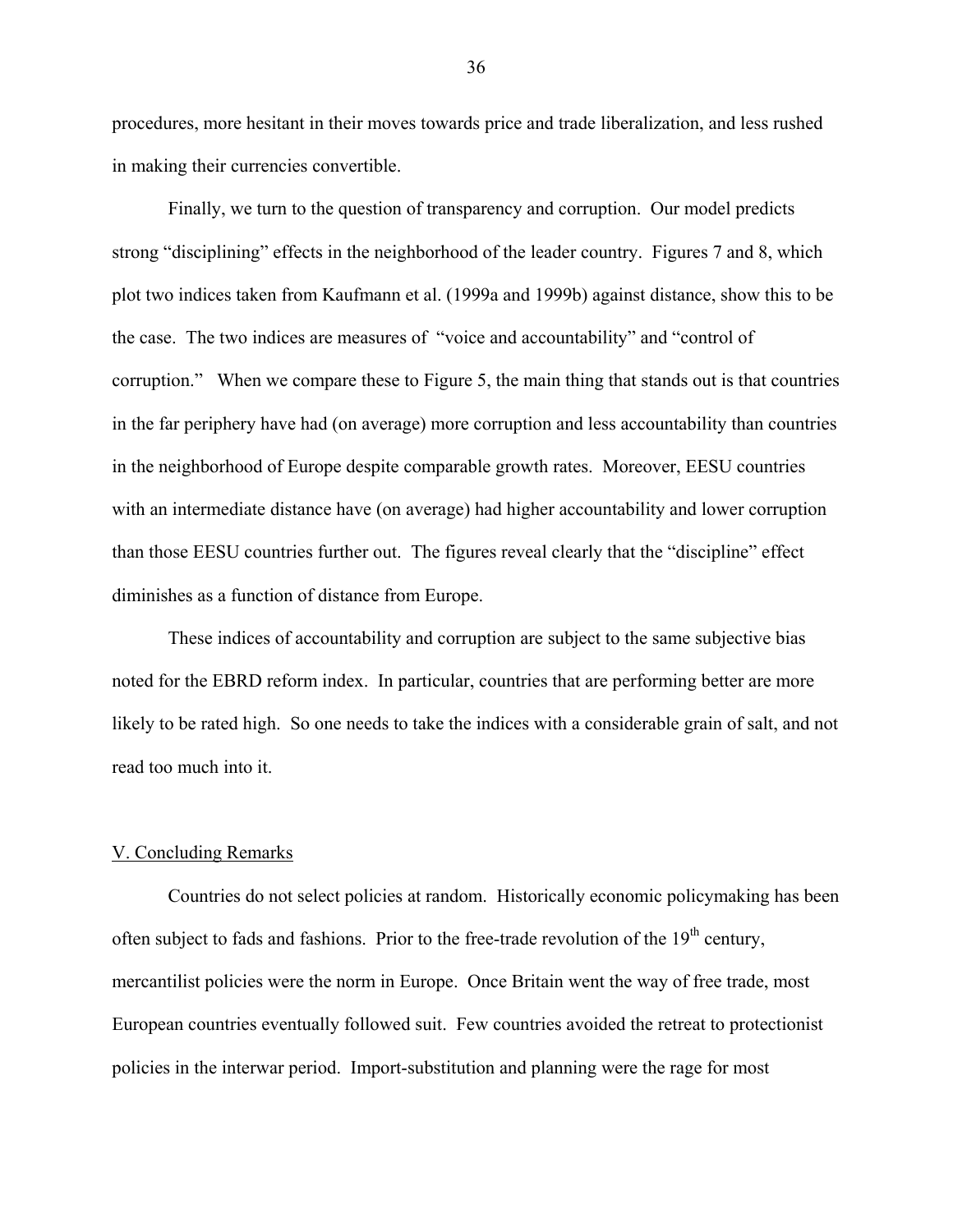developing countries that became independent in the postwar period. Following the success of the East Asian tigers, outward orientation became the rallying cry of reformers everywhere. The Washington Consensus of the late 1980s and 1990s eventually got morphed into "second generation reforms."25

The principal innovation of this paper is a richer conception of policy making which allows for country-specificity of policies as well the possibility of learning from successful leaders. In our framework experimentation and imitation both have a useful role to play, but they also each have a downside. Experimentation allows countries to discover policies closer to their "ideal," but it necessarily involves taking risks. Imitation avoids those risks, but creates the possibility that imported policies will prove inappropriate. By endogenizing policy choice, we have shown that the informational externality generated by successful leaders benefit those countries that have a "close" degree of similarity to the leaders in their underlying circumstances, while it hurts countries that have an "intermediate" degree of similarity.

In our framework, the informational externality generates a sub-optimal level of experimentation. The reason is that the shadow of corrupt governments restricts the options available to honest governments. But by making the distinction between transparent and corrupt policies clearer to observe, it also reduces the scope for corruption. We end by emphasizing that countries may be able to escape this tradeoff in the longer run by establishing political systems with a better track record of accountability and honesty.

 $25$  For an entertaining account of recent fads and fashions, see Naim (1999).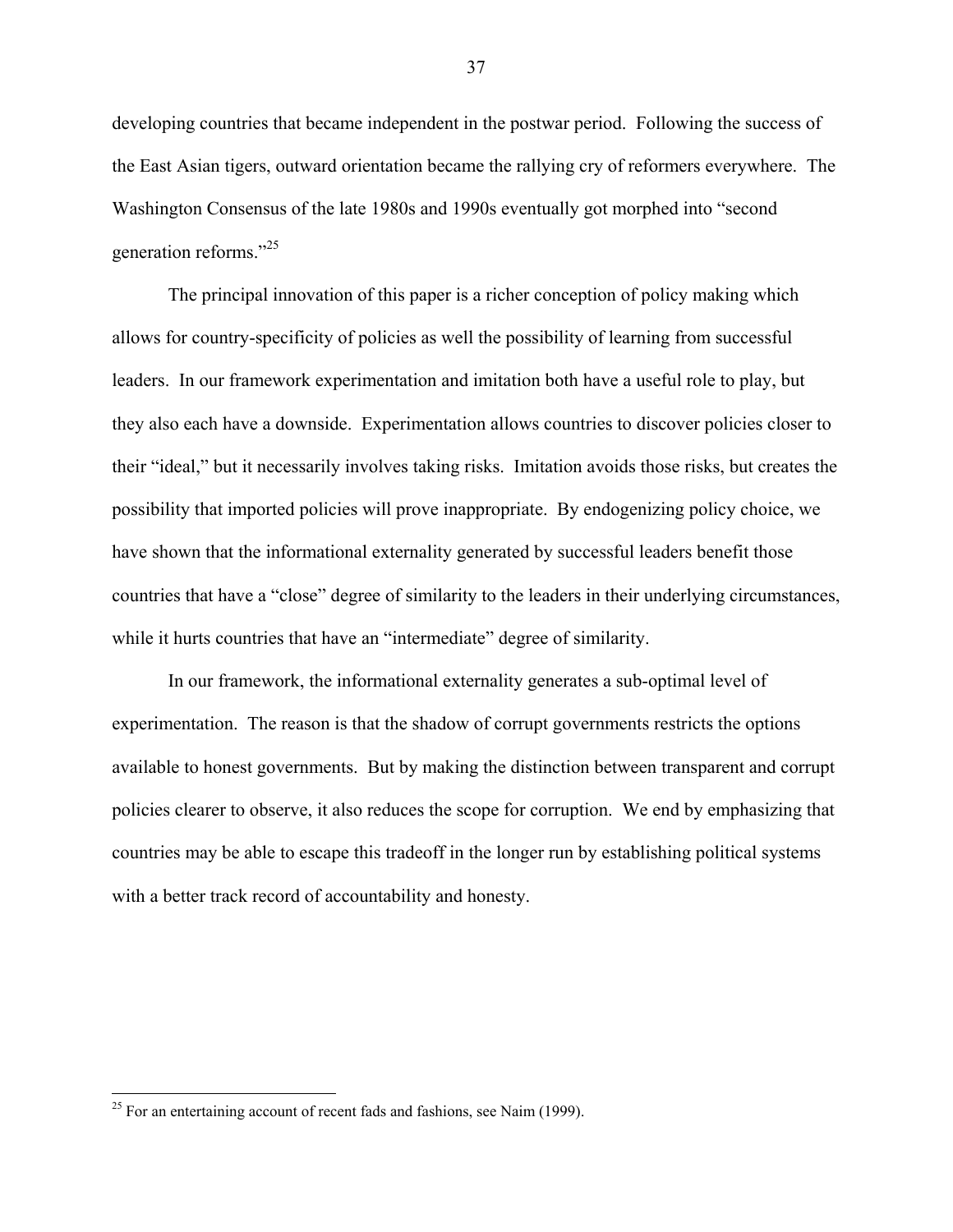## **Appendix**

Proof of Proposition I. Observe that both the implicit functions  $Z(t_h)$ ,  $Z(t_c)$  are continuous. We are interested in finding out whether there exist cut-offs to the solutions to this pair of simultaneous equations. Consider first the equation  $Z(t_c;.) = 0$ . Totally differentiating the above gives us  $dz_h/dz_c = (-)Z_c/Z_h$ , where  $Z_j$  is the partial with respect to  $z_j$ . Observe that  $Z_c(z_h, z_c) > 0$  and  $Z_h(z_h, z_c) < 0$ . This implies that since  $dz_h/dz_c > 0$ , we have a positive slope to the function  $Z(t_c, \cdot) = 0$ . Similarly, take the other equation for the honest government,  $Z(t_h; z_h, z_c) = 0$ . Notice that  $Z_c > 0$ . However,  $Z_h > 0$  if

 $2\theta(1-z_h) > [p_h(1-p_h)z_c \varepsilon]/[(z_h p_h + z_c(1-p_h))]^2$ . Therefore, for  $\theta$  large enough, this second function is monotonically decreasing and together with  $Z_c > 0$  implies that  $dz_h/dz_c < 0$ .

Therefore, the two equations are continuous and monotonic with opposite slopes. However, we also need to check whether they intersect over the relevant *[0, 1]* range of the  $(z_h, z_c)$  axis. To check this observe that  $Z(t_h; z_h \to l, z_c \to 0) > Z(t_c; z_h \to 0, z_c \to 0)$ , so long as  $R_c > 0$ . Further, also notice that  $Z(t_h; z_h \rightarrow 0, z_c \rightarrow 1) \leq Z(t_c; z_h \rightarrow 1, z_c \rightarrow 1)$ . Therefore, given the continuity of the underlying functions and the fact that the two functions have opposite slopes, we have a cut-off in the relevant parameter space of the ( $z_h$ ,  $z_c$ ) axis, such that there exist cut-offs  $(z_h^*, z_c^*)$  which solves both  $Z(t_h,.)$  and  $Z(t_c,.)$ .

While we have demonstrated the existence of a cut-off, to complete the argument we need to further demonstrate that  $z_h^* < z_c^*$ . The argument is by contradiction and we begin by assuming that the opposite is true, i.e.  $z_h^* > z_c^*$ . First, consider the payoff of an honest government which is located at *z*, such that  $z = z_h^* - \delta$ , where  $\delta \to 0$ . Since  $z < z_h^*$ , such a government prefers to follow its own signal, which implies that  $-\theta(1-z)^2 + \varepsilon < -\theta\sigma^2 + p(t_h \mid a_j \neq 1)\varepsilon$ . In contrast consider the payoff of a corrupt government which is also located at *z*, where  $z > z_c^*$ . Since such a government prefers to imitate, the following inequality must be true:  $-\theta(1-z)^2 + \varepsilon > -\theta\sigma^2 + R_c + p(t_c | a_j \neq 1)\varepsilon$ . Since  $p(t_c|.)=p(t_h|.)$ , so long as  $R_c > 0$ , the two preceding inequalities cannot simultaneously both be

true and hence we have a contradiction. Using a similar argument we can prove that  $z_h^* \neq z_c^*$ .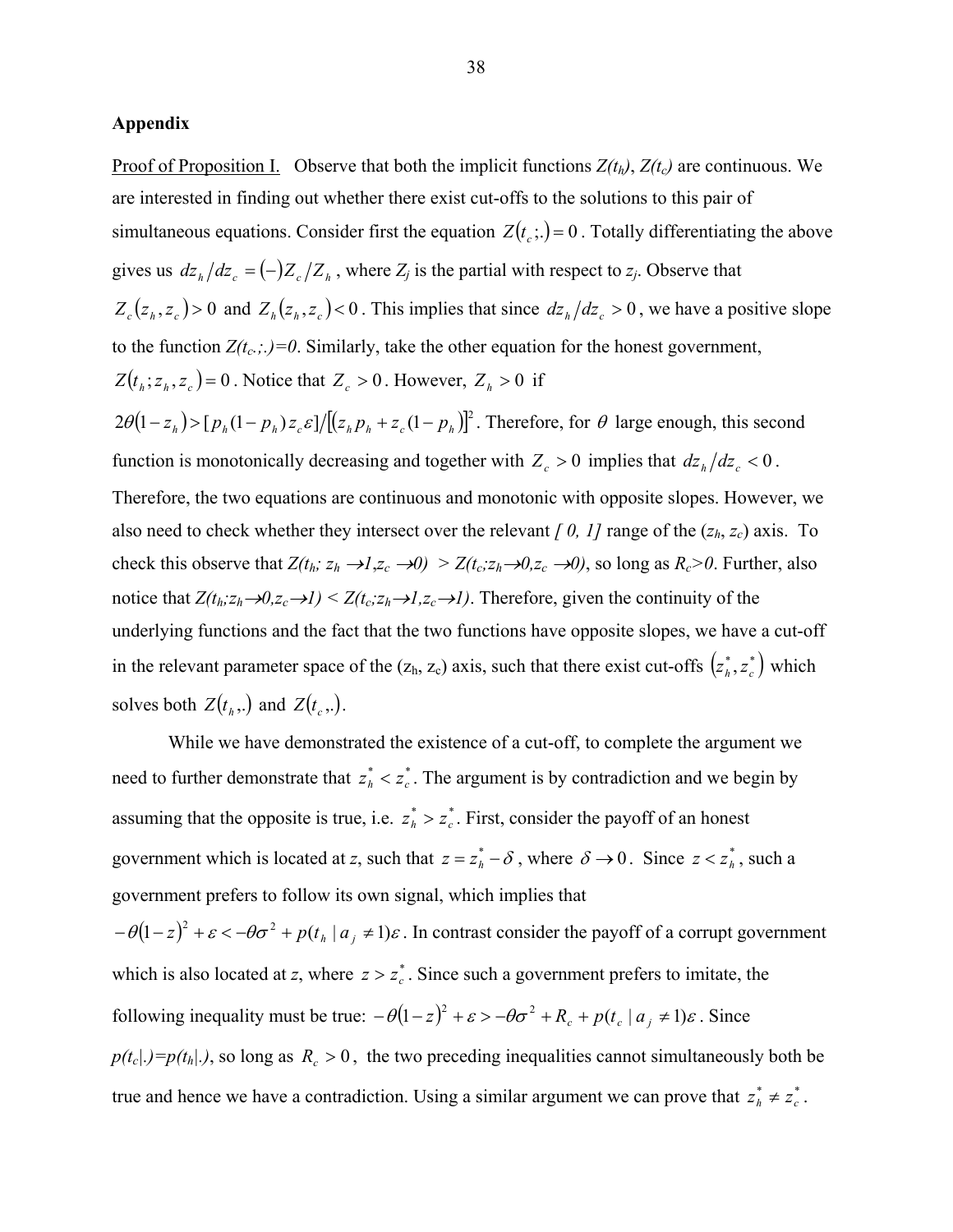We now just need to check whether the citizen's political retention rule is optimal and he will attempt to overthrow a government that is perceived to lower his utility. The citizen of country *j* will retain the incumbent for the second stage if  $u_{i2}$  ( $a_1 = a_j = 1$ ) >  $u_{i2}$  ( $a_j \neq 1$ ). This is straightforward, since once enacted, policies are fixed for the entire two stages, the only incentive to replace an incumbent is if the policy is conducive to corruption. Under the proposed equilibrium and under the difference in the expected second stage payoff from a government that experiments and the payoff from replacing the incumbent with a random government is *: [1*  $z_h p_h/(z_h p_h + z_c (1-p_h))$  *]R<sub>c</sub>* - (1- $p_h$ )*R<sub>c</sub>*, which is negative  $\forall p_h$  < 1, which implies that the voter will find it optimal to attempt to replace the incumbent who experiments. $\Box$ 

Proof of Proposition II. Consider the behavior of the marginal corrupt government in the absence of the global informational externality. Observe that such a government will prefer to imitate if  $z_j > \hat{z}_{cj} = a_1 - \sqrt{\sigma^2 - R_c/\theta}$ . However, it is socially efficient for the government to imitate only if  $z_j > a_1 - \sigma = 1 - \sigma$ . Therefore, in the *absence* of any `discipline' imposed by the global informational externality, we have the inefficiency of 'too little' imitation i.e.  $\hat{z}_{ci} > z_i^{eff}$ , so long as  $R_c > 0$ . We are interested in assessing whether the governments that have been  $\delta$  disciplined' into enacting policy  $a_1$ , have done so at the cost of national welfare. In order to evaluate this consider once again equations (1) and (2). Now observe that for both these equations the following is true, i.e. :  $\int_1^1 z_h p_h/(z_h p_h + z_c(1-p_h)) f \ge 0$ , i.e. the net electoral payoff from imitating rather than experimenting is positive. Since in each of the above equations, the equality with zero has to be maintained, it immediately follows that the net income payoff from imitating rather than pursuing its private signal is strictly lower, in the presence of political imperatives. This can only be true if both  $z_h$  and  $z_c$  decrease. The above argument suggests that national income (in expected terms) for the marginal honest government that imitates and chooses  $a_l$  is lower than what it would have been for in the absence of the global information externality and implies that  $z_h^* < \hat{z}_{jh} = z^{ef}$ . Therefore, there exists a set of governments that have been 'disciplined' into enacting policies that *lower* national welfare. Similarly, since  $z_c$  comes down, this implies that inefficient corrupt governments are disciplined into enacting policies that *increase* national welfare, so long as  $z^{ef} < \hat{z}_{j}$  where  $\hat{z}_{cj} = a_1 - \sqrt{\sigma^2 - R_c/\theta}$ . However, this is only true so long as the parameters are such that the following inequality does *not* hold: *[1-*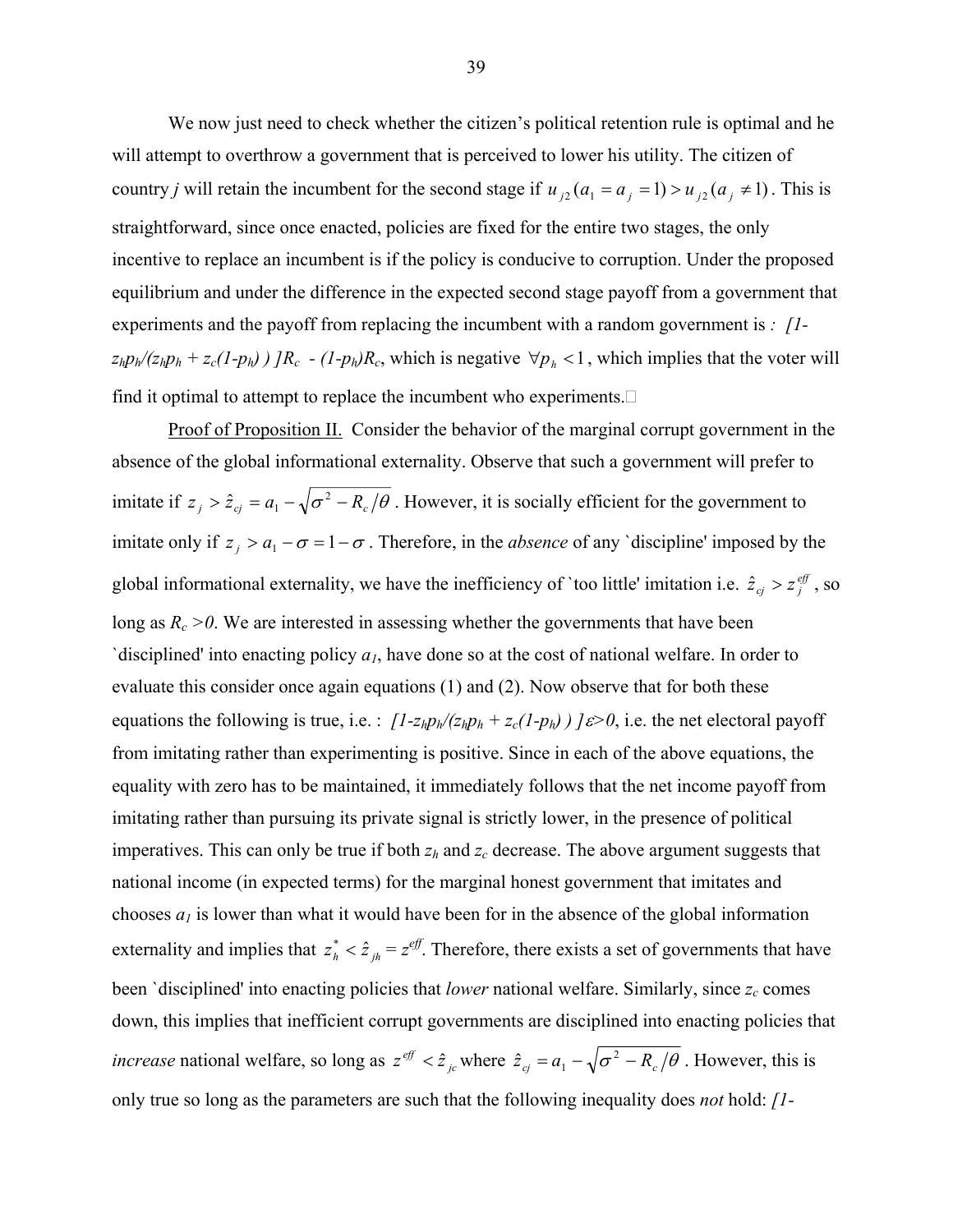$z_h p_h/(z_h p_h + z_c(1-p_h))$  *]* $\varepsilon > R_c > 0$ . If the preceding inequalities are satisfied, then even corrupt governments get inefficiently disciplined and  $z_c < z^{eff}$ . Finally, observe that countries located with  $z_j \in [0, z_h^*)$  experiment and achieve expected income  $E_y(t_h) = -\theta(1-z^{eff})^2$ , if incumbent is honest and  $E_y(t_c) = -\theta(1-z^{eff})^2 - R_c$  if corrupt. Therefore, if government type is not known, expected income equals  $-p_h\theta(1-z^{eff})^2-(1-p_h)\theta(1-z^{eff})^2-R_c$ . This can be seen to be strictly greater(compare Figures 3 and 4) than the expected income of countries located in the 'near-periphery' i.e.  $z_j \in [z_h^*, z_j^{\text{eff}})$ , since  $E_y(t_h) = -\theta(1-z^{\text{eff}})^2 < E_y(t_h) = -\theta(1-z_j)^2$  since  $z_j < z^{\text{eff}}$ , while  $E_y(t_c)$  is identical.  $\Box$ 

## REFERENCES

Berg, A., E. Borensztein, R. Sahay, and J. Zettelmeyer, "The Evolution of Output in Transition Economies: Explaining the Differences," IMF Working Paper WP/99/73, 1999.

Berkowitz, Daniel, Katharina Pistor, and Jean-Francois Richard, "Economic Development, Legality, and the Transplant Effect," September 2001 (European Economic Review, forthcoming).

Besley, Timothy, "Political Institutions and Policy Competition," 2000, available on the web at www.dse.de/ef/instn/besley.htm.

De Melo, M., C. Denizer, A. Gelb, and S. Tenev, "Circumstances and Choice: The Role of Initial Conditions and Policies in Transition Economies," World Bank Policy Research Working Paper No. 1866, 1997.

De Menil, Georges, "Structural Change and Productivity in the European Transition Countries: What Lessons for the Analysis of Growth?" in Dani Rodrik, ed., Analytical Country Studies on Growth, 2001, forthcoming.

Dewatripont, Mathias, and Gerard Roland, "The Design of Reform Packages under Uncertainty," American Economic Review, vol. 83, no. 5, 1995.

Diamond, Jared, "How to Get Rich" (2001) available at http:\\www.edge.org/3rd\_culture/diamond\_rich/rich\_p1.html

Evans, Peter, "Beyond "Institutional Monocropping": Institutions, Capabilities, and Deliberative Development," University of California at Berkeley, November 2001.

Falcetti, Elisabetta, Martin Riaser and Peter Sanfey, "Defying the Odds: Initial Conditions, Reforms and Growth in the First Decade of Transiton," EBRD Working Paper No. 55, July 2000.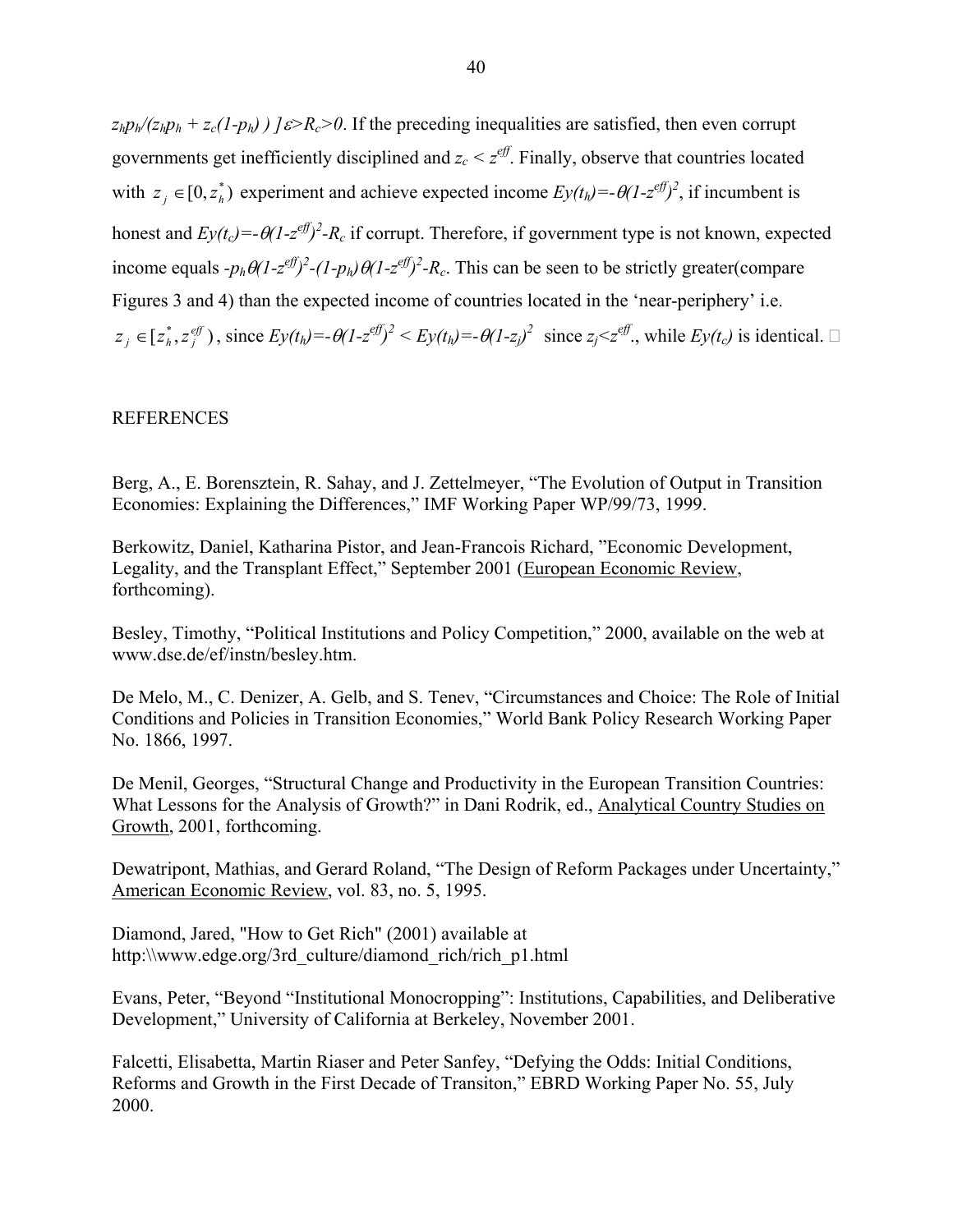Fischer, S., and R. Sahay, "The Transition Economies After Ten Years," IMF Working Paper WP/00/30, 2000.

Jefferson, Gary, and Thomas Rawski, "Enterprise Reform in Chinese Industry," Journal of Economic Perspectives, 8(2), Spring 1994, 47-70.

Kaufmann, Daniel, and Aleksander Kaliberda, "Integrating the Unofficial Economy into the Dynamics of Post-Socialist Economies," Policy Research Working Paper 1691, The World Bank, Washington, DC, 1996.

Kaufmann, Daniel, Aart Kraay and Pablo Zoido-Lobaton (1999a), "Aggregating Governance Indicators," World Bank Policy Research Department Working Paper No. 2195, 1999.

Kaufmann, Daniel, Aart Kraay and Pablo Zoido-Lobaton (1999b), "Governance Matters," World Bank Policy Research Department Working Paper No. 2196, 1999.

Khanna, Tarun, Joe Kogan, and Krishna Palepu, "Globalization and Corporate Governance Convergence? A Cross-County Analysis," Harvard Business School, October 2001.

Kornai, Janos, The Socialist System: The Political Economy of Communism, Princeton University Press, Princeton, NJ, 1992.

Kremer, Michael, Alexei Onatski, and James Stock, "Searching for Prosperity," NBER Working Paper No.w8250, April 2001.

Landes, David S., The Wealth and Poverty of Nations, W.W. Norton, New York, 1998.

Morissey, Oliver, and Douglas Nelson, "The Role of the WTO in the Transfer of Policy Knowledge on Trade and Competition," Leverhulme Centre for Research on Globalisation and Economic Policy Research Paper 2001/32, September 2001.

Mukand, Sharun, "Globalization and the Confidence Game"; Tufts University Working Paper, 1999

Naim, Moises, "Fads and Fashion in Economic Reforms: Washington Consensus or Washington Confusion?" October 26, 1999.

Naughton, Barry, Growing Out of the Plan: Chinese Economic Reform, 1978-1993, Cambridge University Press, New York, 1995.

North, Douglass C., "Economic Performance Through Time," *The American Economic Review*, Vol. 84, No. 3. (Jun., 1994), pp. 359-368.

North, Douglass C., "The Paradox of the West," available on the web at http://netec.mcc.ac.uk/WoPEc/data/wpawuwpeh.html, September 1993.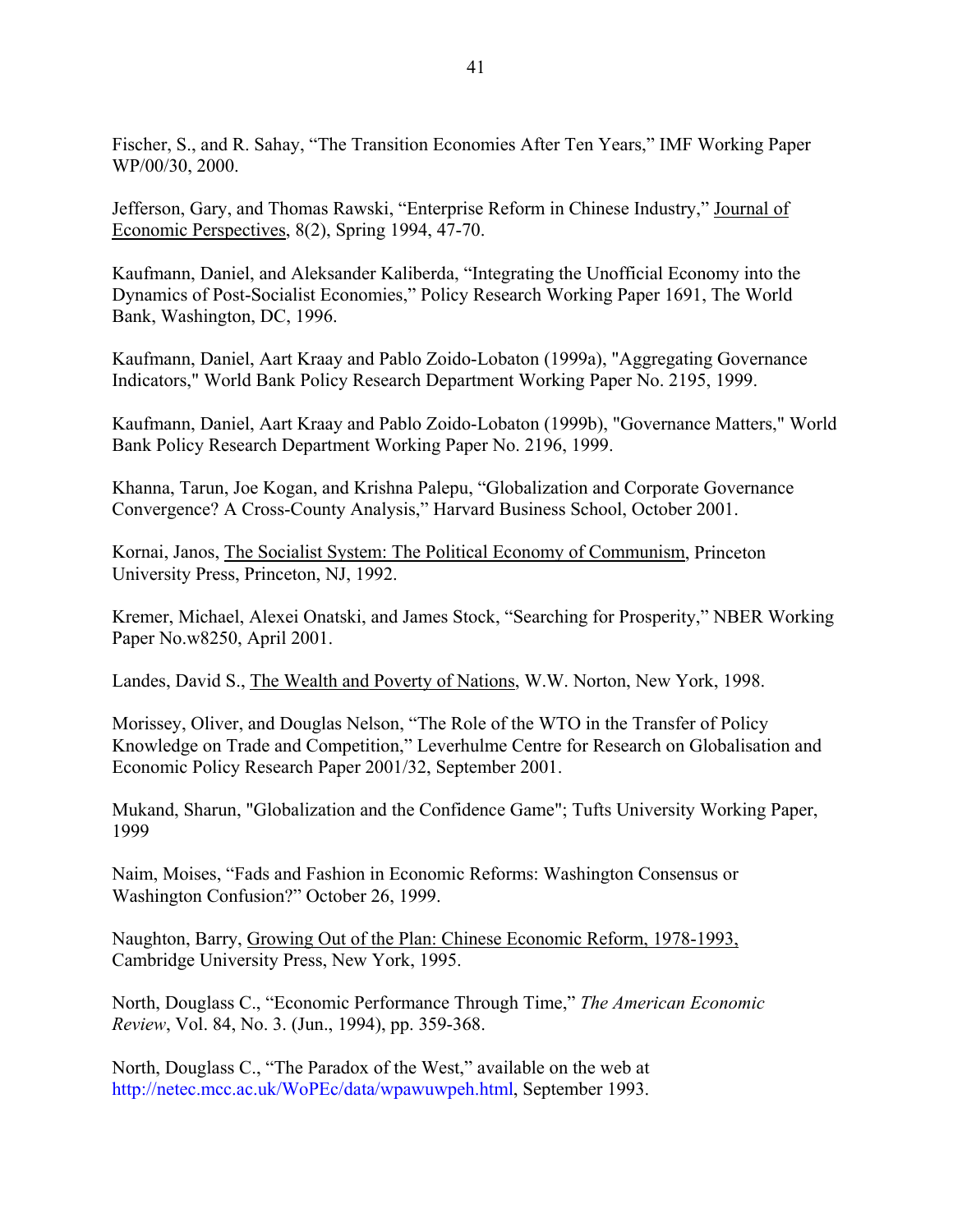Pistor, Katharina, "The Standardization of Law and its Effect on Developing Economies," G-24 Discussion Paper No. 4, July 2000 (http://ksghome.harvard.edu/~.drodrik.academic.ksg/g24-pistor.pdf).

Raiser, Martin, Maria L. Di Tommaso, and Melvyn Weeks, "The Measurement and Determinants of Institutional Change: Evidence from Transition Economies," EBRD Working Paper, 2001.

Rodrik, Dani, "Institutions for High Quality Growth: What they Are and How to Acquire Them", Studies in Comparative International Development, vol. 35, no.3, Fall 2000.

Roland, Gerard, Transition and Economics: Politics, Markets, and Firms, Cambridge, MA, The MIT Press, 2000.

Unger, Roberto Mangabeira, Democracy Realized: The Progressive Alternative, Verso, London and New York, 1998.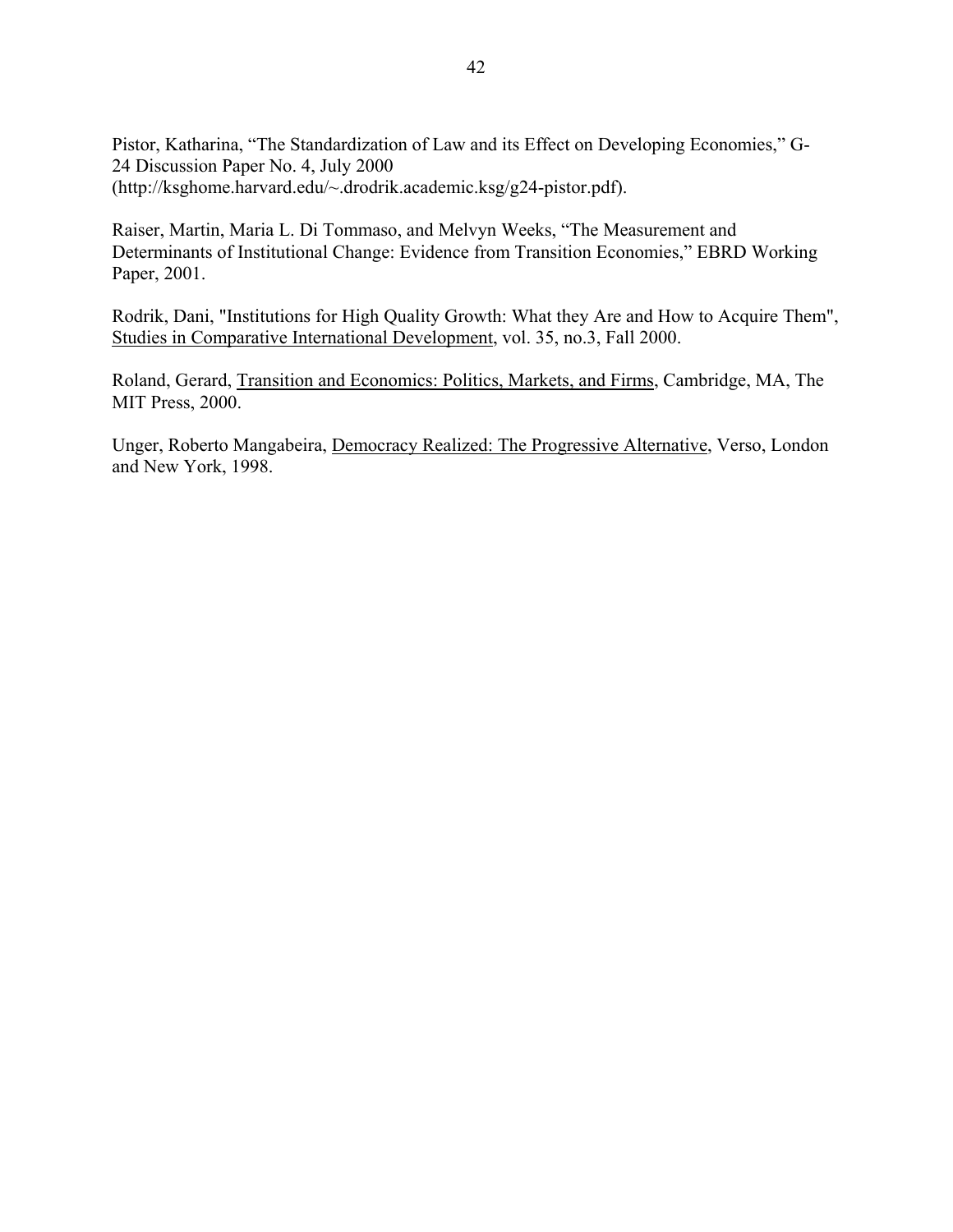

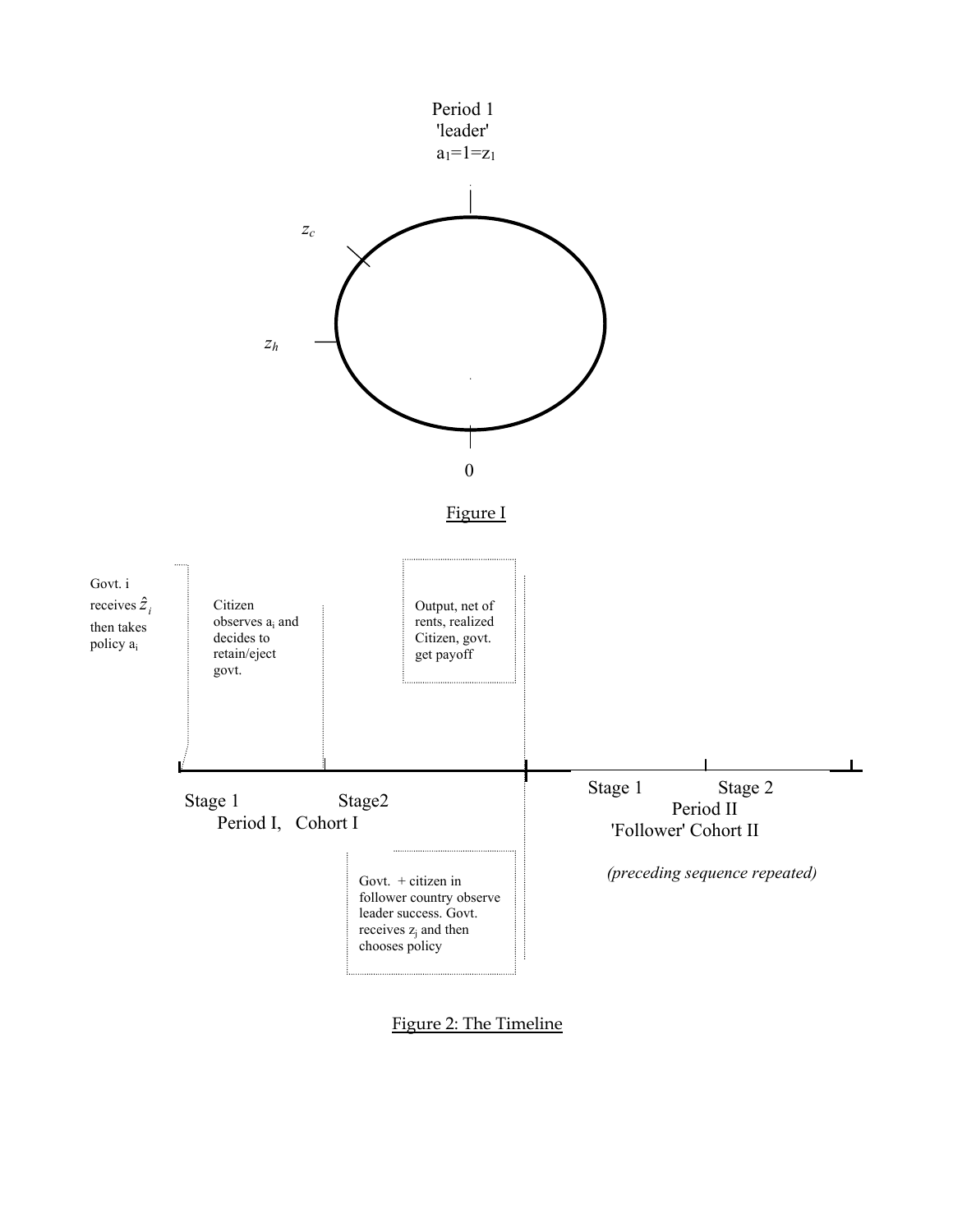

 **Corrupt government** 

Figure 4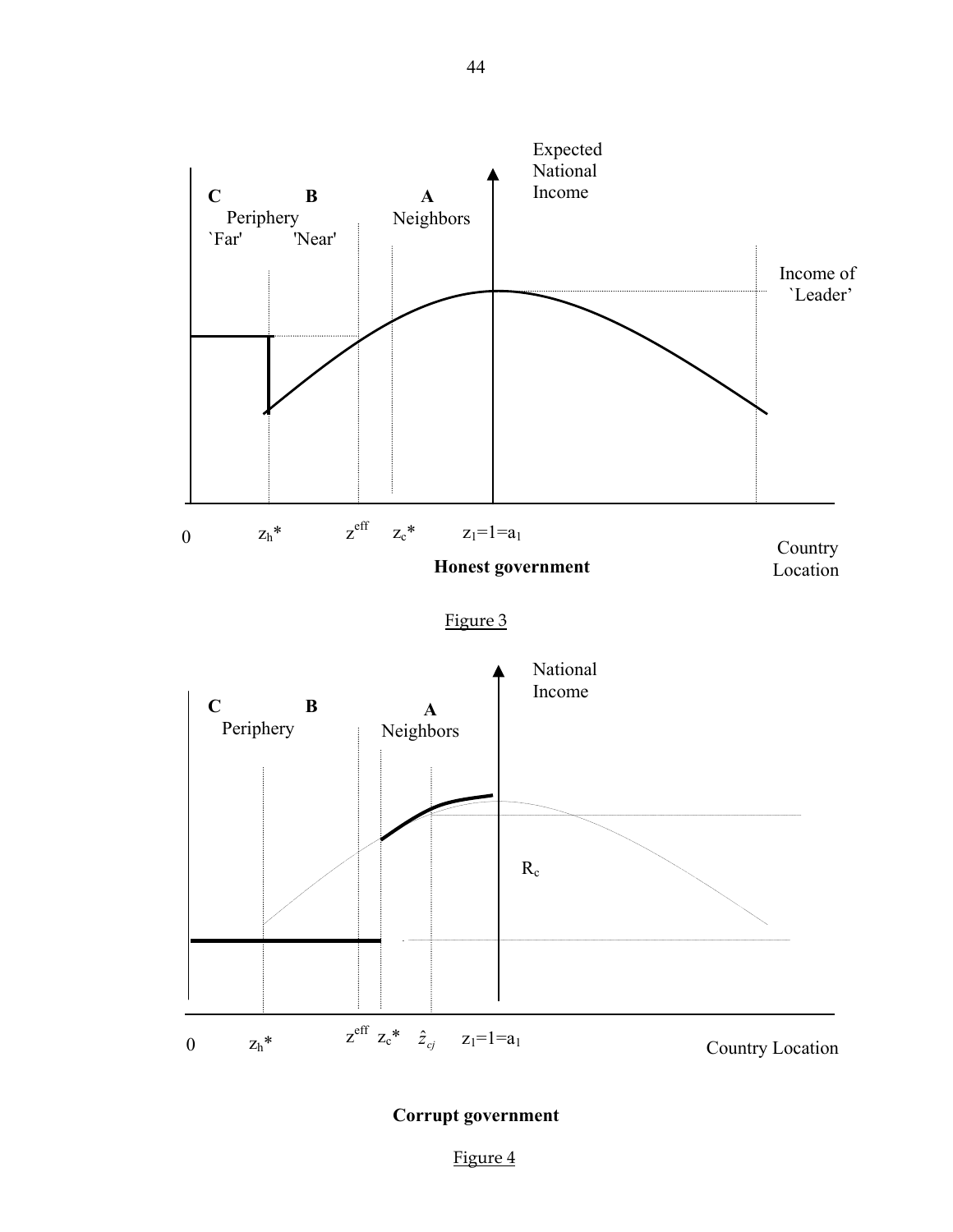

Figure 5.A: Relationship between growth and distance from Europe (whole sample)



Figure 5.B: Relationship between growth and distance from Europe (EESU only)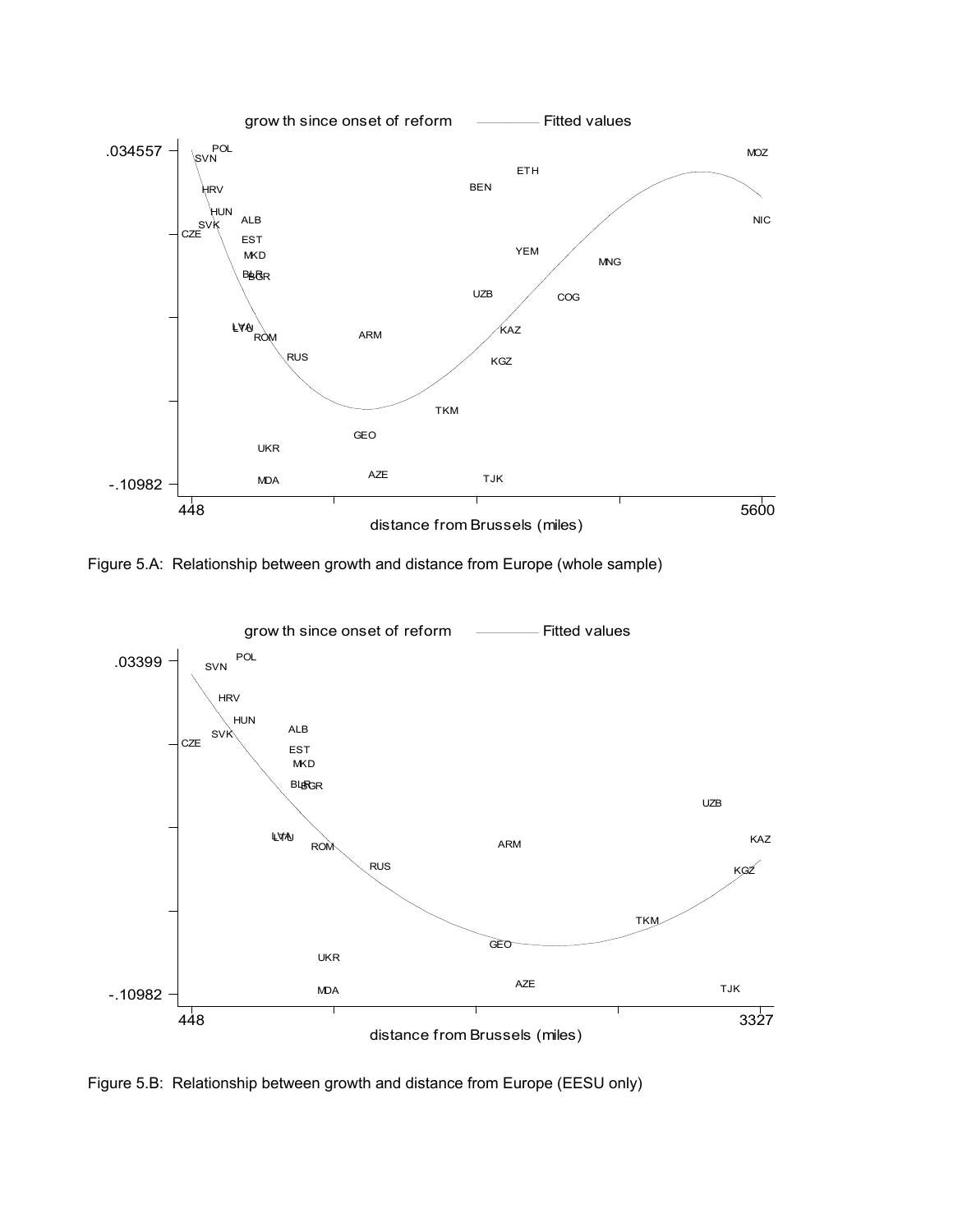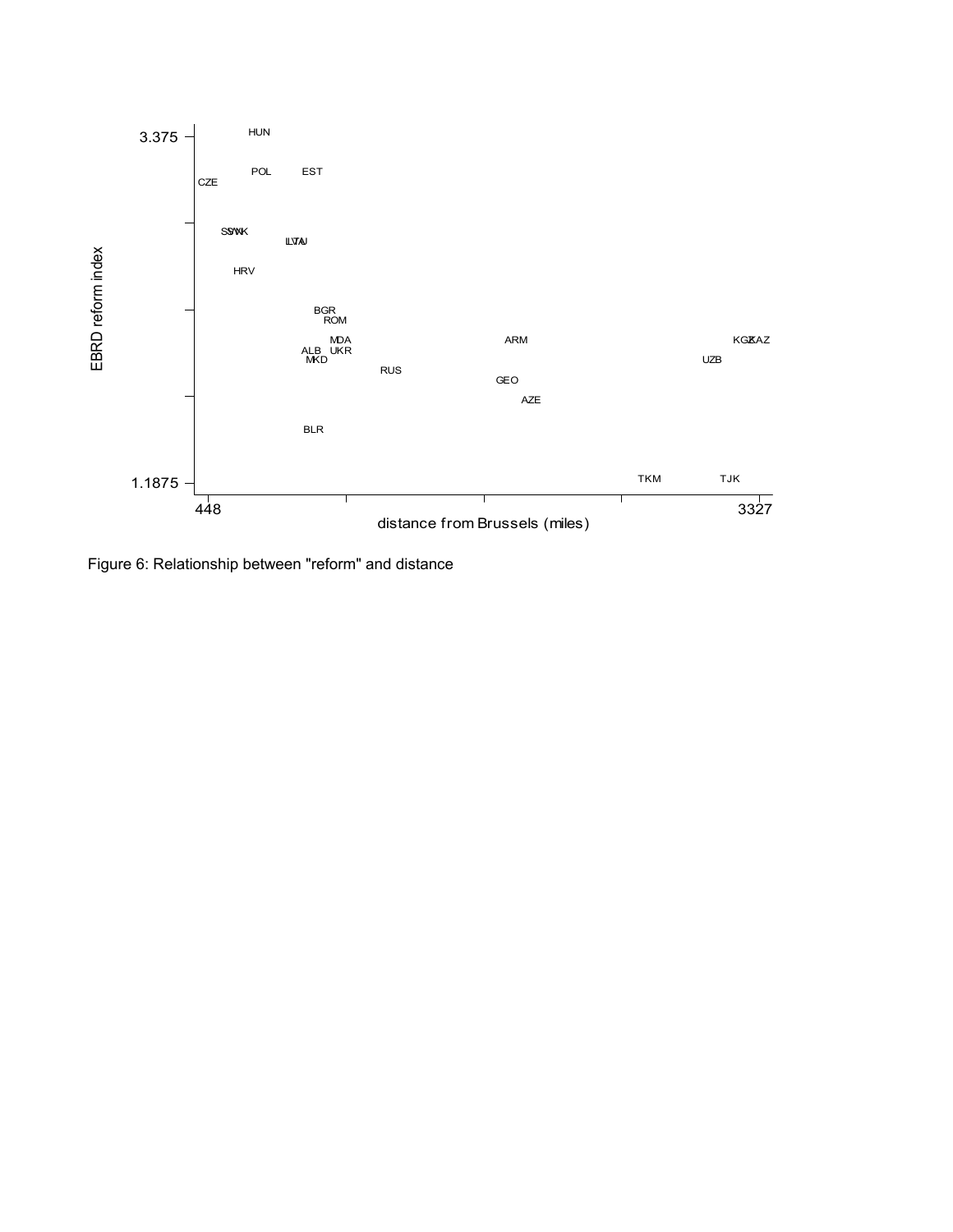

Figure 7: Relationship between voice and accountability and distance

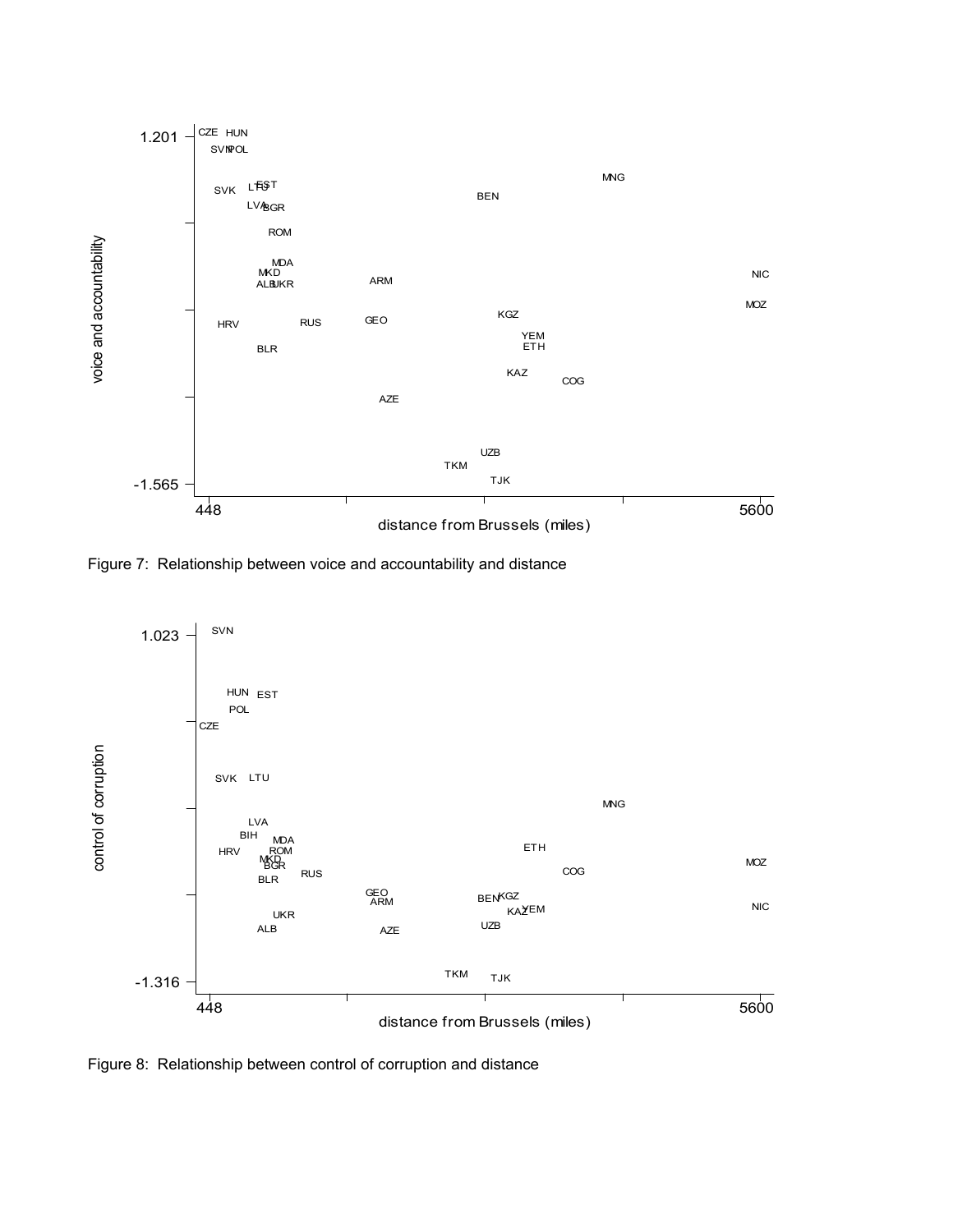|                            | 1960s                        | 1970s | 1980s | 1990s |  |  |
|----------------------------|------------------------------|-------|-------|-------|--|--|
|                            | All available countries      |       |       |       |  |  |
| mean (unweighted)          | 2.96%                        | 2.16% | 0.73% | 0.38% |  |  |
| standard deviation         | 2.45%                        | 2.58% | 2.46% | 3.13% |  |  |
| coefficient of variation   | 0.83                         | 1.20  | 3.35  | 8.33  |  |  |
| no, of countries           | 90                           | 100   | 109   | 130   |  |  |
|                            |                              |       |       |       |  |  |
|                            | Constant sample of countries |       |       |       |  |  |
| mean (unweighted)          | 2.82%                        | 2.30% | 0.81% | 1.20% |  |  |
| mean (population-weighted) | 2.10%                        | 2.45% | 3.45% | 3.84% |  |  |
| standard deviation         | 2.08%                        | 2.43% | 2.47% | 2.26% |  |  |
| coefficient of variation   | 0.74                         | 1.06  | 3.05  | 1.88  |  |  |
| no, of countries           | 87                           | 87    | 87    | 87    |  |  |
|                            |                              |       |       |       |  |  |

# **Summary indicators for per-capita GDP growth, by decade**

Source: Calculated from World Development Indicators CD-ROM, World Bank.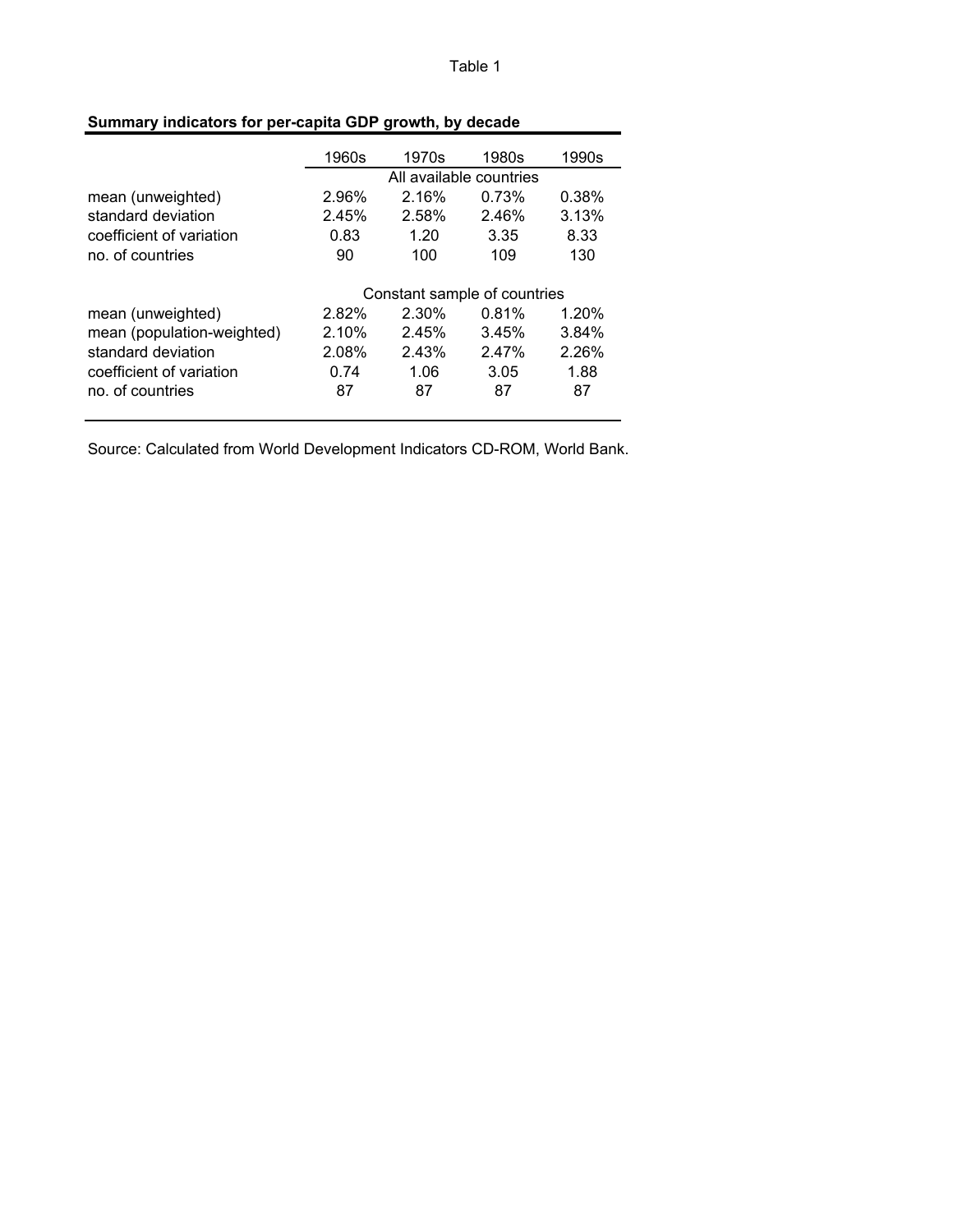**Table 1: Basic Data on Socialist Countries**

|            |                           | (A)       | (B)       | (C)                  | (D)             | (E)                  | (F)             | (G)        | (H)         | (1)         |
|------------|---------------------------|-----------|-----------|----------------------|-----------------|----------------------|-----------------|------------|-------------|-------------|
|            |                           |           |           | number of            |                 | growth rate          | distance        |            |             | Eastern     |
|            |                           | year      | year      | years                | per-capita      | since                | from            |            | <b>EBRD</b> | Europe or   |
|            |                           | became    | socialism | under                | GDP,            | socialism            | <b>Brussels</b> | control of | reform      | former      |
| Code       | Country                   | socialist | abandoned | socialism            | 1990            | abandoned            | (miles)         | corruption | index       | <b>USSR</b> |
| ALB        | Albania                   | 1944      | 1990      | 46                   | 841             | 0.29%                | 990             | $-0.985$   | 2.0         | 1           |
| <b>ARM</b> | Armenia                   | 1920      | 1991      | 71                   | 1541            | $-4.70%$             | 2054            | $-0.803$   | 2.1         | 1           |
| AZE        | Azerbaijan                | 1917      | 1991      | 74                   | 1107            | $-10.72%$            | 2138            | $-0.998$   | 1.7         | 1           |
| <b>BLR</b> | <b>Belarus</b>            | 1917      | 1991      | 74                   | 3045            | $-2.08%$             | 1000            | $-0.654$   | 1.5         | 1           |
| <b>BEN</b> | Benin                     | 1972      | 1990      | 18                   | 345             | 1.72%                | 3058            | $-0.781$   |             | 0           |
| BIH        | Bosnia and Herzegovina    | 1945      | 1992      | 47                   | $\sim$          | $\ddotsc$            | 814             | $-0.353$   |             | 1           |
| <b>BGR</b> | Bulgaria                  | 1946      | 1990      | 44                   | 1716            | $-2.15%$             | 1057            | $-0.557$   | 2.3         | 1           |
| <b>CHN</b> | China                     | 1949      | n.a.      | $\sim$               | 349             | $\ddotsc$            | 4959            | $-0.289$   |             | 0           |
| COG        | Congo, Rep. of            | 1963      | 1990      | 27                   | 1106            | $-3.06%$             | 3849            | $-0.596$   |             | 0           |
| <b>HRV</b> | Croatia                   | 1945      | 1991      | 46                   | 4575            | 1.61%                | 638             | $-0.464$   | 2.5         | 1           |
| <b>CUB</b> | Cuba                      | 1959      | n.a.      | $\ddot{\phantom{1}}$ |                 | $\ddot{\phantom{a}}$ | 4862            | 0.274      |             | 0           |
| CZE        | Czech Republic            | 1945      | 1990      | 45                   | 5270            | $-0.31%$             | 448             | 0.384      | 3.1         | 1           |
| <b>EST</b> | Estonia                   | 1940      | 1991      | 51                   | 4487            | $-0.58%$             | 996             | 0.593      | 3.1         | 1           |
| ETH        | Ethiopia                  | 1974      | 1991      | 17                   | 100             | 2.43%                | 3485            | $-0.436$   |             | 0           |
| GEO        | Georgia                   | 1921      | 1991      | 70                   | $\mathbf{r}$ .  | $-9.02%$             | 2009            | $-0.744$   | 1.8         | 1           |
| <b>HUN</b> | Hungary                   | 1945      | 1990      | 45                   | 4857            | 0.65%                | 714             | 0.614      | 3.4         | 1           |
| KAZ        | Kazakhstan                | 1917      | 1991      | 74                   | 2083            | $-4.46%$             | 3327            | $-0.869$   | 2.1         | 1           |
| <b>KGZ</b> | Kyrgyz Republic           | 1917      | 1991      | 74                   | 1492            | $-5.82%$             | 3245            | $-0.763$   | 2.1         | 1           |
| <b>LVA</b> | Latvia                    | 1940      | 1991      | 51                   | 3703            | $-4.33%$             | 906             | $-0.264$   | 2.7         | 1           |
| LTU        | Lithuania                 | 1940      | 1991      | 51                   | 2986            | $-4.40%$             | 915             | 0.034      | 2.7         | 1           |
| <b>MKD</b> | Macedonia, FYR            | 1945      | 1991      | 46                   | 1537            | $-1.23%$             | 1016            | $-0.517$   | 1.9         | 1           |
| <b>MDA</b> | Moldova                   | 1945      | 1991      | 46                   | 1769            | $-10.98%$            | 1140            | $-0.387$   | 2.1         | 1           |
| <b>MNG</b> | Mongolia                  | 1924      | 1990      | 66                   | 524             | $-1.53%$             | 4225            | $-0.145$   |             | 0           |
| MOZ        | Mozambique                | 1975      | 1989      | 14                   | 144             | 3.19%                | 5561            | $-0.535$   |             | 0           |
| <b>NIC</b> | Nicaragua                 | 1979      | 1990      | 11                   | 460             | 0.29%                | 5600            | $-0.836$   |             | 0           |
| POL        | Poland                    | 1945      | 1990      | 45                   | 2604            | 3.40%                | 727             | 0.492      | 3.1         | 1           |
| <b>ROM</b> | Romania                   | 1945      | 1996      | 51                   | 1531            | $-4.80%$             | 1107            | $-0.457$   | 2.2         | 1           |
| <b>RUS</b> | <b>Russian Federation</b> | 1917      | 1991      | 74                   | 3668            | $-5.65%$             | 1404            | $-0.616$   | 1.9         | 1           |
| <b>SVK</b> | Slovak Republic           | 1945      | 1990      | 45                   | 4048            | 0.07%                | 603             | 0.030      | 2.8         | 1           |
| <b>SVN</b> | Slovenia                  | 1945      | 1991      | 46                   | 9659            | 2.96%                | 572             | 1.023      | 2.8         | 1           |
| SOM        | Somalia                   | 1969      | 1991      | $\ldots$             | $\ddotsc$       |                      | 4121            | $-1.051$   |             | 0           |
| TJK        | Tajikistan                | 1917      | 1991      | 74                   |                 | $-10.93%$            | 3176            | $-1.316$   | $1.2$       | 1           |
| TKM        | Turkmenistan              | 1917      | 1991      | 74                   | 1970            | $-7.96%$             | 2750            | $-1.289$   | $1.2$       | 1           |
| <b>UKR</b> | Ukraine                   | 1920      | 1991      | $71$                 | 1979            | $-9.59%$             | 1141            | $-0.892$   | 2.0         |             |
| <b>UZB</b> | Uzbekistan                | 1917      | 1991      | 74                   | 984             | $-2.92%$             | 3084            | $-0.963$   | 1.9         |             |
| <b>VNM</b> | Vietnam                   | 1954      | n.a.      | $\bar{\mathcal{A}}$  | 206             |                      | 5588            | $-0.332$   |             | 0           |
| <b>YEM</b> | Yemen                     | 1969      | 1990      | 21                   | 315             | $-1.07%$             | 3472            | $-0.854$   |             | 0           |
| <b>YUG</b> | Yugoslavia                | 1945      | n.a.      |                      |                 |                      | 859             | $-0.995$   |             | 1           |
|            | ZWE Zimbabwe              | 1980      |           | $\ddot{\phantom{1}}$ | $\alpha$<br>686 | $\ddot{\phantom{1}}$ | 4998            | $-0.319$   |             | 0           |
|            |                           |           | n.a.      | $\ddotsc$            |                 | $\sim$               |                 |            |             |             |

Sources: The selection of countries and col. (A) are based on Kornai (1992, Table 1.1). Col. (B) is based on information from the CIA World Fact Book online. (http://www.cia.gov/cia/publications/factbook/). Col. (D) and (E) come from the World Bank, World Development Indicators 2001, except for Georgia and Tajikistan for which data come from EBRD, Annual Report 2000. Growth rate is calculated as [ln(y99) - ln(yinit)]/n, where y99 and yinit are per-capita GDP in

1999 and the initial year of the transition, respectively, and n is the number of years since the transition. Col. (F) is calculated from latitude and longitude data in the World Bank's Global Development Network database and the CIA World Fact Book online. It is stated in units of latitude-equivalents (see text). Col. (G) is from Kaufmann, Kraay and Zoido-Lobaton (1999a and 1999b) (http://www.worldbank.org/wbi/governance/datasets.htm#dataset). Column (H) is calculated from Raiser et al. (2001) (see text).